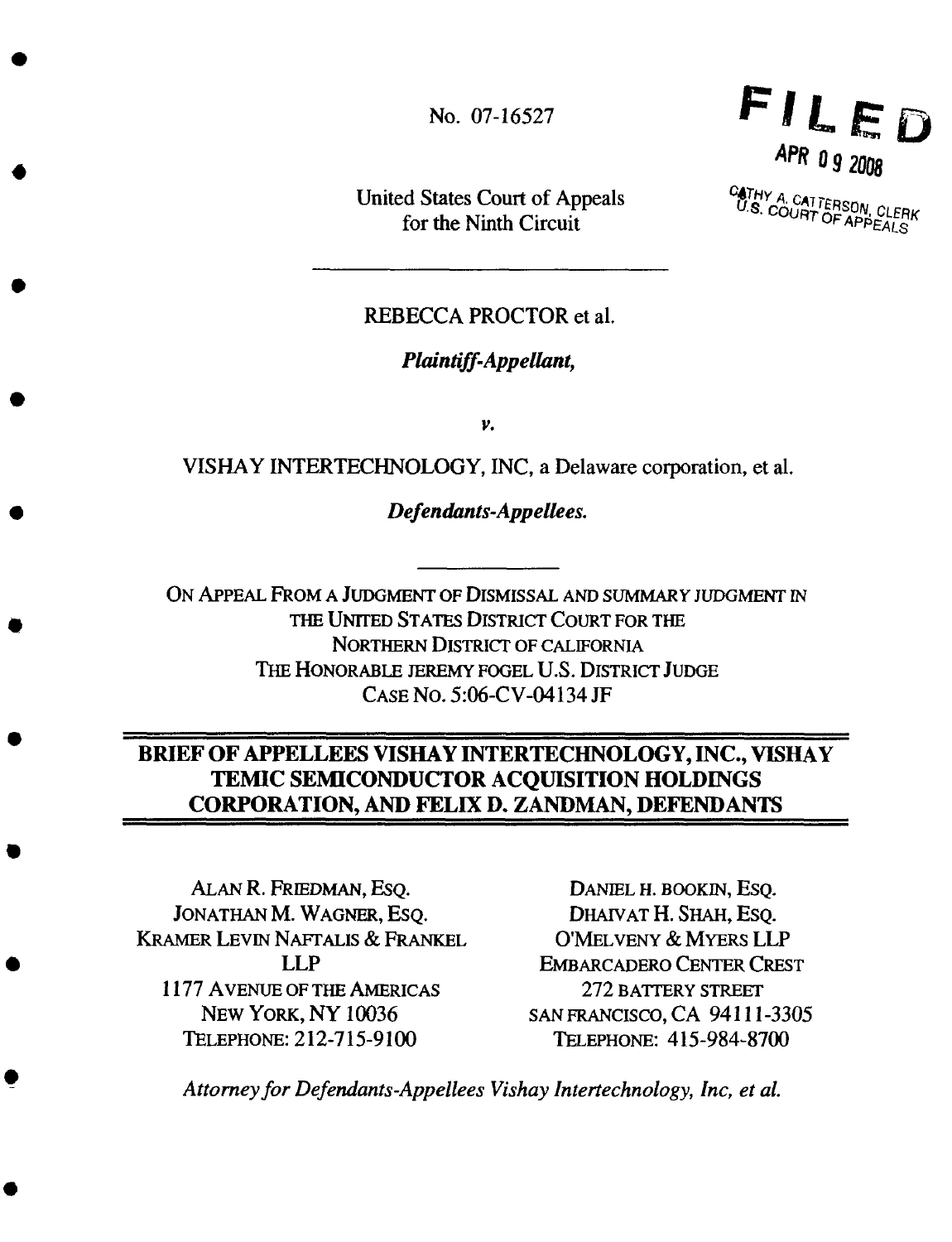No. 07-16527

United States Court of Appeals for the Ninth Circuit

### REBECCA PROCTOR et al.

# *Plaintiff-Appellant,*

 $\mathcal{V}$ .

VISHAY INTERTECHNOLOGY, INC, a Delaware corporation, et **al.**

*Defendants-Appellees.*

ON APPEAL FROM A JUDGMENT OF DISMISSAL *AND* SUMMARY JUDGMENT IN THE UNITED STATES DISTRICT COURT FOR THE NORTHERN DISTRICT OF CALIFORNIA THE HONORABLE JEREMY FOGEL U.S. DISTRICT JUDGE CASE NO. 5:06-CV-04134 JF

# **BRIEF OF APPELLEES VISHAY INTERTECHNOLOGY, INC., VISHA Y TEMIC SEMICONDUCTOR ACQUISITION HOLDINGS CORPORATION, AND FELIX D. ZANDMAN, DEFENDANTS**

ALAN R. FRIEDMAN, ESQ. JONATHAN M. WAGNER, ESQ. KRAMER LEVIN NAFTALIS & FRANKEL LLP 1177 AVENUEOF**THE**AMERICAS NEW YORK, NY 10036 TELEPHONE: 212-715-9100

DANIEL H. BOOKIN, ESQ. DHAIVAT H. SHAH, ESO. O'MELVENY & MYERS *LLP* EMBARCADERO CENTER CREST 272 BATTERY STREET sAN FRANCISCO,CA 94111-3305 **I\_\_LEPHONE:**415-984-8700

*Attorney for Defendants-Appellees Vishay Intertechnology, Inc, et al.*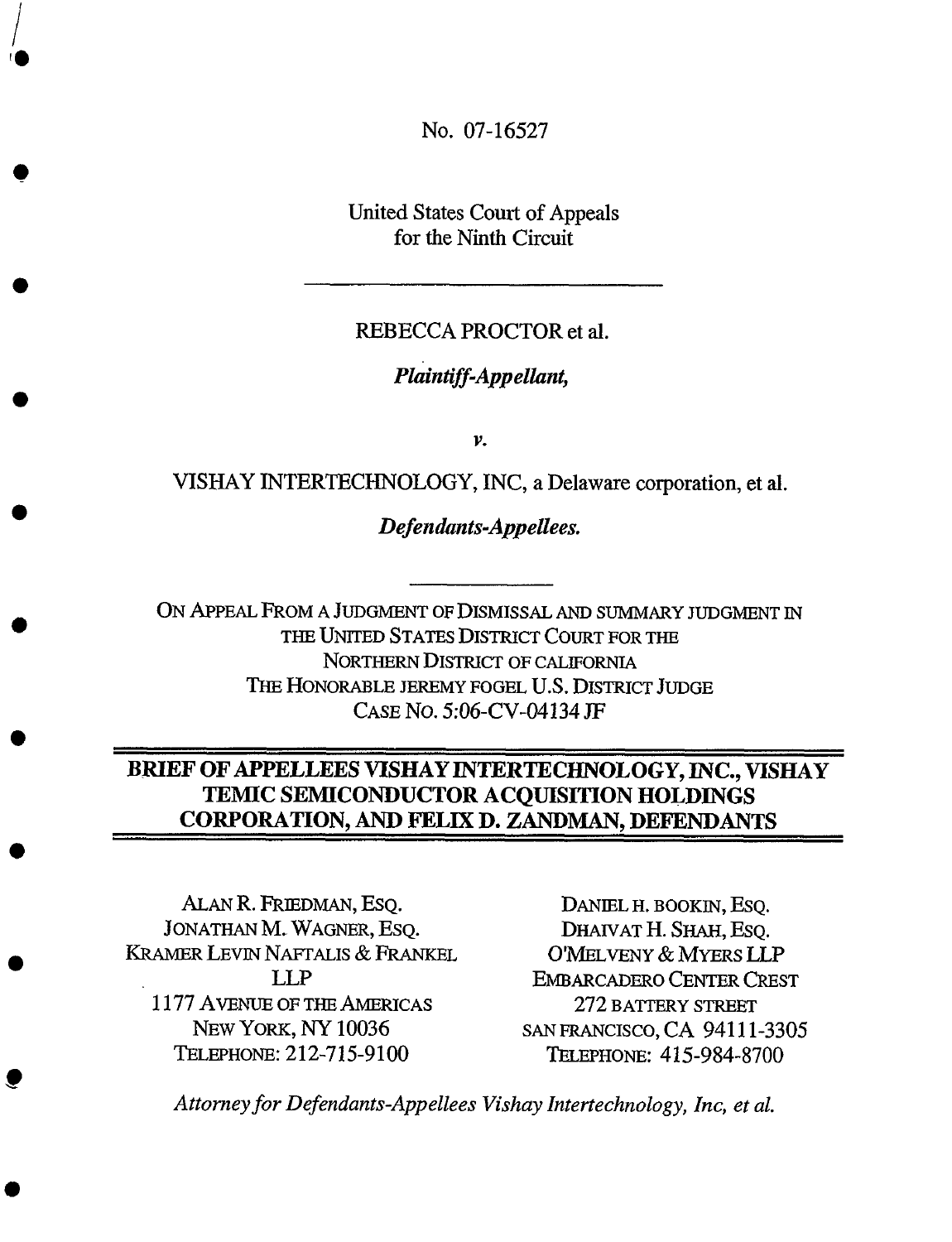## **Corporate Disclosure Statement**

*Vishay Intertechnology,* Inc. **is a** Delaware corporation with **no** parent company and no company owning more than 10 percent of its stock.

*/*

 $\blacksquare$ 

O

Vishay Temic Semiconductor Acquisition Holdings Corporation is a wholly owned subsidiary of Vishay Intertechnology, Inc.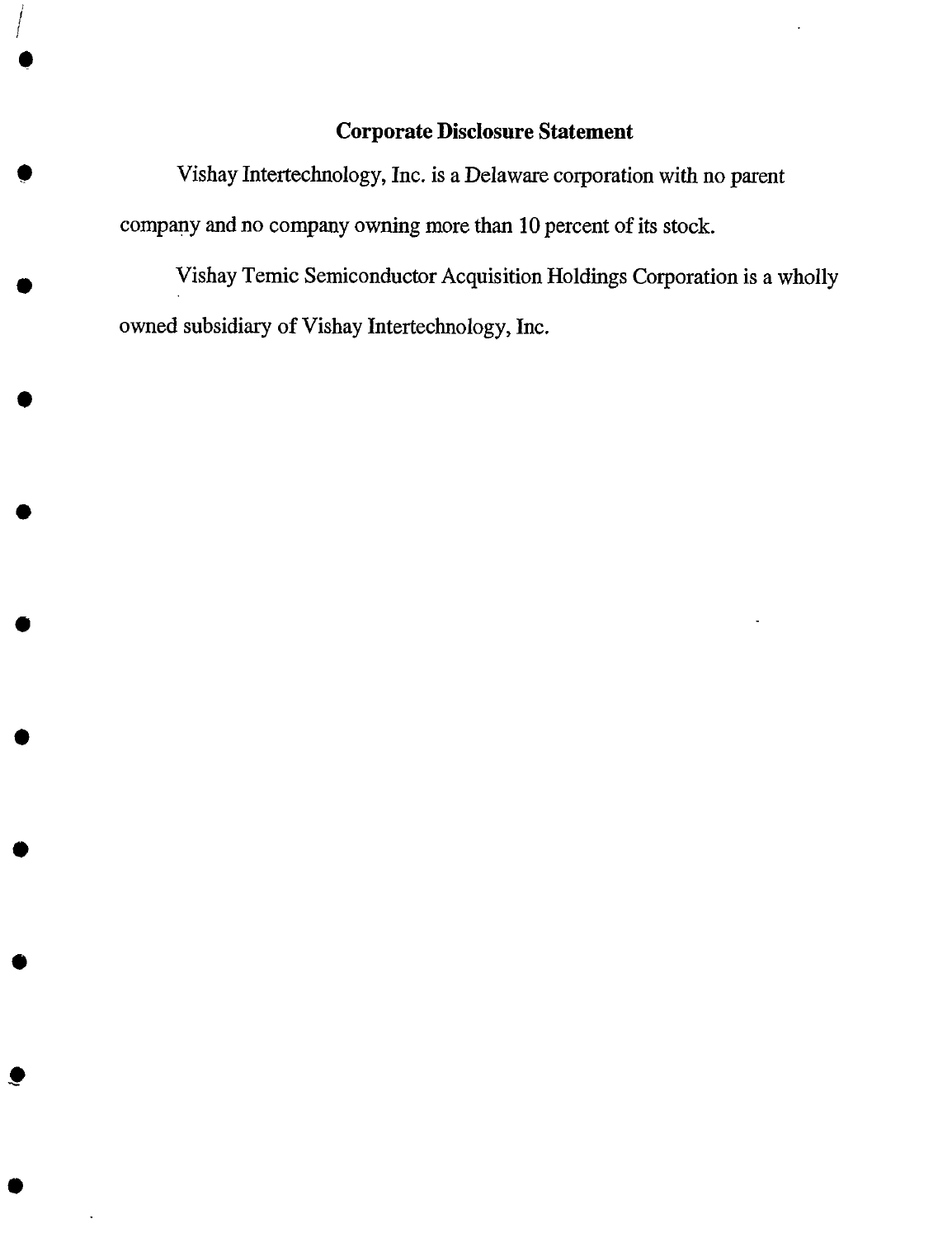# **Table of Contents**

| I.  |             |                                                                                                                        |  |
|-----|-------------|------------------------------------------------------------------------------------------------------------------------|--|
| Π.  |             |                                                                                                                        |  |
| Ш.  |             |                                                                                                                        |  |
|     | A.          |                                                                                                                        |  |
|     | <b>B.</b>   | Vishay's 2005 Tender Offer for Siliconix and Subsequent                                                                |  |
|     |             | 1.<br>The Delaware Action is Filed Challenging<br>Vishay's Domination of Siliconix and the Tender                      |  |
|     |             | 2.<br>The Delaware Action Is Settled and the Tender                                                                    |  |
|     | $C_{\cdot}$ |                                                                                                                        |  |
|     | D.          | The Court of Chancery Enjoins the Prosecution of Proctor's<br>Claims Because They Fall Within the Delaware Settlement, |  |
|     | Ε.          |                                                                                                                        |  |
|     | F.          |                                                                                                                        |  |
|     |             | 1.<br>The District Court Denies Plaintiffs' Motion to                                                                  |  |
|     |             | 2.<br>District Court Grants E & Y's Motion To Dismiss                                                                  |  |
| IV. |             |                                                                                                                        |  |
| V.  |             |                                                                                                                        |  |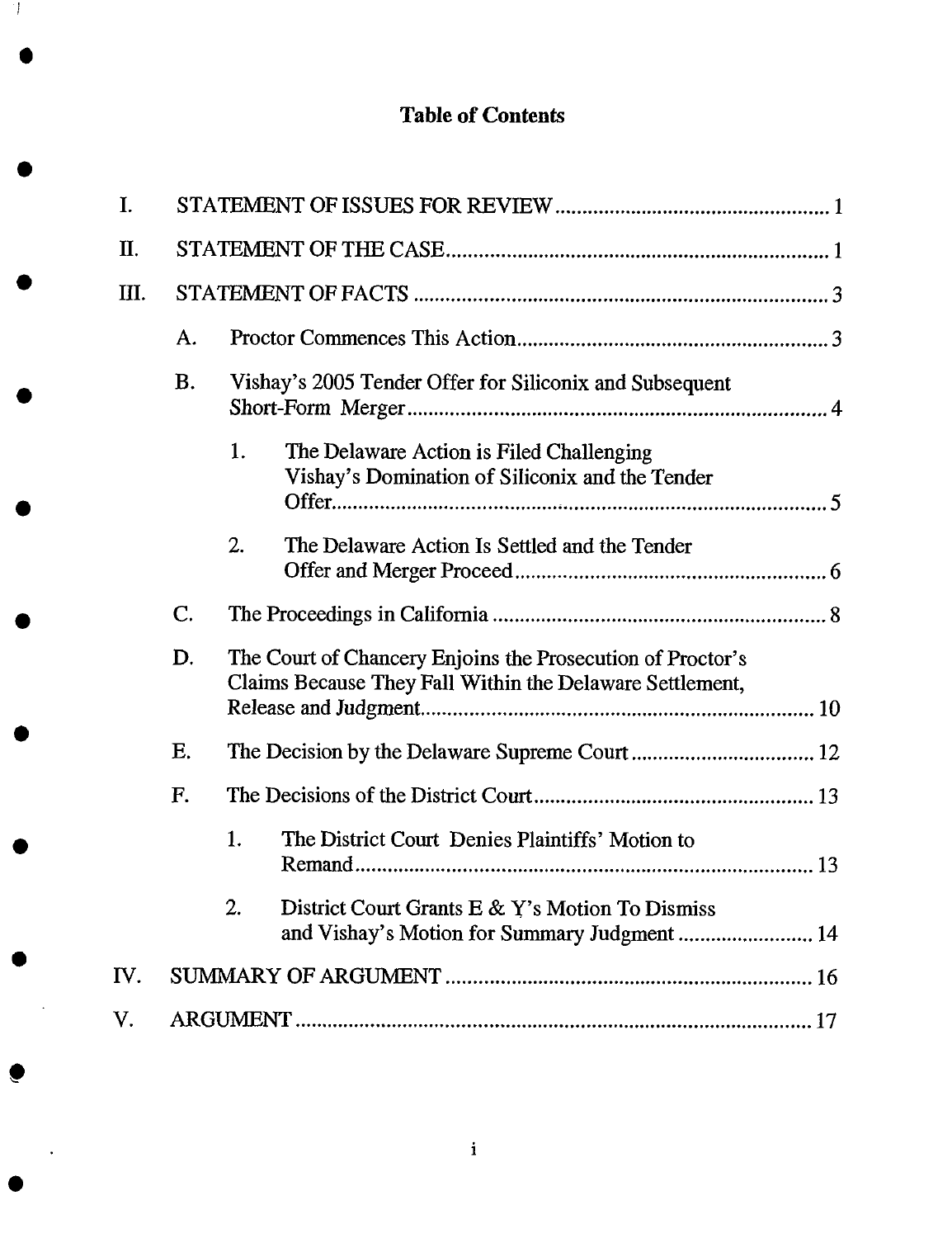| A.        |                                                               |                                                                                                                                                       |    |
|-----------|---------------------------------------------------------------|-------------------------------------------------------------------------------------------------------------------------------------------------------|----|
| <b>B.</b> | Plaintiffs' Claims Are Barred By the Delaware Settlement,     |                                                                                                                                                       |    |
| C.        |                                                               | Even If the Decisions of the Delaware Court of Chancery and<br>Delaware Supreme Court Were Not Accorded Preclusive                                    |    |
| D.        | Plaintiffs' Arguments That the District Court Decision Should |                                                                                                                                                       |    |
|           | 1.                                                            | The District Court Properly Determined the Res<br>Judicata Effect of the Delaware, Settlement,                                                        |    |
|           | 2.                                                            | The Law of the Case Doctrine Has No Application                                                                                                       |    |
|           | 3.                                                            | The Proctor Complaint and the Delaware Tender<br><b>Offer Complaint Contain Substantially</b>                                                         | 34 |
|           | 4.                                                            |                                                                                                                                                       |    |
|           | 5.                                                            | Delaware Law Applies to Determine the Scope of                                                                                                        |    |
|           | 6.                                                            | Nullifying the Delaware Judgment Would Violate<br>the Full Faith and Credit Clause of the Constitution<br>and Frustrate the Principles Underlying Res |    |
|           |                                                               |                                                                                                                                                       |    |
| Ε.        |                                                               |                                                                                                                                                       |    |
| F.        | Plaintiffs' Claims Are Legally Defective on Other Grounds 44  |                                                                                                                                                       |    |
|           | 1.                                                            | <b>Plaintiffs Lack Standing to Bring a Derivative</b>                                                                                                 |    |
|           | 2.                                                            | Much of Plaintiffs' Claims Are Derivative, Not                                                                                                        |    |

O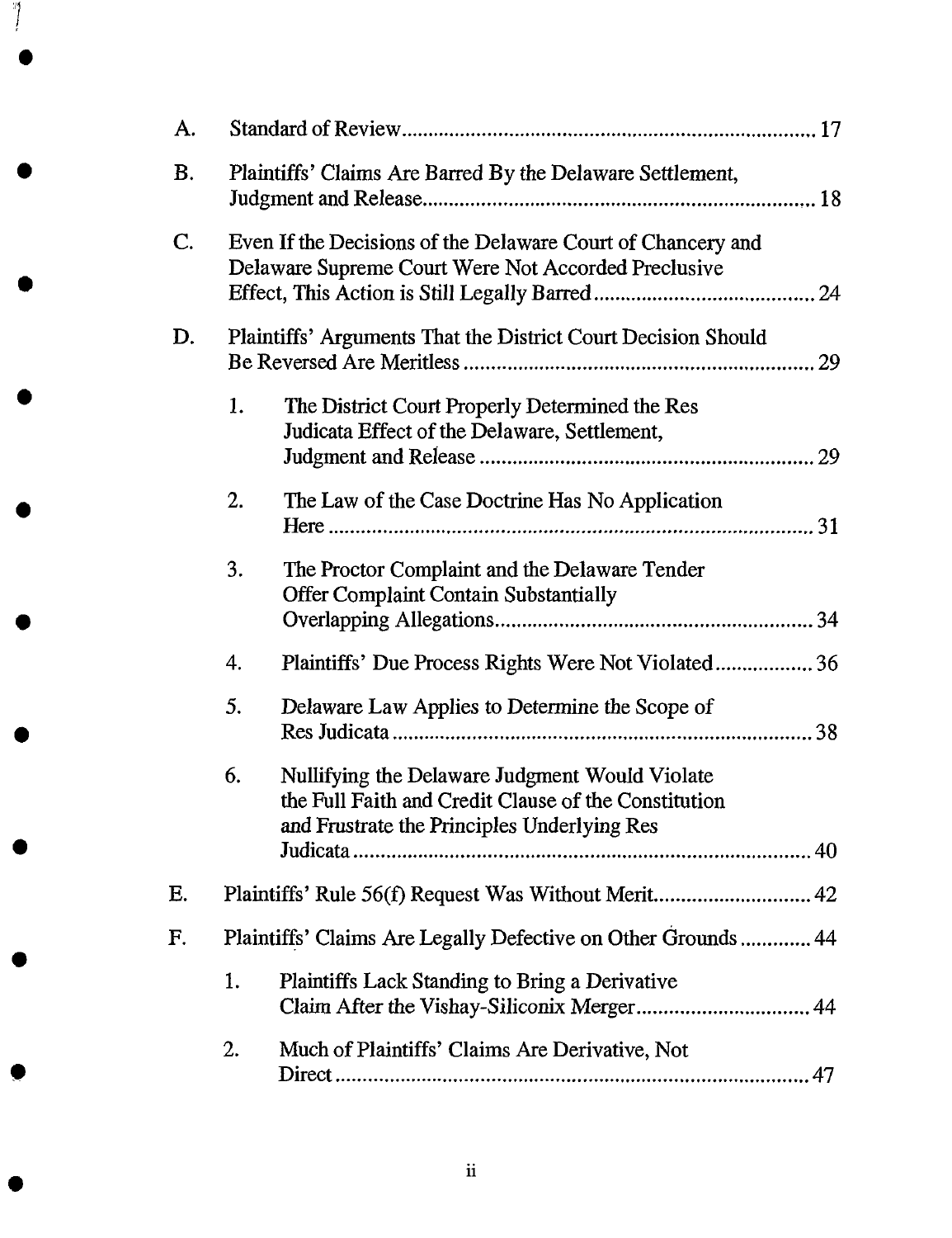|  | Plaintiffs' Quasi-Appraisal Claim is Contrary to |  |
|--|--------------------------------------------------|--|
|  |                                                  |  |

O

 $\bullet$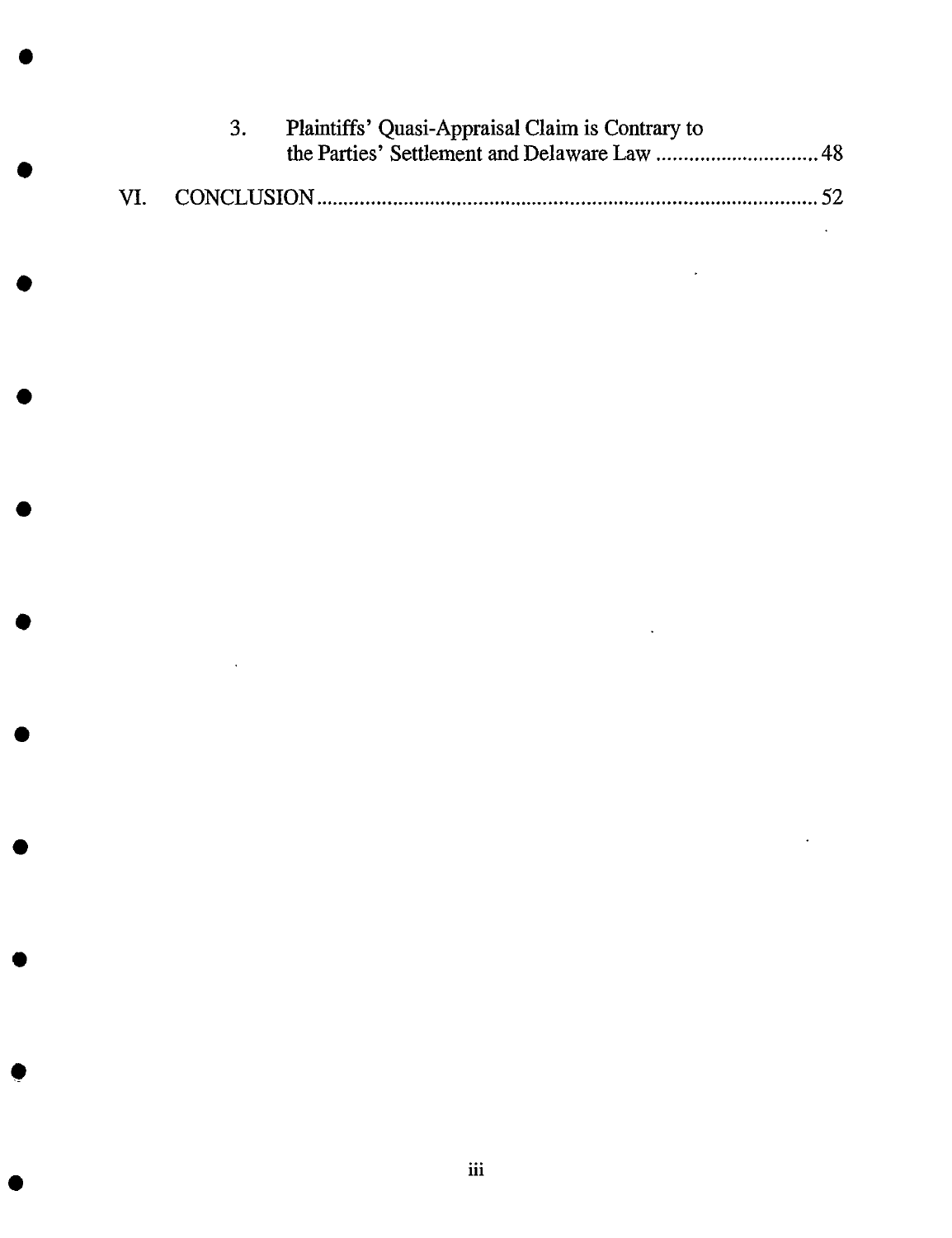# **Table of Authorities**

 $\ddot{\phantom{0}}$ 

# **CASES**

**\$**

**\$**

| Akootchook v. United States,                                                                                  |
|---------------------------------------------------------------------------------------------------------------|
| Arnold v. Soc'y for Sav. Bancorp, Inc.,                                                                       |
| Carr v. Runyan,                                                                                               |
| Cede & Co. v. MedPointe Healthcare, Inc.<br>No. Civ. A. 19354-NC, 2004 WL 2093967 (Del. Ch. Sept. 10, 2004)50 |
| Christianson v. Colt Indus. Operating Corp.,                                                                  |
| City of Martinez v. Texaco Trading & Transp., Inc.,                                                           |
| Columbia Cas. Co. v. Playtex FP, Inc.,                                                                        |
| Cooper v. Fed. Reserve Bank,                                                                                  |
| Donovan v. City of Dallas,                                                                                    |
| Ewing v. St. Louis-Clayton Orthopedic Group,                                                                  |
| Ezzes v. Ackerman,                                                                                            |
| In re Fine Paper Antitrust Litig.,                                                                            |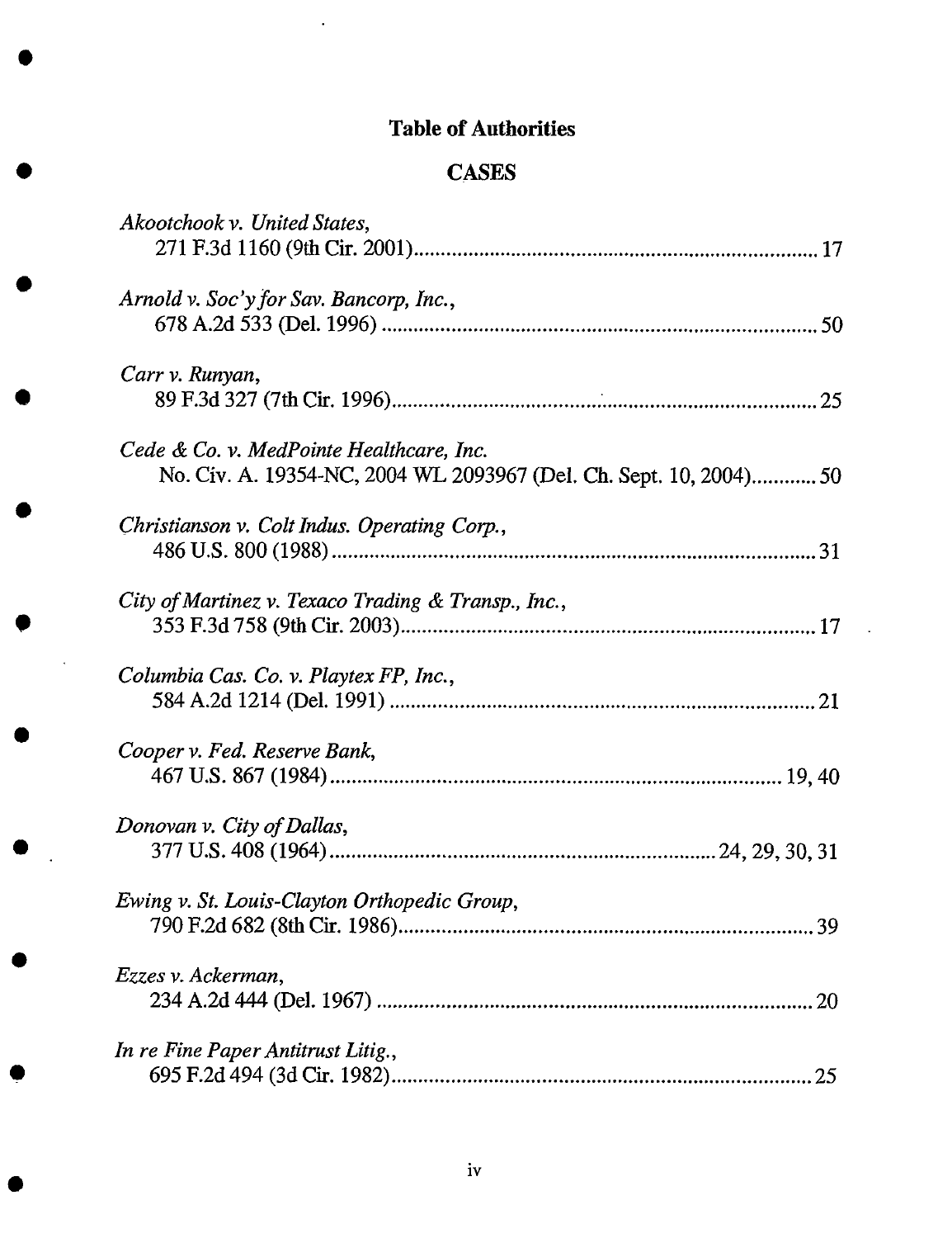| Gaillard v Natomas Co.,                                                                                        |
|----------------------------------------------------------------------------------------------------------------|
| Gradetech, Inc. v. American Employers Group,<br>No. C. 06 02991, 2006 WL 1806156 (N.D. Cal. June 29, 2006)  28 |
| Grosset v. Wenaas,                                                                                             |
| Hamilton v. State Farm Fire & Cas. Co.,                                                                        |
| <b>Estate of Hart,</b>                                                                                         |
| Hobbs v. Tom Reed Gold Mining Co.,                                                                             |
| Hynson v. Drummond Coal Co.,                                                                                   |
| Ivanhoe Partners v. Newmont Mining Corp.,                                                                      |
| Kohls v. Kenetech Corp.,<br>791 A.2d 763 (Del. Ch. 2000),                                                      |
| Kona Enters., Inc. v. Estate of Bishop,                                                                        |
| Kramer v. W. Pac. Indus., Inc.,                                                                                |
| Kremer v. Chem. Constr. Corp.,                                                                                 |
| Lapidus v. Hecht,                                                                                              |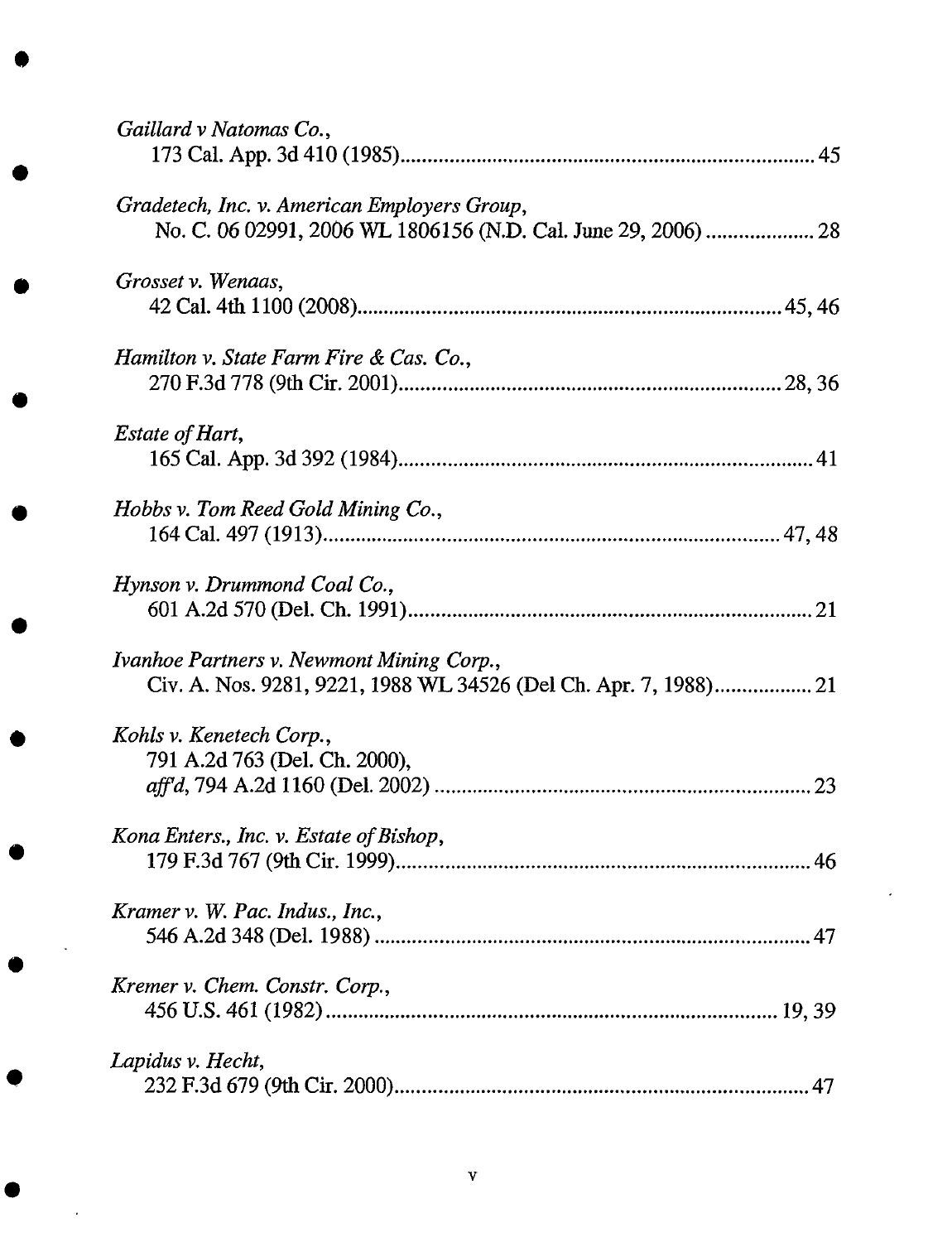| Lewis v. Chiles,                                                       |  |
|------------------------------------------------------------------------|--|
| Lewis v. Ward,                                                         |  |
| Maljack Prod. v. Goodtimes Home Video Corp.,                           |  |
| Marresse v. American Academy of Orthopaedic Surgeons,                  |  |
| Matsushita Elec. Indus. Co. v. Epstein,                                |  |
| In re Merry-Go-Round Enters., Inc.,                                    |  |
| NLRB v. United Techs. Corp.,                                           |  |
| Nelson v. Frank E. Best Inc.,                                          |  |
| Nottingham Partners v. Dana,                                           |  |
| Nottingham Partners v. Trans-Lux Corp.,                                |  |
| In re Oracle Corp. Derivative Litig.,<br>867 A.2d 904 (Del. Ch. 2004), |  |
| Phillips Petroleum Co. v. Shutts,                                      |  |
| Prezant v. DeAngelis,                                                  |  |

 $\bullet$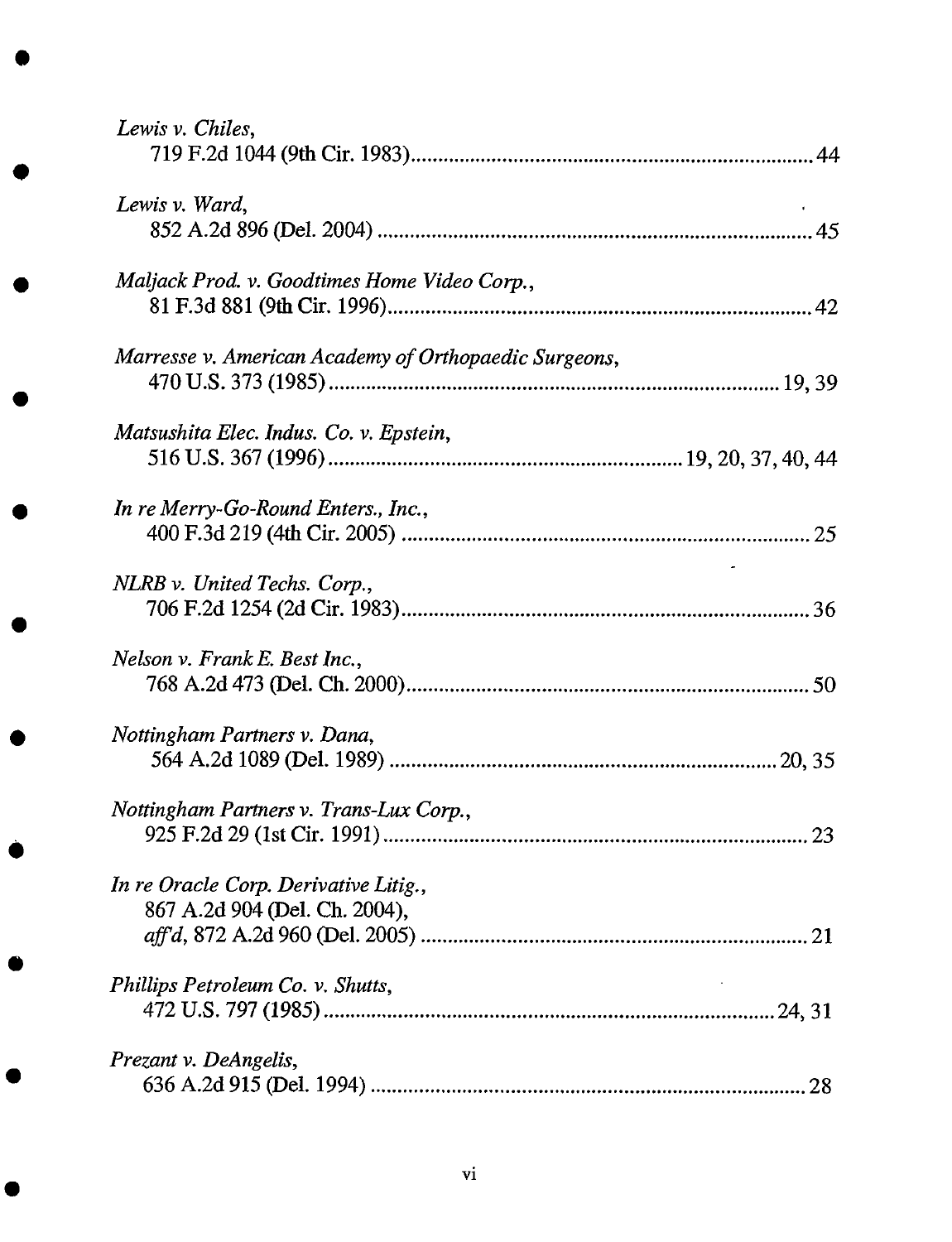| R.J. Reynolds Tobacco Co. v. Newby,                                                                      |    |
|----------------------------------------------------------------------------------------------------------|----|
| Radfer Trust v. First Unum Life Ins. Co.,<br>No. C 04-2054, 2004 WL 2385000 (N.D. Cal. Oct. 25, 2004) 41 |    |
| Russell v. Rolfs,                                                                                        |    |
| Shamrock Assocs. v. Sloane,                                                                              |    |
| Sharp v. Big Jim Mines,                                                                                  |    |
| State of Cal. ex. rel. Cal. Dept. of Toxic Substances Control v. Campbell,                               | 42 |
| Stratosphere Litig. L.L.C. v. Grand Casinos, Inc.,                                                       |    |
| Tahoe-Sierra Pres. Council, Inc. v. Tahoe Regulatory Planning Agency,                                    | 39 |
| Terrell v. Brewer,                                                                                       | 42 |
| Tooley v. Donaldson, Lufkin & Jenrette, Inc.,                                                            |    |
| Travelers Ins. Co. v. St. Jude Hosp.,                                                                    |    |
| Truskoski v. ESPN Inc.,                                                                                  |    |
| Turner v. Bernstein,                                                                                     |    |
| In re U.S. Robotics Corp. S'holders Litig.,                                                              |    |

 $\ddot{\phantom{a}}$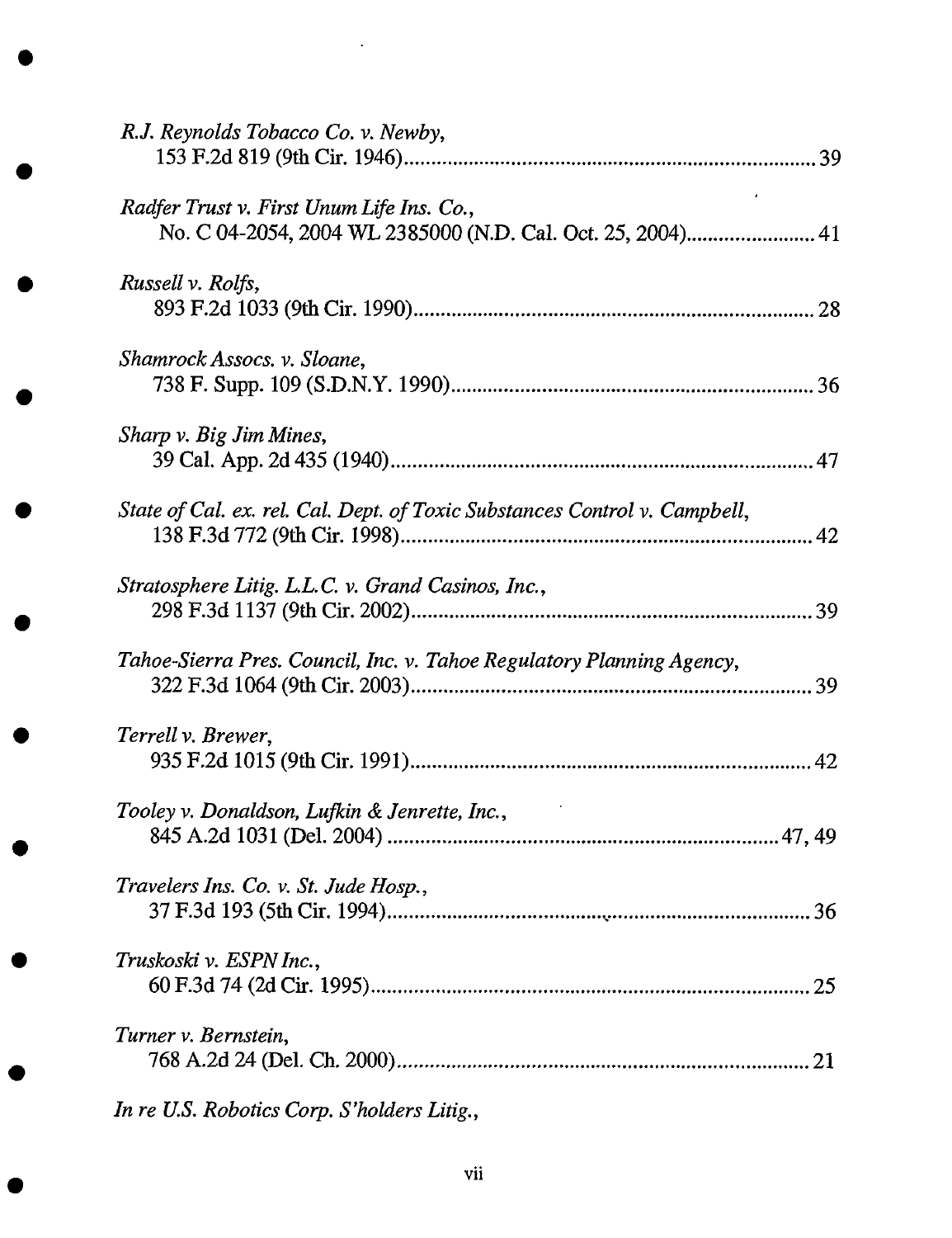| In re Union Square Assocs. Sec. Litig.,<br>Civ. A. No. 11028, 1993 WL 220528 (Del. Ch. June 16, 1993)  20, 24 |
|---------------------------------------------------------------------------------------------------------------|
|                                                                                                               |
|                                                                                                               |
| In re Union Square Assocs. Sec. Litig.,                                                                       |
|                                                                                                               |
| In re VMS Ltd. P'ship Sec. Litig.,                                                                            |
| No. 90 C 2412, 1995 WL 76884 (N.D. III. Feb. 17, 1995),                                                       |
|                                                                                                               |
| Verizon Del., Inc. v. Covad Commc'ns Co.,                                                                     |
| 232 F. Supp. 2d 1066 (N.D. Cal. 2002),                                                                        |
| aff'd in part & rev'd in part on other grounds, 377 F.3d 1081 (9th Cir.                                       |
|                                                                                                               |
| W. Air Lines, Inc. v. Sobieski,                                                                               |
|                                                                                                               |

# STATUTES AND RULES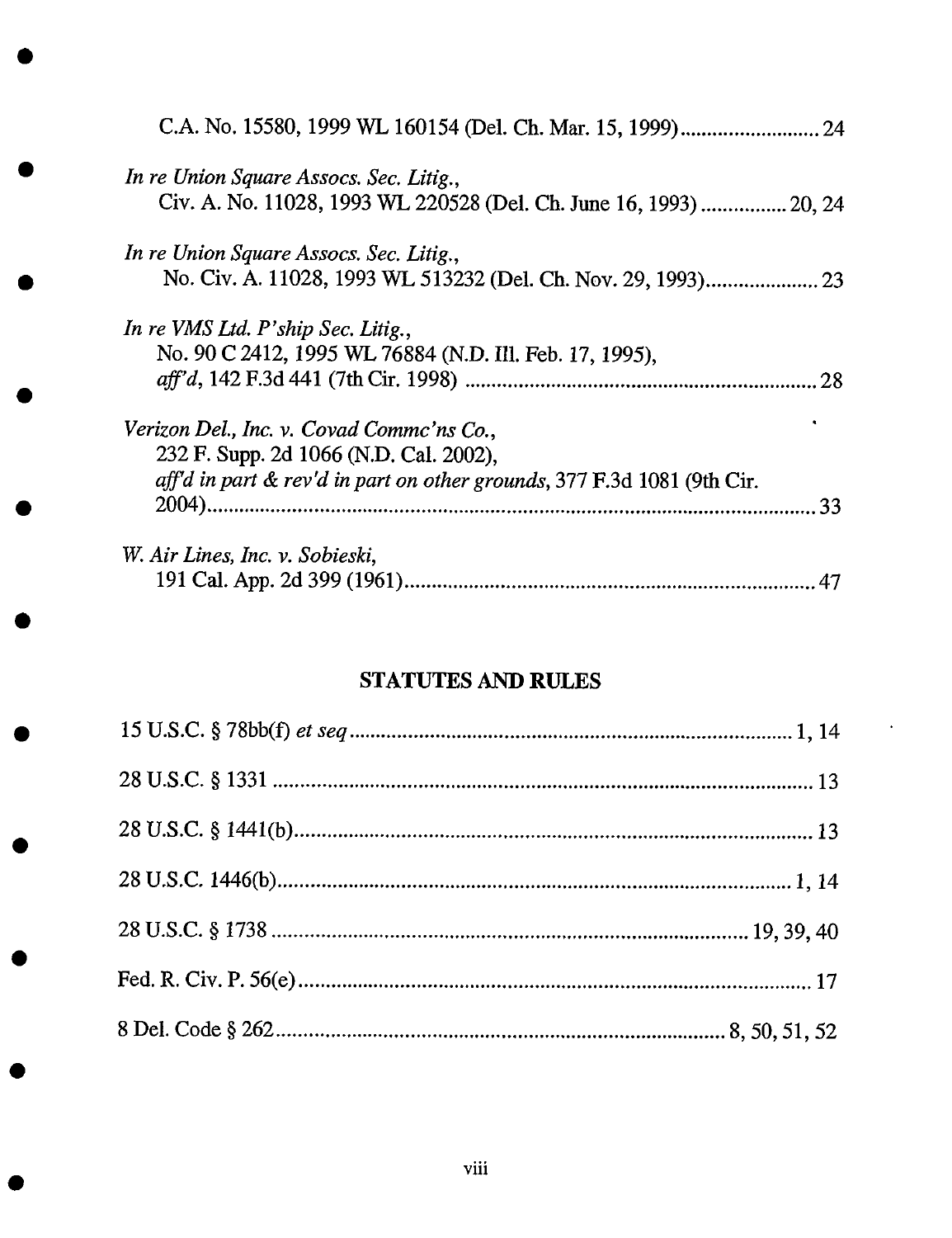# **OTHER** AUTHORITIES

 $\ddot{\phantom{a}}$ 

18B **Charles Alan** Wright **& Arthur** R. **Miller,** *Federal Practice & Procedure: Jurisdiction 2d* § **4472** (2007) ...................... **39**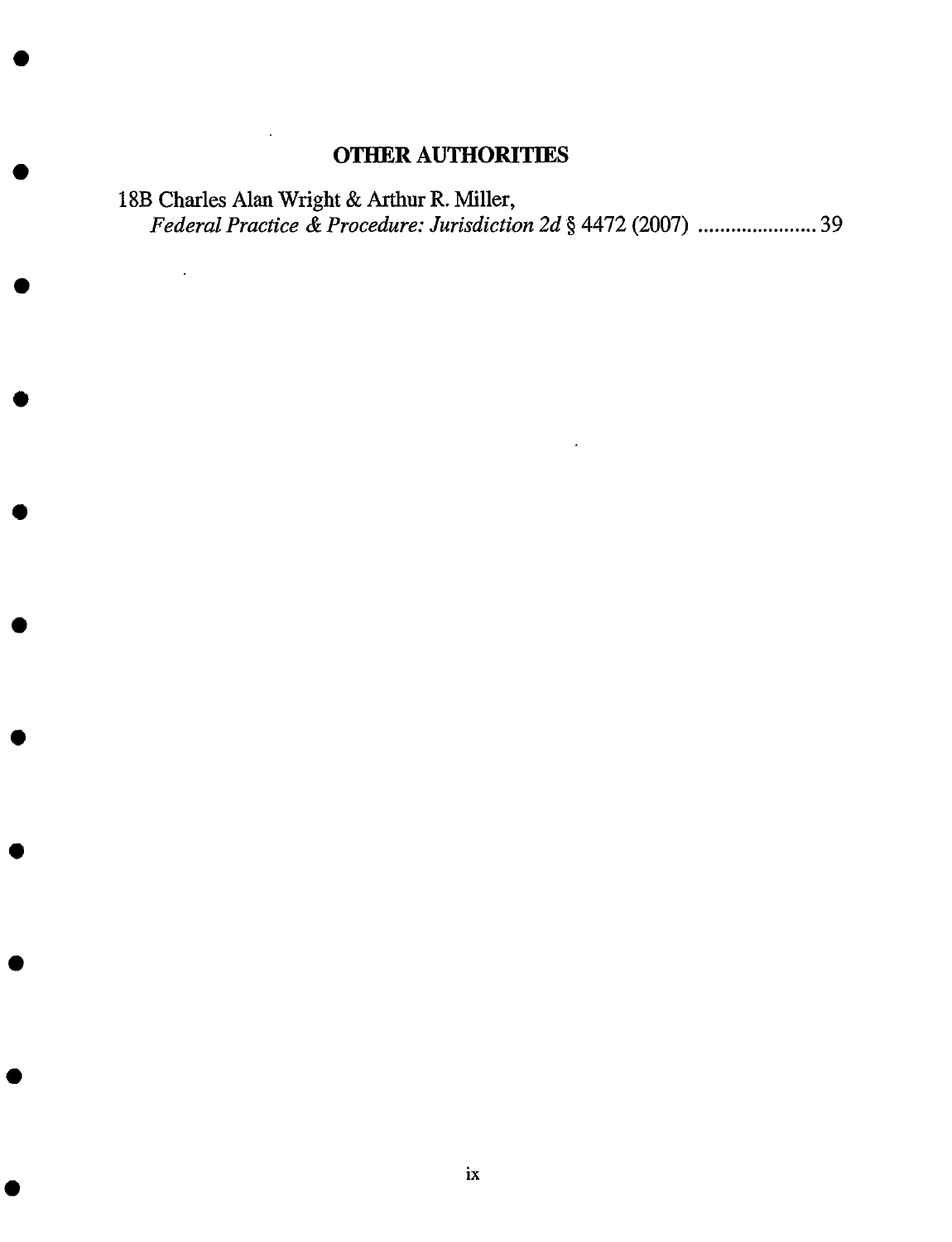Appellees Vishay Intertechnology, Inc., Vishay TEMIC Semiconductor Acquisition Holdings Corp., and Felix D. Zandman (together, "Vishay") respectfully submit this brief in response to the Opening Brief of Appellants.

#### **I. STATEMENT** OF **ISSUES FOR REVIEW**

- 1. Did the **United** States District Court for the Northern District of California properly deny plaintiffs' motion to remand this case to state court?
- 2. Did the District Court correctly conclude that plaintiffs' claims in this action were the subject of and fell within a settlement, release and Judgment in the Delaware Court of Chancery, and therefore plaintiffs were legally barred from pursuing their claims here?
- 3. Is plaintiffs' complaint legally deficient on other grounds not addressed by the Court below, because: (i) plaintiffs lack standing to pursue their derivative claim, (ii) to the extent plaintiffs have not suffered any direct injury, their claims are derivative, not direct, and (iii) plaintiffs have not met the legal requirements for a quasi appraisal claim?

### **II. STATEMENT OF THE CASE**

The District Court properly dismissed plaintiffs' complaint on federal-state comity grounds, chiefly on the basis of res judicata. Plaintiffs now appeal that decision.<sup>1</sup>

<sup>1</sup> **The District** Court also properly denied remand under 28 **U.S.C.** 1446(b) and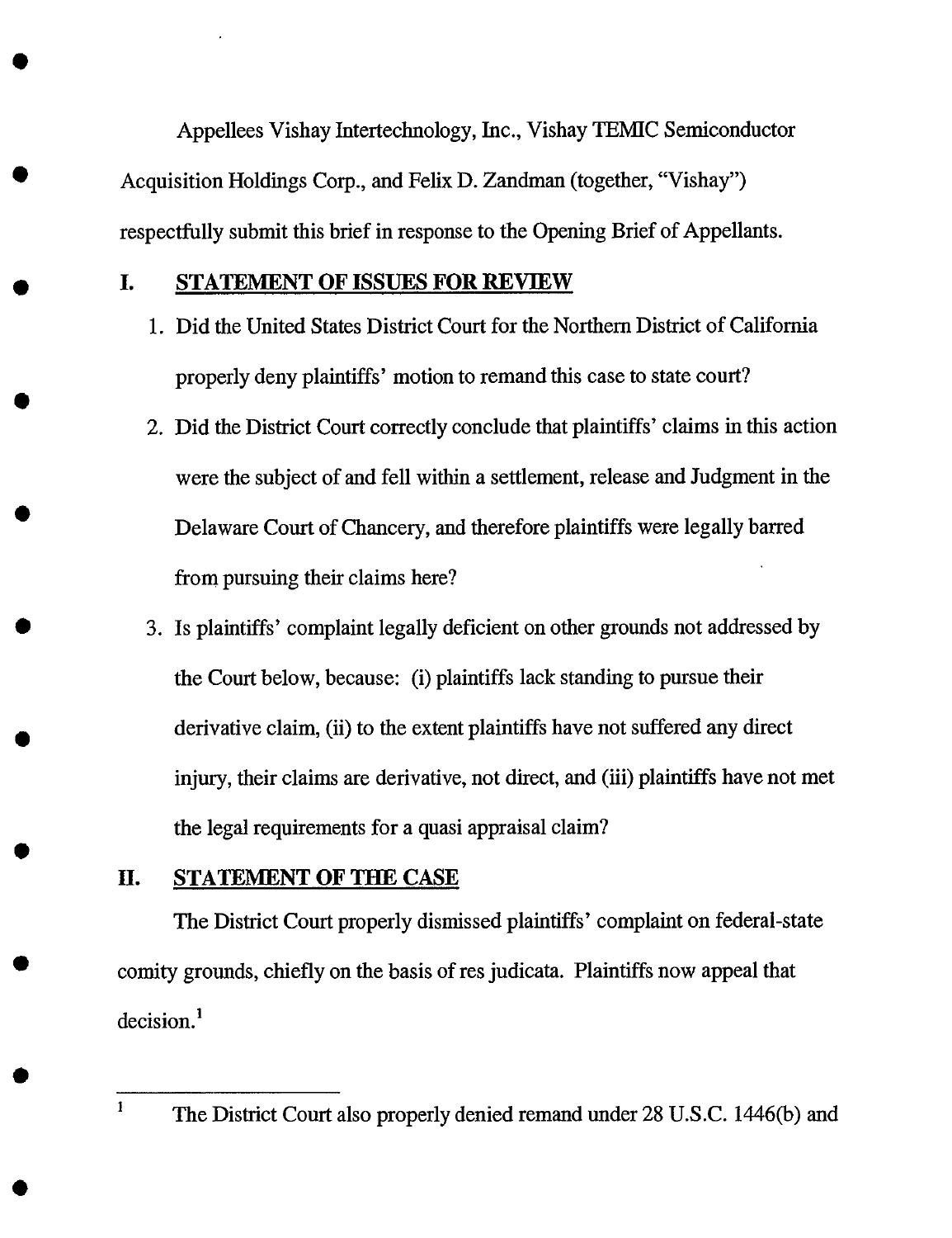The class and derivative claims in this **case** have been disposed of by (i) a class action settlement and release approved by the Court of Chancery in Delaware, and (ii) a final judgment entered by the court in that case. In addition, prior to co-defendant Ernst & Young's ("E & Y") removal of the action to the District Court, the Court of Chancery issued a permanent injunction enjoining plaintiffs **from** prosecuting the claims in this action, holding that "this order is clearly justified and it is regrettable that a motion of this kind had to be presented." (ER 1534.) The Supreme Court of Delaware came to the same conclusion in dismissing an appeal of that injunction order, holding that *the* claims in this action "encompassed the same claims that had been released in the settlement of the Delaware Action." (ER 1539.) Indeed, plaintiffs themselves acknowledge on this appeal that "The Delaware Judgment resulting **from** [the class action] settlement, purported to release all claims of the Minority Shareholders, including their claims under California law, pending in this action .... "(Appellants' Br. 9.)

To reverse the decision below and alIow this litigation to proceed in light of the holdings of *the* Delaware Court of Chancery, the Delaware Supreme Court, and the District Court below would (i) frustrate the class action settlement process,

the Securities Litigation Uniform Standards Act of **1998,** 15 U.S.C. § 78bb(f) *et seq.* ("SLUSA"). Because Vishay joins the arguments on that point set forth by co-defendant Ernst & Young, Vishay will not address the remand issue in this Brief.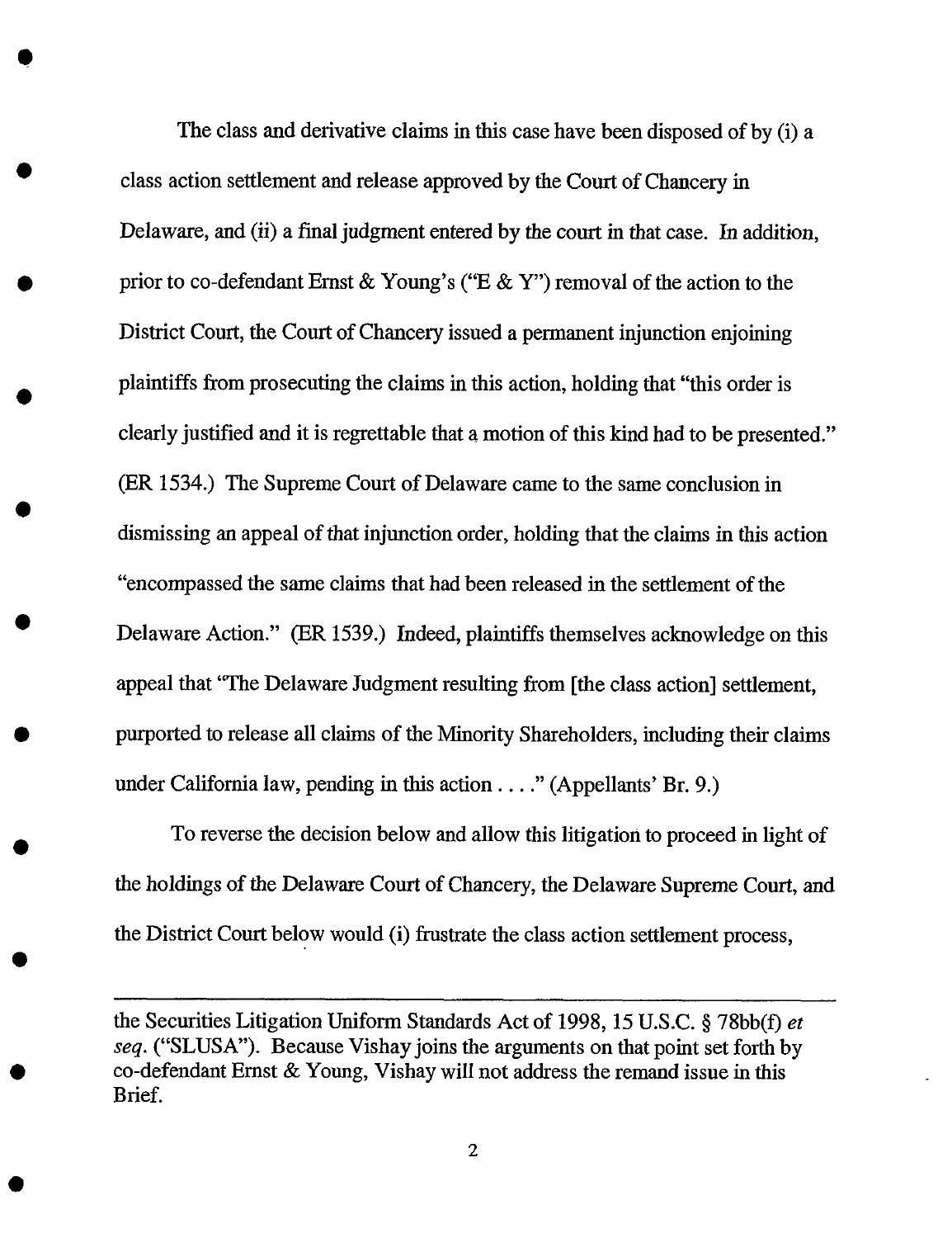which gave plaintiffs ample opportunity to object if they wished before the settlement was approved, (ii) deprive Vishay of the benefit of its settlement with the shareholders, (iii) nullify the decision by the Court of Chancery interpreting its own order, and (iv) nullify the decision by the Supreme Court of Delaware holding that this action is encompassed by the Delaware settlement, release and Judgment. Such a result would also be unprecedented  $-$  and profoundly unfair to Vishay, which has already paid millions of dollars to settle these claims. The Court should therefore affirm the decision below.

### III. STATEMENT OF FACTS

The record facts set forth below are undisputed.

#### A. Proctor Commences This Action

Vishay, a Delaware corporation headquartered in Pennsylvania, is one of the world's largest manufacturers of passive electronic components. (ER 0796  $\P$ 2.) Siliconix, formerly a Delaware corporation headquartered in Santa Clara, California, designs, manufactures and markets active electronic components. (ER 0798  $\mathbb{M}$  6, 7.) From 1998 until a Vishay-Siliconix short-form merger in May 2005, Vishay owned 80.4 percent of Siliconix through a Delaware holding company. The remaining shares were held by approximately 600 stockholders. (ER 0806 ¶ 44.)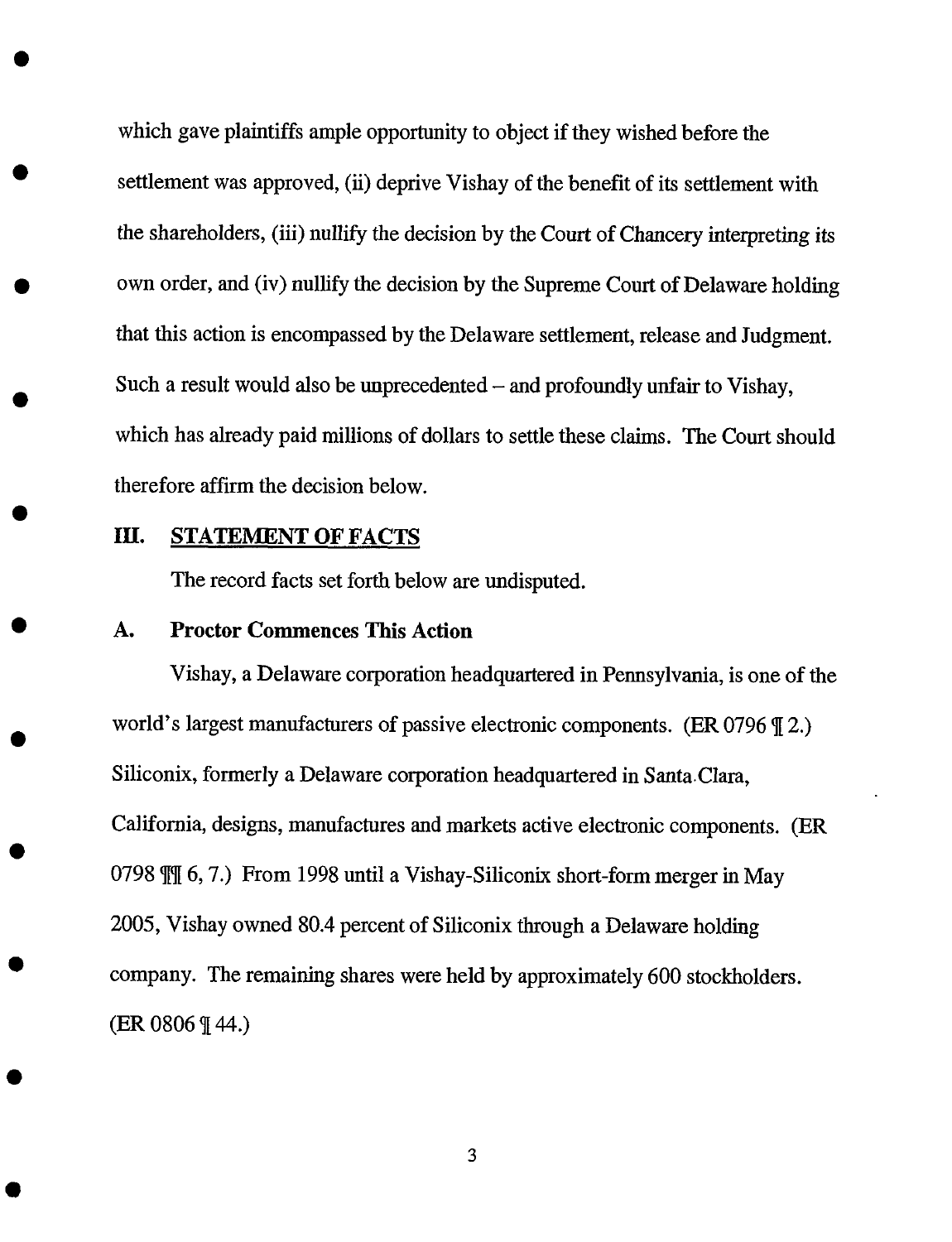On August 12, 2002, Rebecca Proctor, then a Siliconix shareholder, filed a complaint in the Superior Court of California against Vishay, Siliconix, and officers and directors of both companies, and Siliconix's auditors,  $E \& Y$ . (ER 0001-0009.) The complaint alleged direct and derivative causes of action for breach of fiduciary duty and waste predicated upon Vishay's alleged misappropriation in 1999 of two Siliconix sales subsidiaries for less than market value. (ER 0004  $\frac{1}{17}$ -19.) Proctor never served the 2002 complaint. (ER 0646)  $\P\P$  4-7.)

More than two years later, in January 2005 Proctor filed an amended complaint. (ER 0060-00160.) The pleading focused on several purported Vishay-Siliconix self-dealing transactions. (ER 0095-98  $\mathbb{M}$  101-11.) As relief, plaintiffs sought among other things increased consideration for the value of their Siliconix holdings to compensate for the diminution purportedly caused by the challenged Vishay Siliconix transactions. (ER 0109  $\parallel$  157.)

# **B. Vishay's** 2005 **Tender** Offer **for Siliconix and Subsequent Short-Form Merger**

On March 3, 2005, Vishay announced a proposed tender offer for the outstanding public shares of Siliconix. Under the terms of the proposal, Vishay planned to exchange 2.64 shares of Vishay common stock for each outstanding share of Siliconix stock, conditioned on the tender of a majority of the publicly held Siliconix shares. (ER  $1508 \text{ }\mathcal{F}(23.)$ )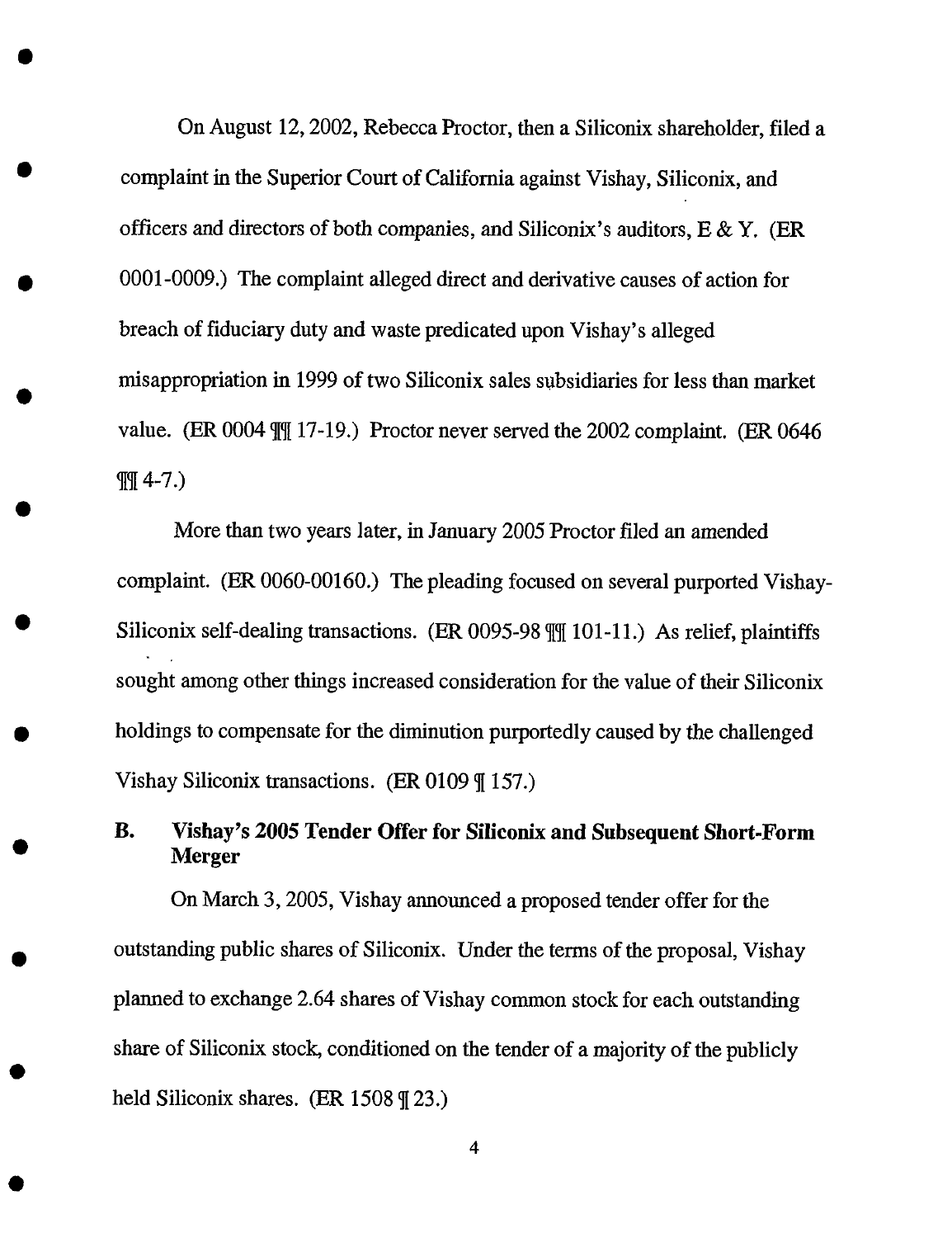### **1. The Delaware Action is Filed Challenging Vishay's Domination of Siliconix and the Tender Offer**

After Vishay announced its proposed tender offer, several Siliconix shareholders filed class action complaints in the Delaware Court of Chancery challenging the proposed transaction. Meanwhile, on April 12, 2005, Vishay launched *the* tender offer, offering *to* exchange 2.90 Vishay shares for each share of Siliconix. The plaintiffs in the Delaware actions in turn filed a consolidated amended complaint on April 18, 2005. (ER 1499-1518.)

In addition to challenging the fairness of the offer, the Delaware complaint cited Vishay's alleged "domination of the board and its intertwining of its business operations with those of Siliconix." (ER 1511  $\parallel$  32.) Alleging, as did plaintiffs in this case, that Vishay treated Siliconix "as a wholly-owned subsidiary" and "misappropriat[ed] Siliconix's cash and assets" (ER 1504  $\parallel$  18), over the course of 14 subparagraphs, the Delaware Siliconix plaintiffs recited virtually all the Vishay-Siliconix supposed self-dealing transactions cited in the amended *Proctor* complaint. (ER 1504-05  $\frac{m}{18}$  18-19.)

On account of these and other allegations in Delaware which directly tracked the *Proctor* complaint, in the course of the proceedings the *Proctor* plaintiffs represented to the Superior Court of California that "the April 18, 2005 class action complaint in Delaware *copied almost entirely* allegations from plaintiffs' First Amended Complaint" in California. (ER 0654  $\parallel$  46.) In fact, the Delaware class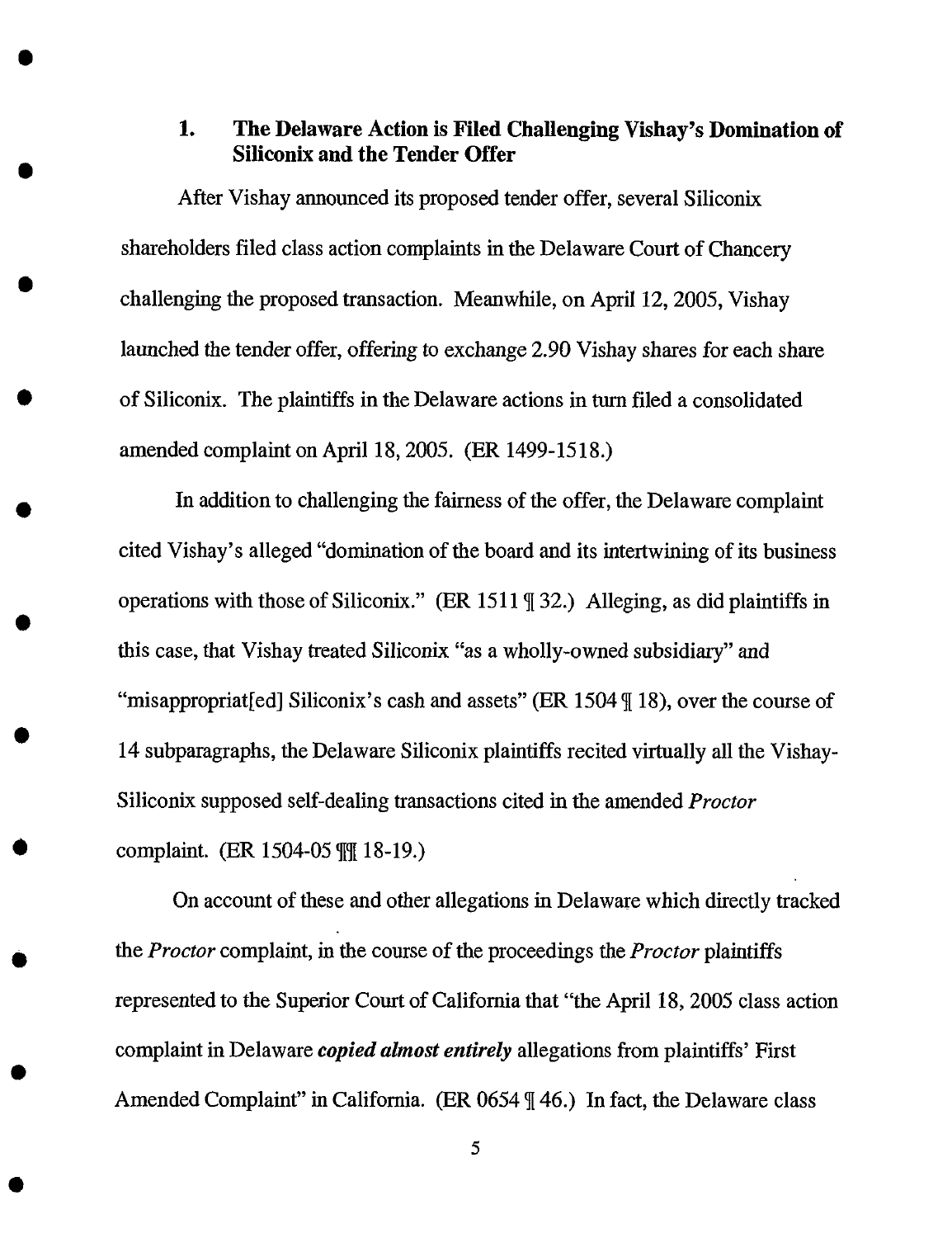action complaint explicitly referenced this action, charging that "[a]s a result of the manner in which Vishay dominates and controls Siliconix, Vishay... [is] the subject of a derivative complaint by Siliconix's shareholders on behalf of Siliconix as the nominal defendant." (ER 1506-07 *q[*19.)

# 2. The *Ddaware* Action Is Settled and the Tender Offer and Merger **Proceed**

On April 20, 2005, Vishay reached an agreement in principle with representatives for the class in the Delaware action. (ER 1479-98.) Vishay agreed to increase the exchange ratio for its offer from 2.90 to 3.075 shares and to make certain additional disclosures in its tender offer materials, including additional disclosures concerning the California action. (ER 1483  $\parallel$  V.) The exchange ratio increase equated to an increase of about \$30 million for Siliconix shareholders.

Vishay successfully completed the tender offer on May 12, 2005. (ER 1485 BB.) The offer was conditioned on approval by a majority of Siliconix's public shareholders, and the shares ultimately tendered represented 77.1 percent of those shares. (Id.) Following the expiration of the offer, Vishay owned approximately 95.5 percent of the common stock of Siliconix. (Id.) As Vishay disclosed it would do in the tender offer documents, soon after completion of the tender offer Vishay effected a merger of one of its subsidiaries with and into Siliconix. (ER 0422.) As a result, Siliconix became a wholly owned subsidiary of Vishay with no public shareholders. (Id.)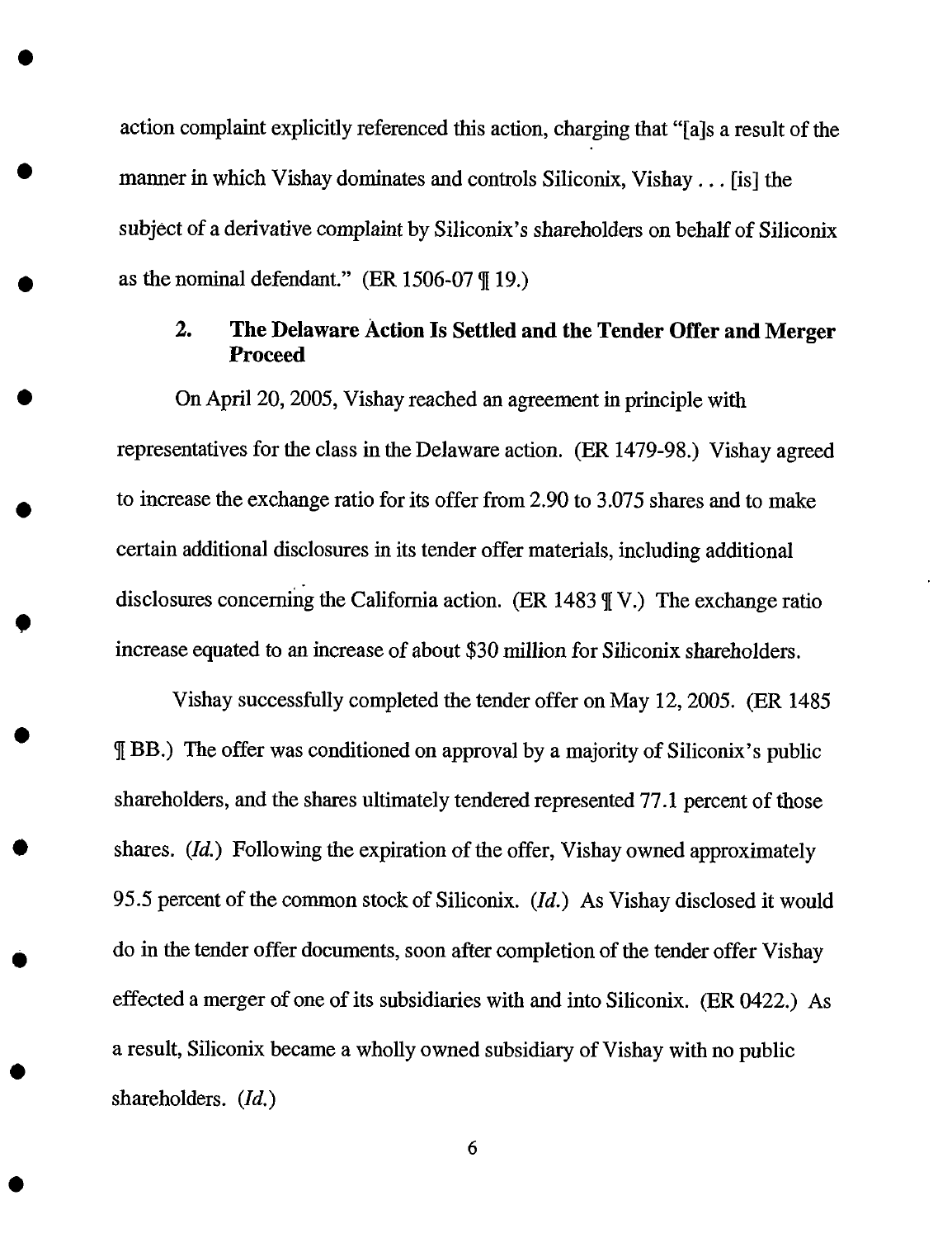On September 7, 2005, the parties submitted a Stipulation of Settlement to the Delaware Court of Chancery for approval. (ER 1479-1541.) On September 13, 2005, the Court of Chancery scheduled a settlement hearing for October 25, 2005. (ER 1519-1525.) The Scheduling Order provided that "Any person who fails to object... shall be deemed to have waived the right to object... and shall be forever barred from raising such objection in this or any other action or proceeding unless the Court orders otherwise." (ER 1523  $\parallel$  10.) The Court also stated that the notice provided to shareholders concerning the settlement and settlement terms "fully satisfies the requirements of due process, Rule 23 of the Rules of the Court of Chancery and applicable law." (ER 1521  $\sqrt{7}$ .)

After a hearing on October 25, 2005, the Court of Chancery entered a Judgment certifying the class of Siliconix shareholders and approved the settlement of the class action as"fair, reasonable and adequate and in the best interests of the Class." (ER 1527-28  $\mathbb{M}$  4-5.) The Judgment incorporated by reference the Stipulation of Settlement and ordered a release and discharge running in favor of Vishay and its agents, employees, accountants, and others, of all claims:

> which have arisen, arise now or hereafter may arise out of or relate in any manner to the allegations, facts, events, transactions, acts, occurrences, statements, representations, omissions or any other matter whatsoever set forth in or otherwise related, directly or indirectly to (i) the allegations in the complaints in the Action, (ii) the Tender Offer (including all amendments and supplements), (iii) the Short-Form Merger, or (iv) the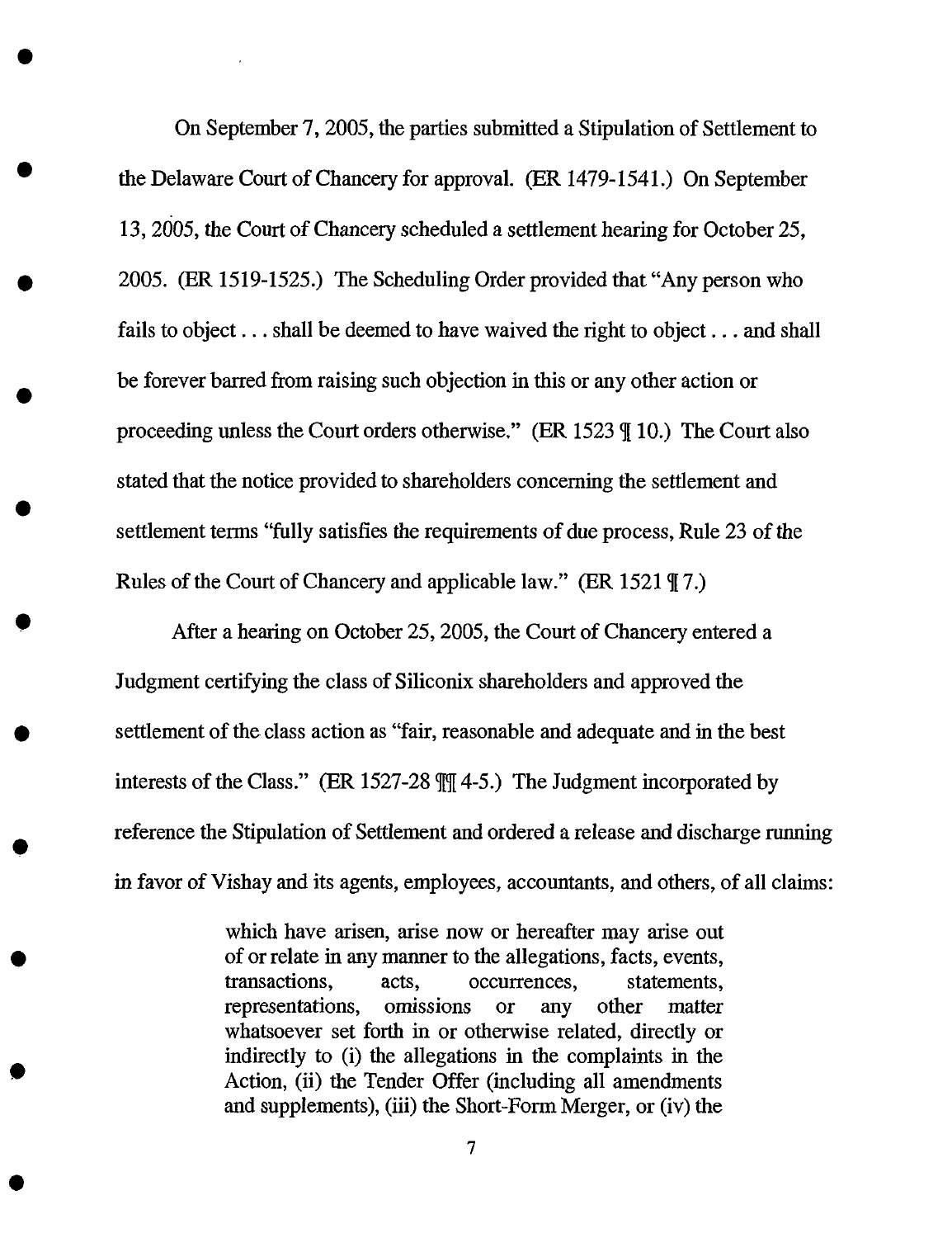fiduciary obligations or disclosure duties of any of the Released Persons in connection with the Tender Offer or Short-Form Merger, but excluding any claims to enforce the Settlement or any claims by Siliconix stockholders for appraisal pursuant to  $8$  Del. C.  $\S$  262...

(ER 1528  $\sqrt{8}$ .) No shareholder appealed the October 2005 Judgment. (ER 1531.)

#### C. The Proceedings in California

In April 2005, Vishay demurred to the Amended Complaint in California. By order dated September 28, 2005, the Court granted *Vishay's* demurrer with leave to replead. (ER 0788-90.)

On November 21, 2005, a month after the Court of Chancery issued the *October* 2005 Judgment, plaintiffs in this action filed a Second Amended Complaint in Superior Court. (ER 0793-878.) The new complaint repleaded a pared-down list of challenged Vishay-Siliconix transactions previously set forth in both the prior complaint and in the Delaware complaint. (ER  $0800-02$   $\llbracket \parallel$  15-20.) Plaintiffs also alleged a "scheme" by Vishay to "systematically misappropriate[]" assets from Siliconix so that the price of the stock would decrease, purportedly to allow Vishay to purchase the minority shareholders' interest in Siliconix at an unfair price – the very allegations recited in the class action settled in Delaware. (ER 0799  $\mathbb{I}$  13 ("Vishay had strong incentives to take the unlawful actions alleged below to drain assets from Siliconix in order to keep the price of the remaining 19.6% of Siliconix stock as low as possible, thus reducing the cost of any future acquisition of the remaining Siliconix shares by Vishay."); ER 802  $\P$  21 (noting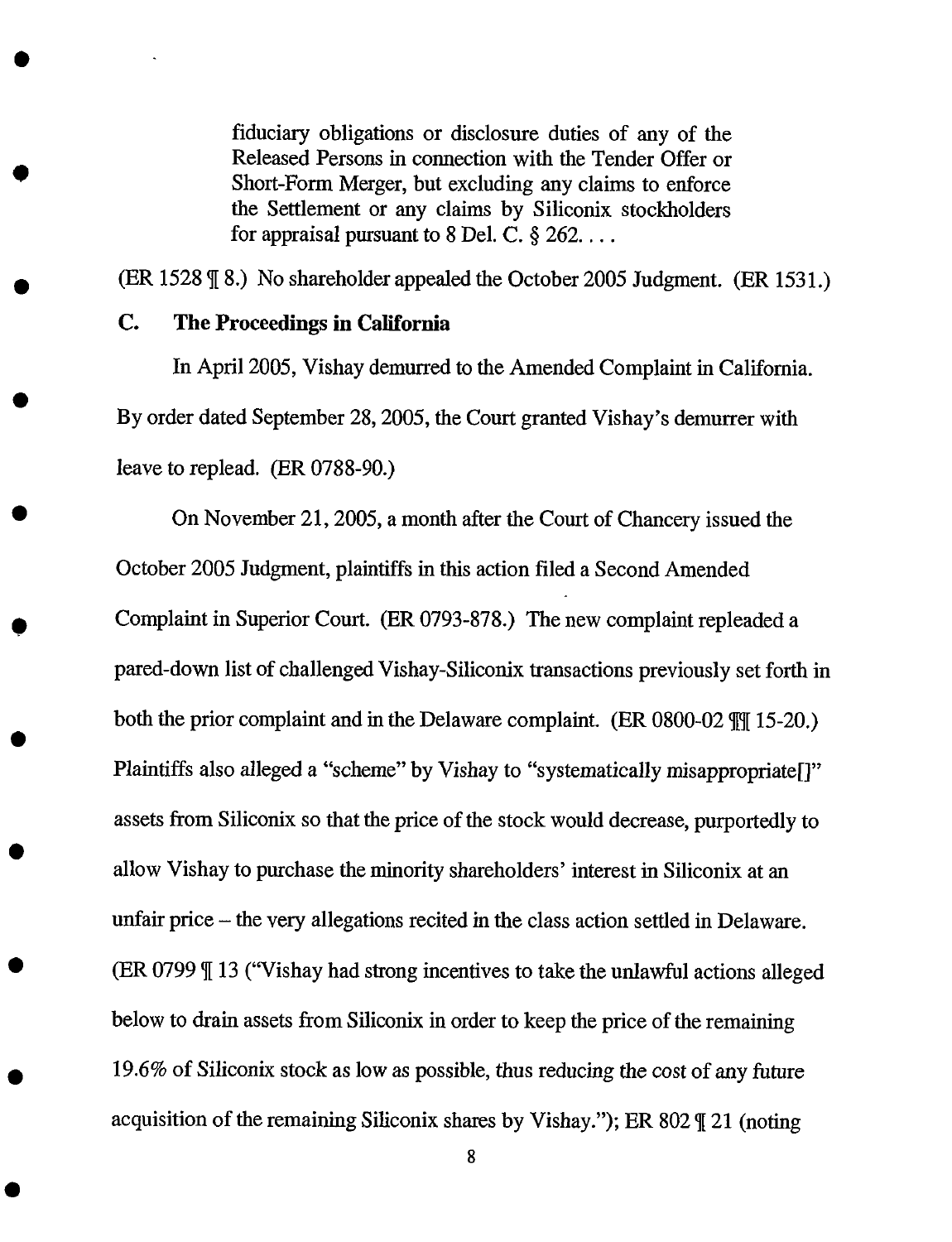that Vishay effected self-interested transactions "to depress Siliconix stock to facilitate the purchase of the minority shareholders' interests").)

Based on these core allegations, plaintiffs purported to plead direct and derivative claims against Vishay. As damages, plaintiffs effectively sought additional consideration for the shares of Siliconix they previously held. In their class action claim, plaintiffs sought to recover the "diminution in the value of their respective shares of Siliconix stock." (ER 0808 q[50; *see also* ER 0807 q[48, ER  $0812 \text{ }\mathcal{F}$  67.) With respect to their derivative claim, plaintiffs likewise alleged that "[b]ecause of the tender offer and short form merger.., the only practical and equitable way to transmit compensatory damages to those who were harmed is to order that any damages from defendants to Siliconix flow through to Siliconix's minority shareholders pro rata in relation to the shares they held." (ER 0805  $\parallel$  38.) The new complaint also pleaded a cause of action for quasi-appraisal, alleging that the notice of appraisal rights was substantively inadequate because stockholders were not advised of "the extent to which the current market value of their Siliconix shares had been depressed, and the *current* market value of Vishay shares had been inflated" by Vishay's supposed misconduct. (ER  $0810 \sqrt{\ }$  59.)

Vishay again demurred, principally on the ground that plaintiffs' claims were barred by the October 2005 Judgment in Delaware. On March 7, 2006, the California Superior Court heard argument on the demurrer. While observing that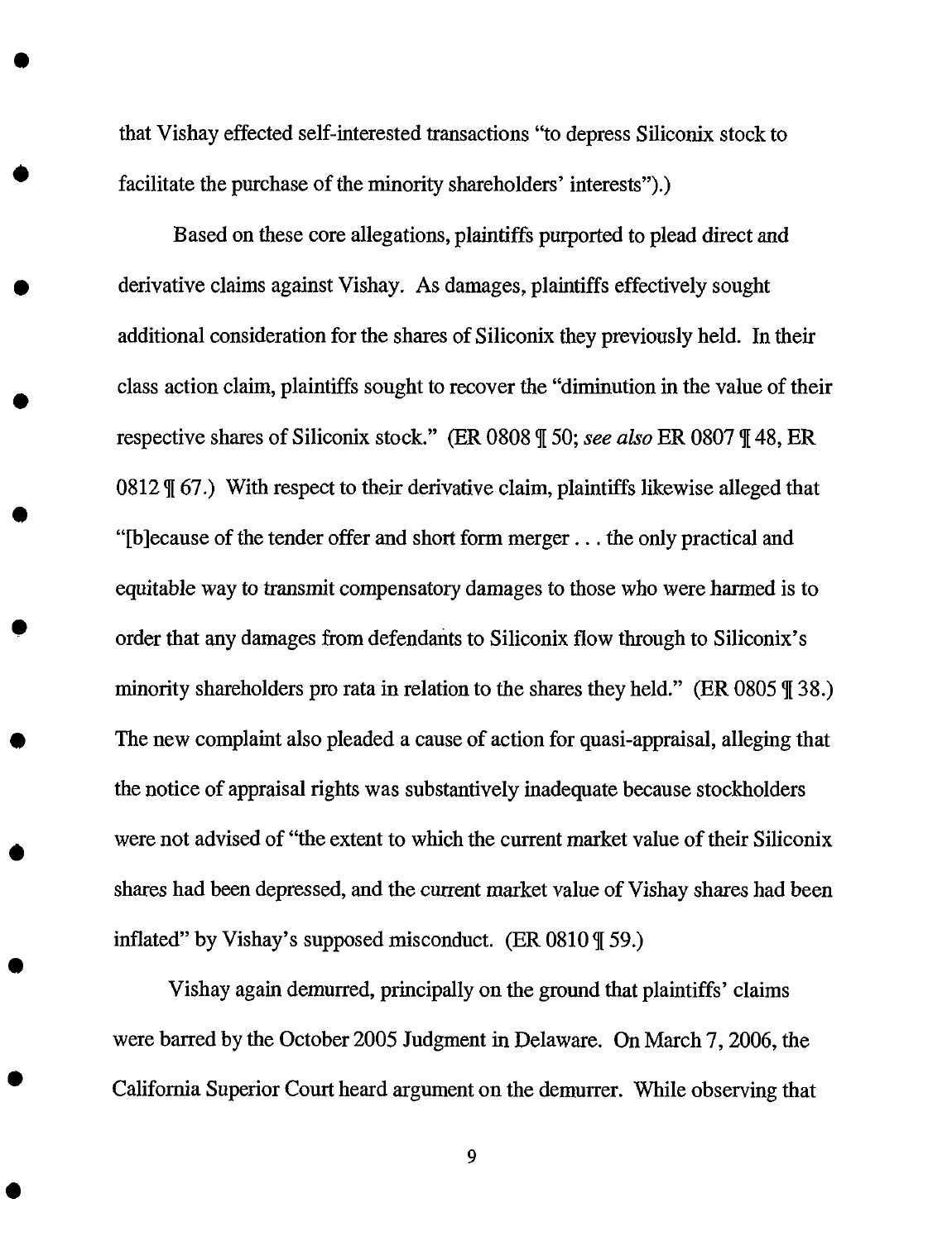Vishay's "contention that resjudicata applies and collateral estoppel in terms of the Delaware action  $\ldots$  may be a valid affirmative defense," the Court ruled that "on the face of the pleadings I cannot conclude that it absolutely bars the actions." (ER 1163.) However, the court noted that "[i]t may well be as we hear this case on a factual basis perhaps on summary judgment or some other basis the Court will be able to agree with you. But at this point on the mere face of the pleadings I am not going to foreclose this action." (ER  $1169-70$ .)<sup>2</sup>

# *D.* The Court of Chancery Enjoins the Prosecution of Proctor's Claims Because They Fall Within the **Delaware** Settlement, Release and Judgment

To avoid relitigating claims it had already paid substantial sums to resolve, Vishay then moved before the Court that issued the October 2005 Judgment, the Delaware Court of Chancery, for a permanent injunction enjoining class members from prosecuting any action in violation of the October 2005 Judgment, including Proctor's suit, at the time still pending in the California Superior Court. In two separate decisions, on June 13 and June 15, 2006, *the* Court of Chancery granted Vishay's motion. In the first decision (ER 1524), the Court stated that "[fJor the reasons stated in the moving papers, this order is clearly justified and it is regrettable that a motion of this kind had to be presented." (ER 1534.) The Court

<sup>&</sup>lt;sup>2</sup> Plaintiffs assert that in answering the California Superior Court complaint, Vishay did not raise the affirmative defense of res judicata or collateral estoppel. (Appellants' Br. 30.) That is incorrect. (ER 1183.)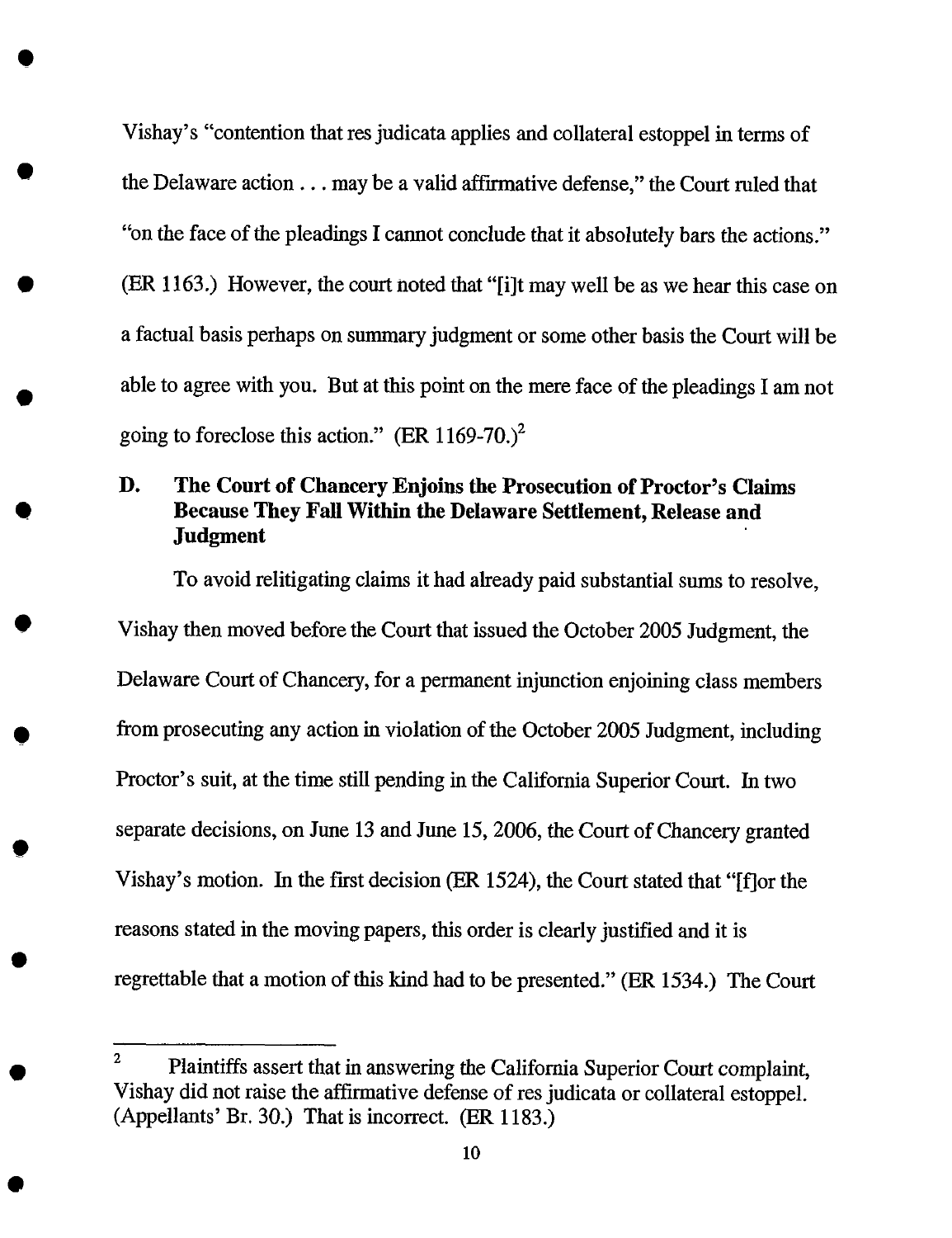also held that "the release in the previous judgment is clear" (id.), and noted that "none of the parties in the pending California litigation has bothered to appear, despite adequate notice of their opportunity to do so." (ER 1341.) *The* accompanying permanent injunction order entered by the Court of Chancery specifically stated that the October 25, 2005 "Order and Final Judgment encompasses, among other claims, all the claims asserted by the representative plaintiffs in *Proctor v. Vishay"* and "settled and released, among other claims, all the claims asserted in *Proctor v. Vishay."* (ER 1532.) In the second decision, issued in response to opposition papers belatedly filed by a class member who had also submitted papers in support of plaintiffs on various motions in California, the Court adhered to its prior decision. (ER 1535-41.)

On the same day that the Court of Chancery issued its June 13, 2006 Order permanently enjoining the *Proctor* plaintiffs from prosecuting their claims, the parties to this action appeared before the Superior Court of California for a case management conference. (ER 1205-17.) In Appellants' Brief, plaintiffs incorrectly state that at *the* case management conference the California Superior Court "overruled demurrers of the Vishay Defendants and Defendant E & Y based on the alleged res judicata effect" of the Court of Chancery judgment. (Appellants' Br. 4, 29-30.) There were no such demurrer motions heard by the Court and no such decision by the California Superior Court on that date. Rather,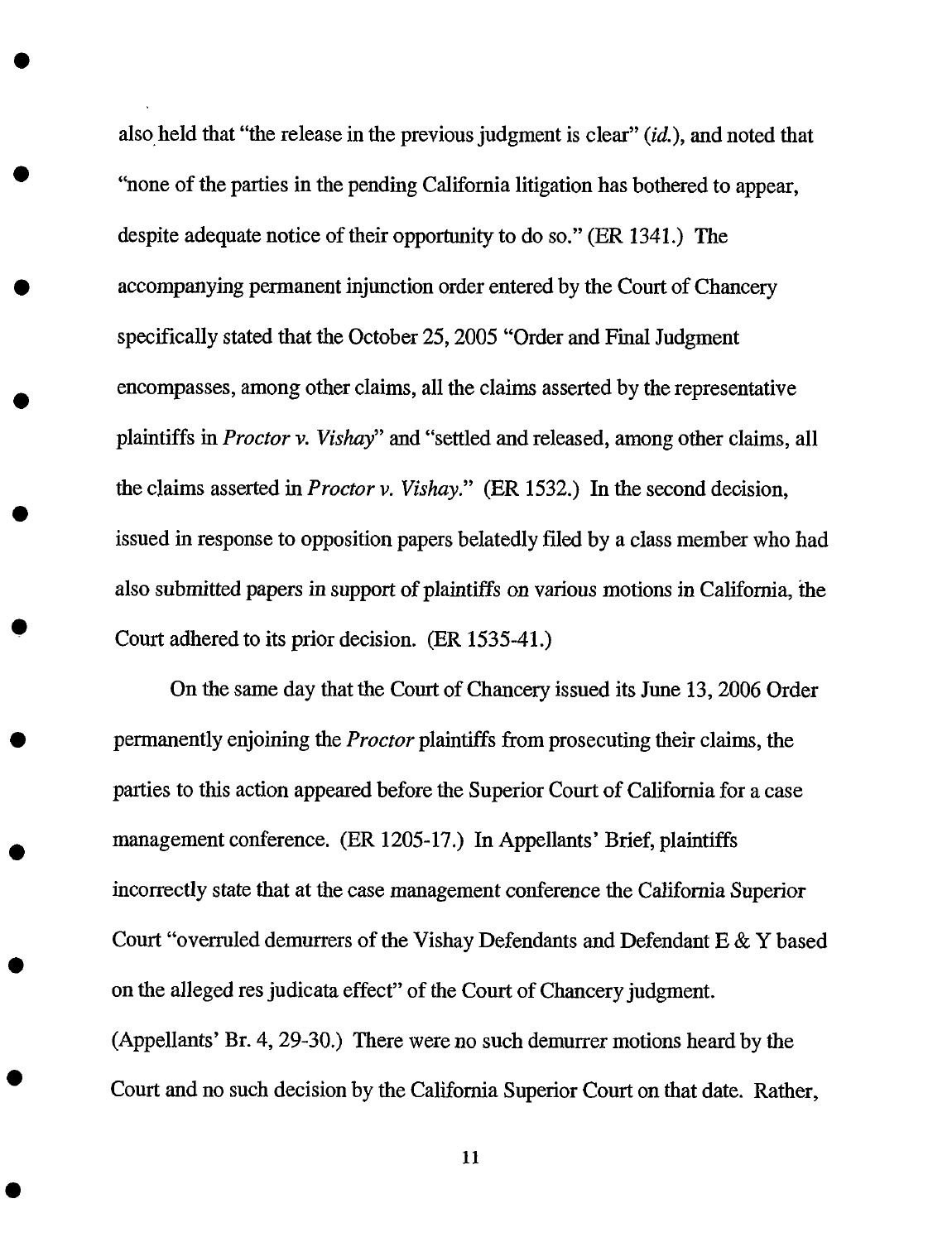the Court merely conducted a case management conference. In an attempt to support their position that the Superior Court of California rejected the res judicata effect of the Delaware injunction on that day, *plaintiffs* quote out of *context* a portion of the June 13, 2006 transcript in which the California Superior Court merely rejected a request -- from  $E \& Y$ , not Vishay -- to extend its time for filing an Answer. (Appellants' Br. 30; ER 1215-16.)

Instead, at the conference counsel for plaintiffs argued that despite its plain terms, the Court of Chancery injunction issued earlier that day should not impede plaintiffs' prosecution of this action in California Superior Court. (ER 1207-09.) *The* Court stated in response that "if you are in disagreement with [the injunction order] you need to appear there and seek to have it quashed or modified or to have a rehearing, but you don't just ignore it." (ER 1210.) The Court went on to state that "this Court is not going to be a party to a litigant violating a valid court order of another court." (ER 1213.) The Court "direct[ed] the plaintiff to go back to Delaware and deal with it" and gave plaintiffs' counsel until August 15, 2006 to "get your papers *together* and decide what you are going to do." (ER 1213-14.)

### **E. The Decision by the Delaware Supreme Court**

**Ignoring** the **Court's directive, the** *Proctor* **plaintiffs took no** subsequent **action in Delaware, nor did** they **appeal** the **Court of Chancery order. However,** another **former Siliconix** shareholder who had **aided** plaintiffs in **California by**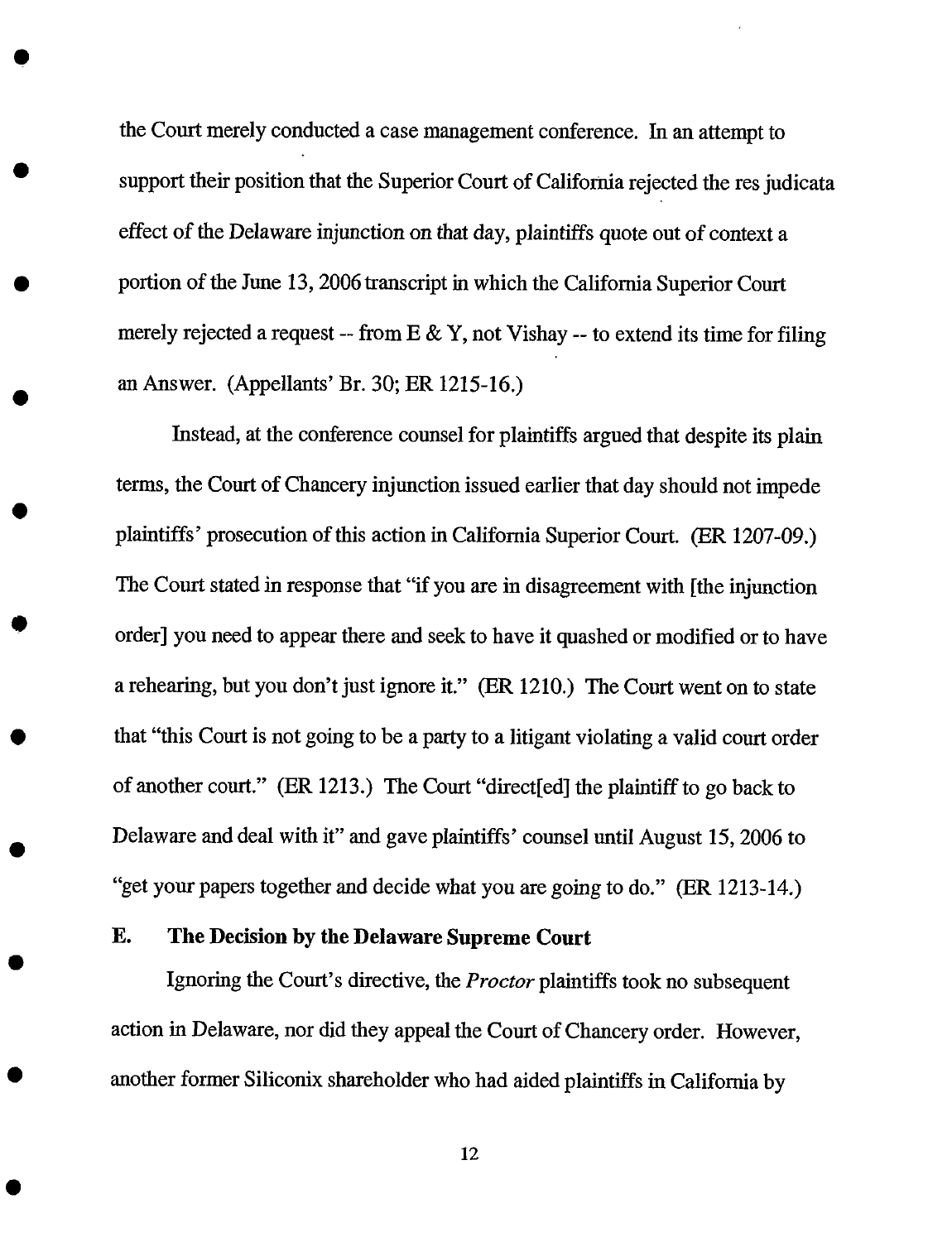submitting papers on their behalf, did prosecute an appeal of that order. On January 24, 2007, the Delaware Supreme Court dismissed the appeal. (ER 1537- 41.) The highest Court in Delaware held among other things that "[d]espite *the* [October 25, 2005 Judgment], certain shareholders of Siliconix continued to prosecute an earlier-filed action in the Superior Court of California, County of Santa Clara, *which encompassed the same claims that had been released in the settlement of the Delaware action."* (ER 1539 (emphasis added).) The Delaware Supreme Court further held that the claims in this action "were *released in a Delaware class action by* the *Court of Chancery's October 25, 2005 order and final judgment."* (ER 1537-38 (emphasis added).) Inexplicably, plaintiffs in their Brief do not once reference the Delaware Supreme Court's decision.

#### **F. The Decisions of the District Court**

O

#### **1. The District Court Denies Plaintiffs' Motion to Remand**

On June 30, 2006, after **the** Court of Chancery **issued** its permanent injunction, E & Y removed the Superior Court action to *the* District Court on the basis of 28 U.S.C. § 1331 and 28 U S.C. § 1441(b). (ER 1218-52.) Plaintiffs moved to remand on July 31, 2006. (ER 1260-63.) The District Court denied plaintiffs' motion to remand on February 13, 2007. (ER 1431-1444.) The Court found that, contrary to plaintiffs' arguments, removal was proper as plaintiffs' class claim was preempted by SLUSA. (ER 1439-42.) The District Court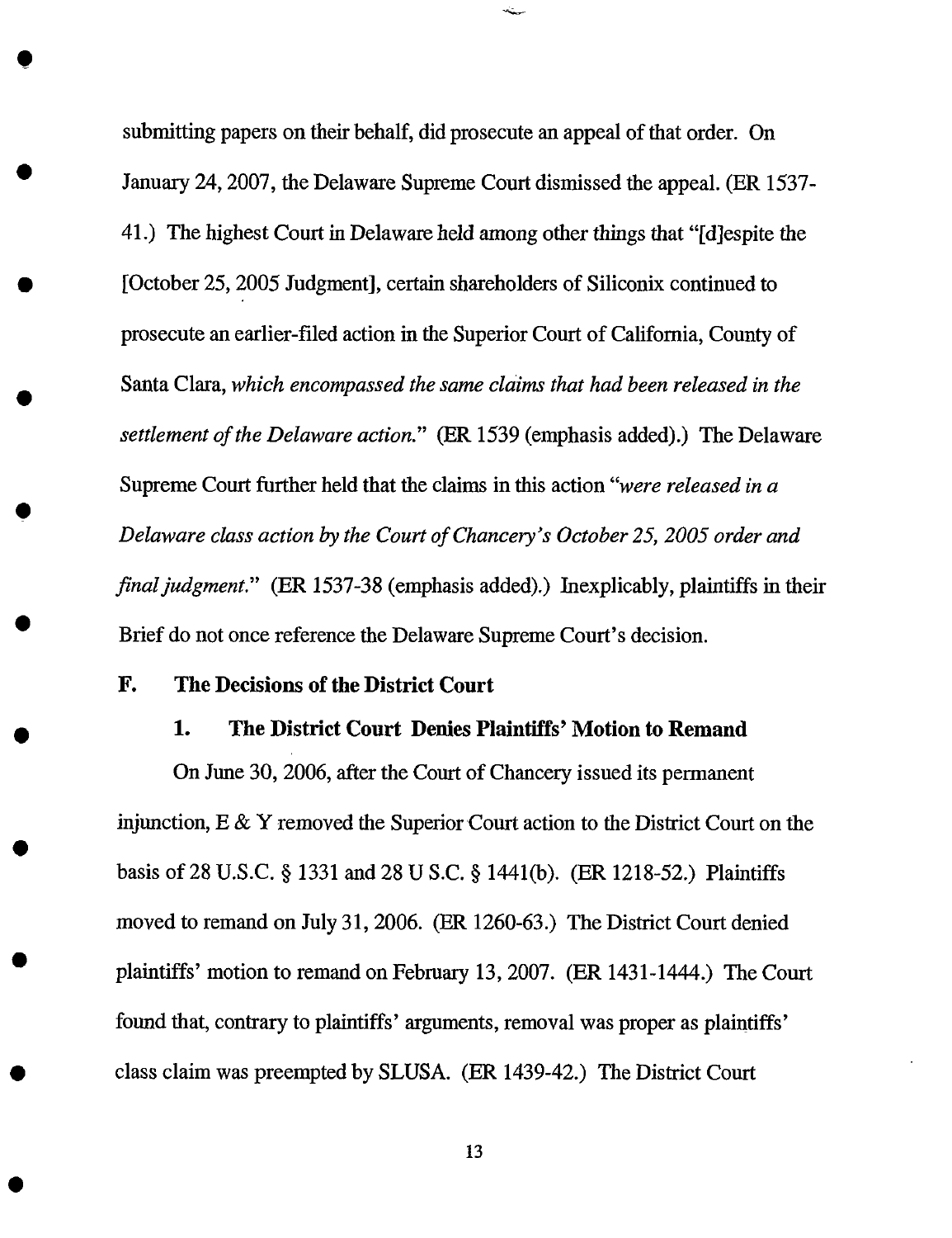concluded that the action was a "covered class action" within the meaning of SLUSA, and that the suit did not fall within SLUSA's exception for "exclusively derivative" actions. (ER 1440.) Finally, the District Court held that the "Delaware carve-out" for false statements in connection with voting rights or tender offers did not apply because plaintiffs alleged, among other things, misconduct over a period of several years against E & Y. (ER 1442.)<sup>3</sup>

# **2. District Court Grants E & Y's Motion To Dismiss and Vishay's Motion for Summary Judgment**

**On March 23, 2007, E & Y** moved **to dismiss** the **District Court complaint and on March 27, 2007,** Vishay **moved for summary judgment.** (ER 1445-71, 1542-65.) **After hearing oral** argument **on** both **motions, on July 19,** 2007 the **District Court granted** Vishay's and **E & Y's motions,** holding, **as plaintiffs recognize** (Appellants **Br. 6), that** the **Delaware settlement,** release **and Judgment** were entitled **to** res judicata effect. (ER **1714-19.)**

**In rendering its decision, the District Court noted** that **despite** the **settlement, release** and **Judgment in Delaware,** "plaintiffs in the **instant action nonetheless continued litigation in Santa Clara Superior Court** by **filing a Second Amended**

<sup>&</sup>lt;sup>3</sup> As noted above, Vishay believes that the District Court properly denied remand under 28 U.S.C. § 1446(b) and SLUSA. For purposes of judicial economy, Vishay joins the arguments on that point set forth by co-defendant E & Y and will not address the issue separately here.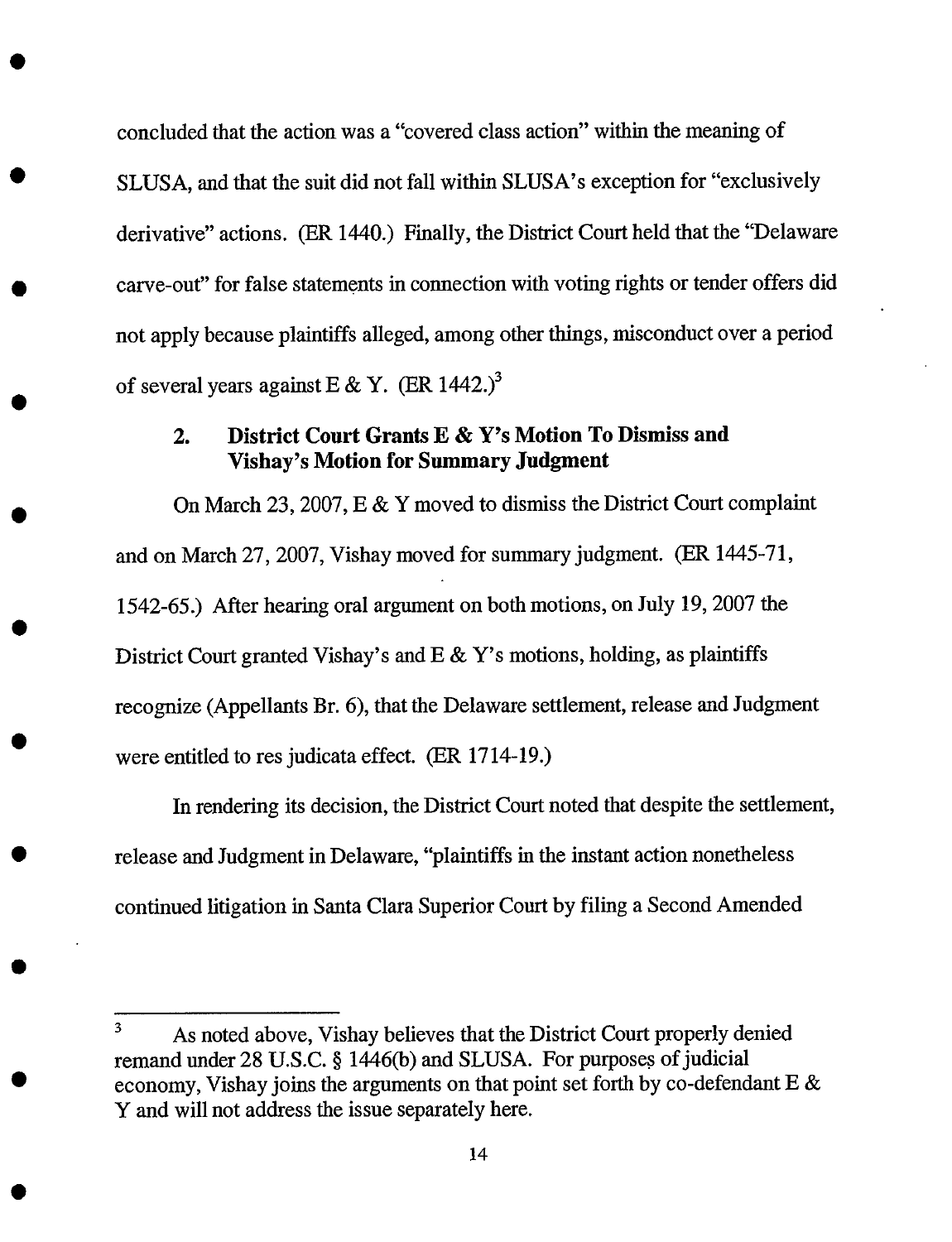Complaint ("SAC") and then a subsequent SAC Amendment." (ER 1716.) The

Court went on to hold:

plaintiffs offer no evidence that they have attempted to address the Delaware injunction in Delaware. Instead, they have continued to litigate the instant case in California, arguing that they are entitled to a determination in California as to whether or not the Delaware settlement bars their claims and whether the Delaware Chancery Court had jurisdiction to issue the injunction. While plaintiffs correctly state *the* general rule that a state court may not enjoin proceedings in a federal court, the injunction at issue here 'encompasses, among other claims, all the claims asserted by the representative plaintiffs in *Procter v. Vishay lntertechnology Inc.,* Case No. 1-04-CV-18977' and 'plaintiffs settled and released, among other claims, all the claims asserted in [that action].'

(ER 1717-18.)

In dismissing the action, the District Court noted that "[a]s a matter of federal-state comity, this Court will not entertain arguments regarding the jurisdiction of the Delaware Chancery Court unless and until Plaintiffs have sought relief from the injunction in Delaware." (ER 1718.) The District Court made its dismissal of plaintiffs' claims "effective (90) days after the date of this order" to "permit Plaintiffs to initiate appropriate proceedings in Delaware." (Id.)

Despite ample opportunity after the Court's invitation, plaintiffs never sought any relief from the Court of Chancery in Delaware. Instead, they filed this appeal.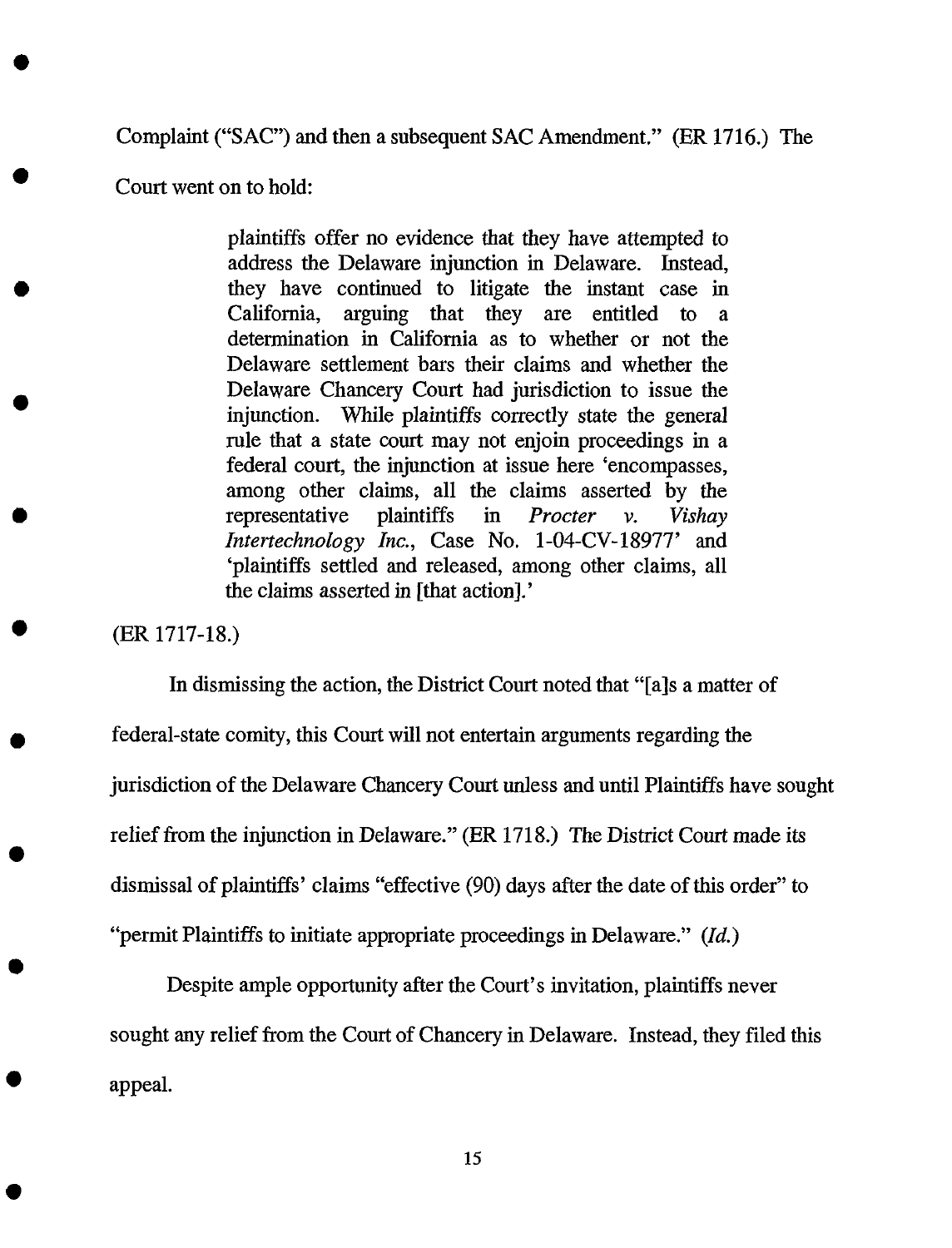#### IV. **SUMMARY** OF **ARGUMENT**

Despite (i) the Delaware settlement, release and Judgment, (ii) the permanent injunction issued by the Court of Chancery, which held that "this order is clearly justified and it is regrettable that a motion of this kind had to be presented" (ER 1534), and (iii) the decision of the Delaware Supreme Court holding that the claims in plaintiffs' complaint "encompassed the same claims that had been released in the settlement of the Delaware Action" (ER 1539), plaintiffs continued to prosecute this case as if no legal impediment existed. The District Court properly put an end to plaintiffs' vexatious conduct. Under principles of full faith and credit, and based on *Matsushita Electric Industrial Co. v. Epstein,* 516 U.S. 367, 376 (1996), the Delaware settlement, release and Judgment are entitled to res judicata effect, definitively barring plaintiffs from prosecuting claims here that Vishay already paid substantial consideration to settle. To the extent plaintiffs argue that this action pleads claims that are different from the claims covered and released by the Delaware settlement, release and Judgment, *the* decisions by the Delaware Court of Chancery and Delaware Supreme Court - holding to the contrary that plaintiffs' claims in this action *are* encompassed within the Delaware settlement, release and Judgment – are entitled to collateral estoppel and res judicata effect.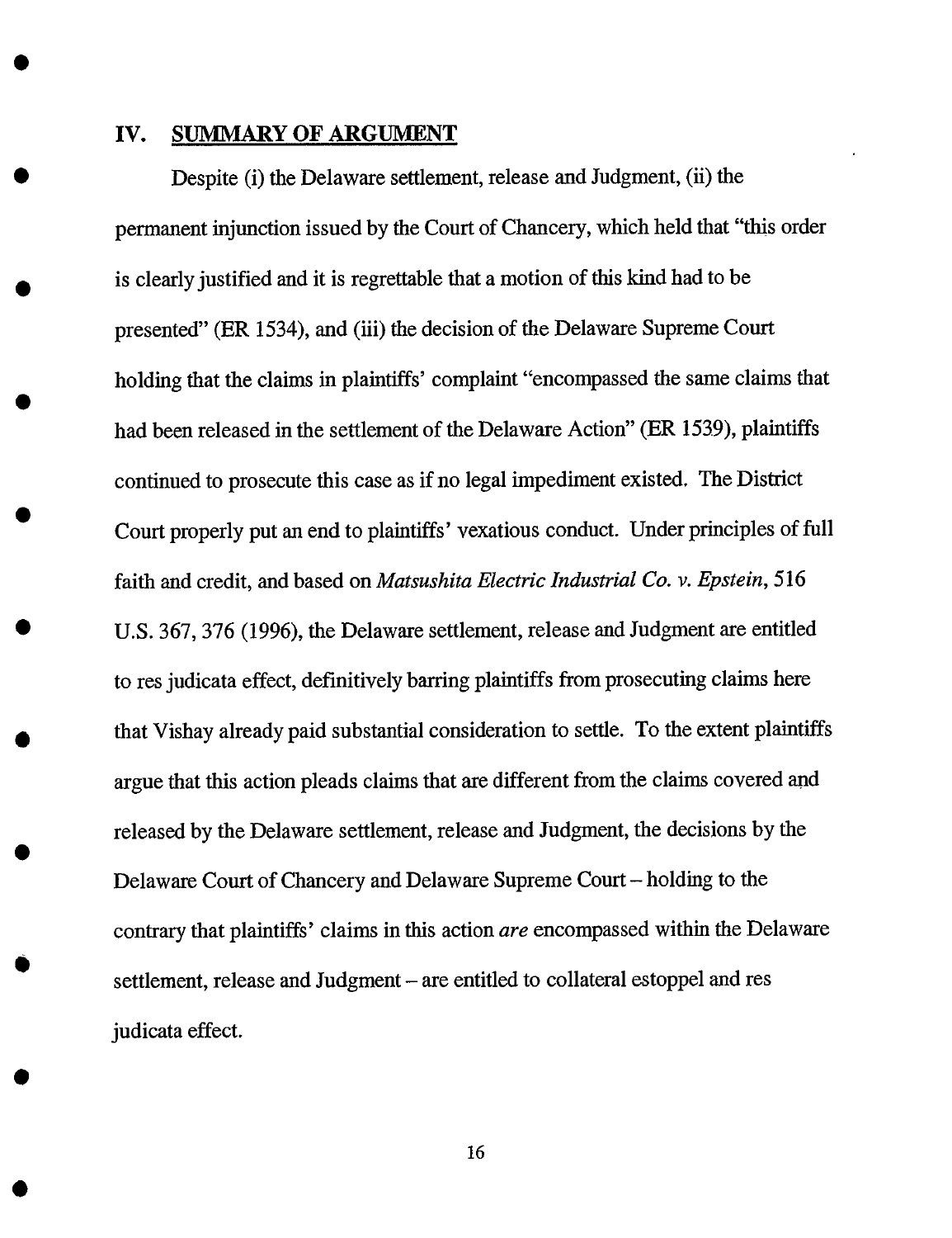In light of the foregoing, the judgment of the District Court granting Vishay summary judgment should be affirmed.

#### V. ARGUMENT

#### A. Standard of Review

A decision granting summary judgment on res judicata grounds is reviewed de novo. *City ofMartinez v. Texaco Trading & Transp., Inc.,* 353 F.3d 758, 761 (9th Cir. 2003); *Akootchook v. United States,* 271 F.3d 1160, 1164 (9th Cir. 2001).

Under Rule 56(c) of the Federal Rules of Civil Procedure, a court should grant summary judgment "if the pleadings, depositions, answers to interrogatories, and admissions on file, together with the affidavits, if any, show that there is no genuine issue as to any material fact and that the moving party is entitled to judgment as a matter of law." If the moving party meets its initial burden of showing the absence of a genuine issue, then the nonmoving party "may not rest upon the mere allegations or denials of [its] pleading, but.., must set forth specific facts showing that there is a genuine issue for trial." Fed. R. Civ. P. 56(e).

Based on the undisputed facts of this case, the District Court's decision granting summary judgment was correct because, as the Court of Chancery and Delaware Supreme Court have already held, plaintiffs' claims in this action have been disposed of by the Delaware settlement, release and Judgment, and it would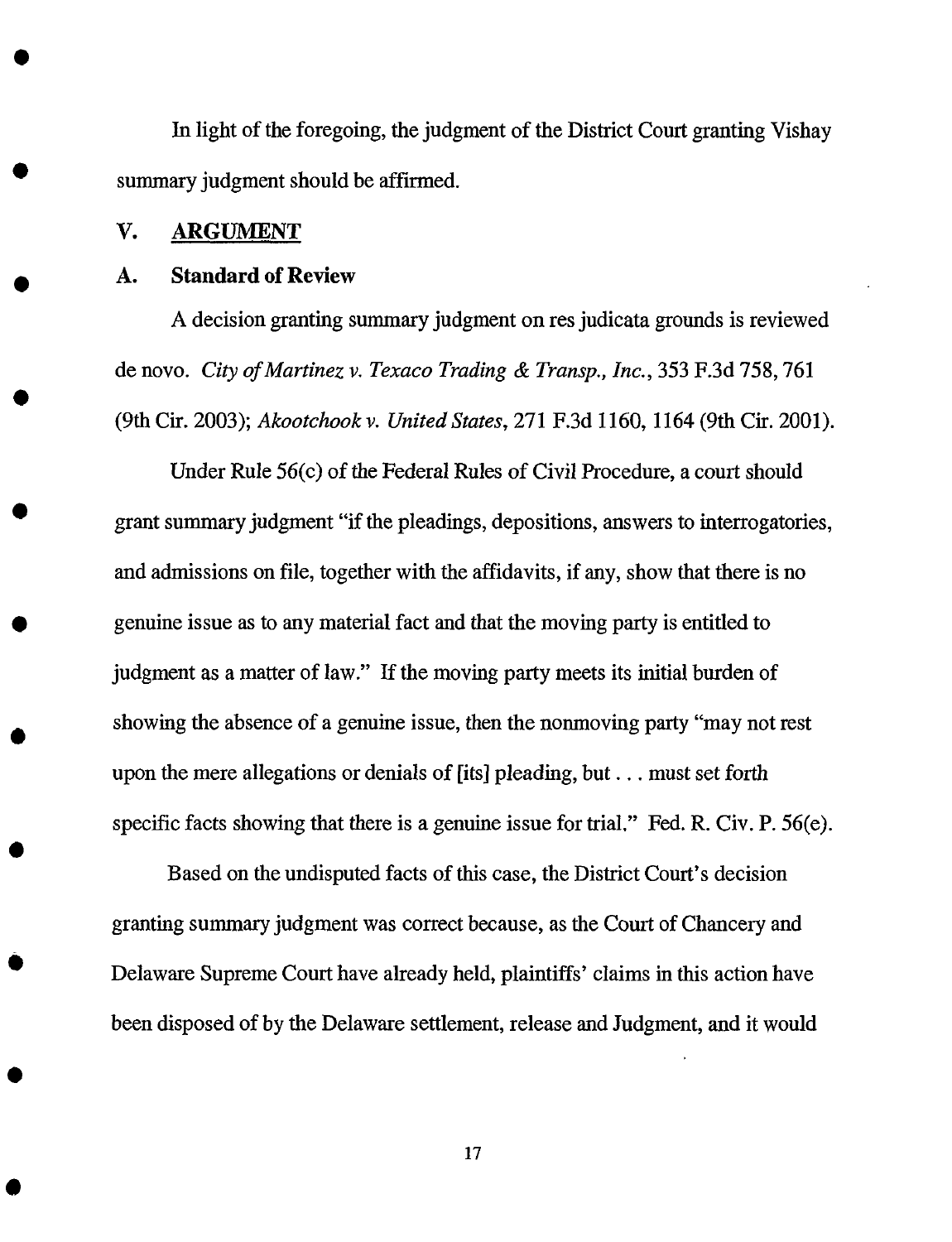be inequitable – and a waste of judicial resources – to require Vishay to relitigate claims it has already paid substantial consideration to settle.

# **B. Plaintiffs' Claims Are Barred** By **the Delaware Settlement, Judgment and Release**

As the District Court properly **found,** plaintiffs' claims are barred for the simple reason that, as already held by two courts  $-$  the Delaware Court of Chancery, which issued the Judgment in the first place, and the highest Court in Delaware - those claims are encompassed within the claims disposed of by the Delaware class action settlement, release and Judgment. Indeed, plaintiffs themselves acknowledge that "The Delaware Judgment, resulting from this settlement [of the Delaware class action], purported to release all claims of the Minority Shareholders, including their claims under California law, pending in this action .... " (Appellants' Br. 9.)

The District Court correctly noted that "a state court may not enjoin proceedings in a **federal** court." (ER 1718.) The District Court nevertheless held that it would defer to the Judgment and holdings of the Delaware courts unless plaintiffs obtained relief from those holdings. As plaintiffs acknowledged, this decision was predicated on principles res judicata. (Appellants' Br. 6.)

 $\bullet$ 

 $\bullet$ 

The preclusive effect of a state court judgment in a subsequent federal lawsuit is determined by the Full Faith and Credit Act, which provides that state judicial proceedings "shall have the same full faith and credit in every court within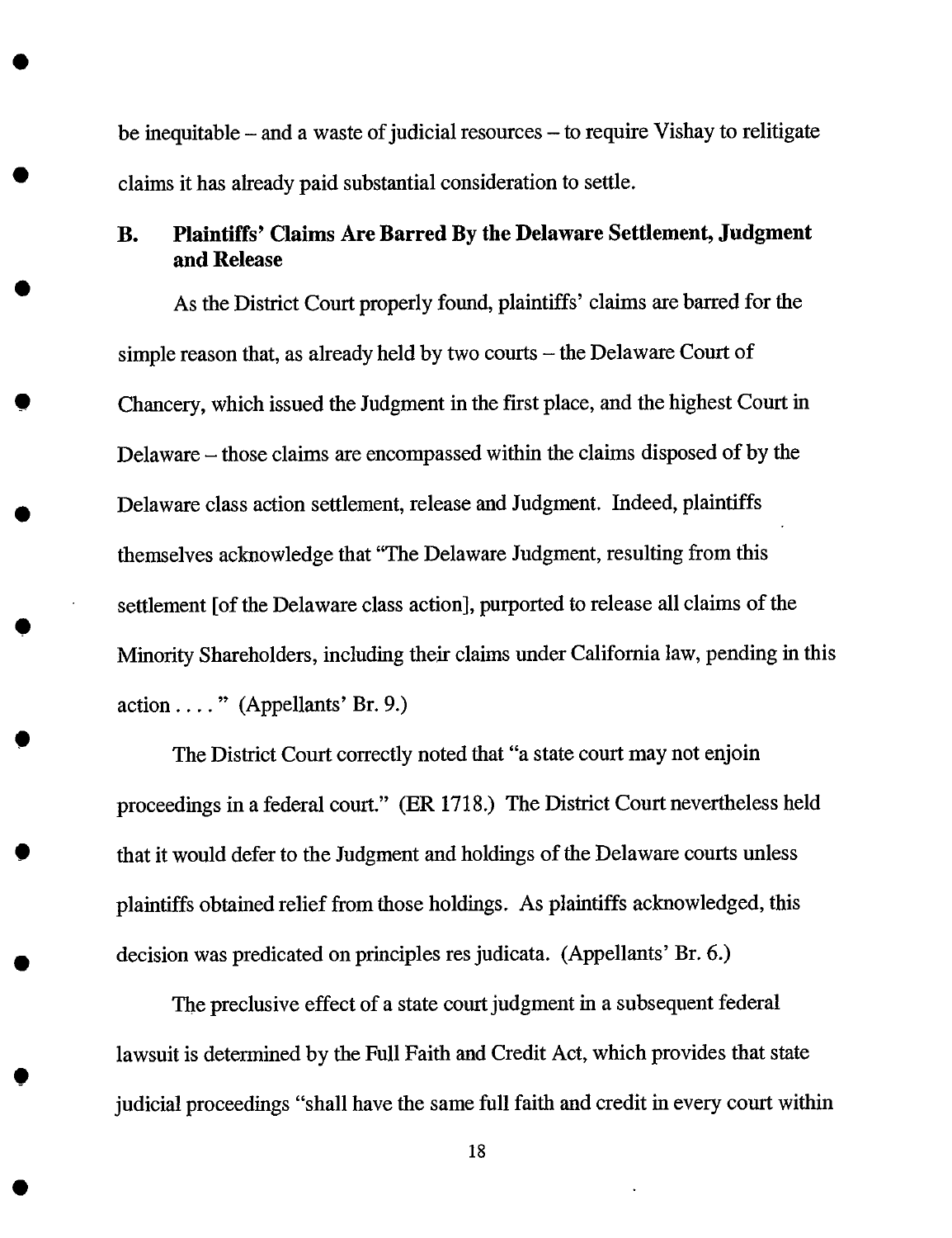the United States... as they have by law or usage in the courts of such State... from which they are taken." 28 U.S.C.  $\S 1738$ . To determine the preclusive effect of a state court judgment, a federal court looks to the preclusion law of the state in which the judgment was rendered - here, Delaware. *See Marresse v. Am. Academy of Orthopaedic Surgeons,* 470 U.S. 373,380 (1985) ("It has long been established that § 1738 does not allow federal courts to employ their own rules of res judicata in determining the effect of state judgments. Rather, it goes beyond the common law and commands a federal court to accept the rules chosen by the State from which the judgment is taken."); *see also Kremer v. Chem. Constr. Corp.,* 456 U.S. 461,478 (1982) ("Depriving state judgments of finality.., would violate basic tenets of comity and federalism.").

The United States Supreme Court held in *Matsushita Electric Industrial Co.,* that when, as here, a Delaware settlement is already '"determined to be fair and to have met all due process requirements, the class members are bound by the release or the doctrine of issue preclusion. Class members cannot subsequently relitigate the claims .... '" 516 U.S. at 377-78 (citation omitted); *see also Cooper v. Fed. Reserve Bank,* 467 U.S. 867, 874 (1984) ("There is of course no dispute that under elementary principles of prior adjudication a judgment in a properly entertained class action is binding on class members in any subsequent litigation."). In *Matsushita,* the Court gave a class action settlement approved by the Court of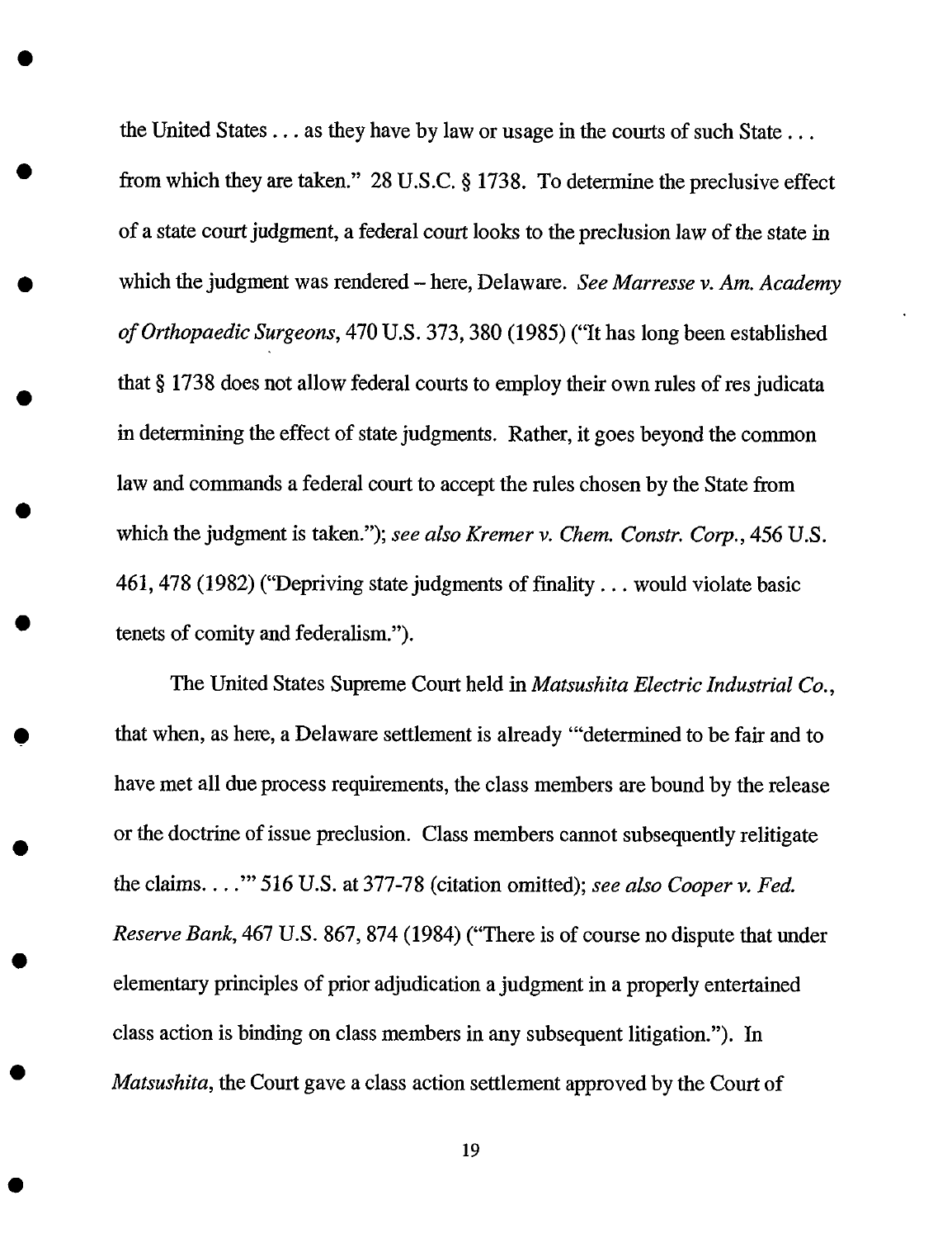Chancery preclusive effect against a suit brought by a shareholder in federal court in California, holding that "a judgment entered in a class action, like any other judgment in a state judicial proceeding, is presumptively entitled to full faith and credit." 516 U.S. at 374.

Delaware courts have uniformly accorded broad preclusive effect to class action settlements. Under Delaware law, res judicata is "available if the pleadings framing the issues in the first action would have permitted the raising of the issue sought to be raised in the second action, and if the facts were known, or could have been known to the plaintiff in the second action at the time of the first action." *Ezzes v. Ackerman,* 234 A.2d 444, 445-46 (Del. 1967); *see also Nottingham Partners v. Dana,* 564 A.2d 1089, 1094 (Del. 1989) (finding release bars claims based upon "same set of operative facts" and binds the class so long as the overall settlement is found to be fair and class members were given sufficient notice and opportunity to object, even though the causes of action in subsequent suit might not have been the same as those settled).

*Indeed,* for res judicata purposes, the two complaints are not required to be "mirror image" complaints but may merely involve the same "subject matter or controversy." *See, e.g., In re Union Square Assocs. Sec. Litig.,* Civ. A. No. 11028, 1993 WL 220528, at \*3 (Del. Ch. June 16, 1993) ("[A]bsolute parity of allegations ... is not necessary to invoke the doctrine of res judicata."). This is so because,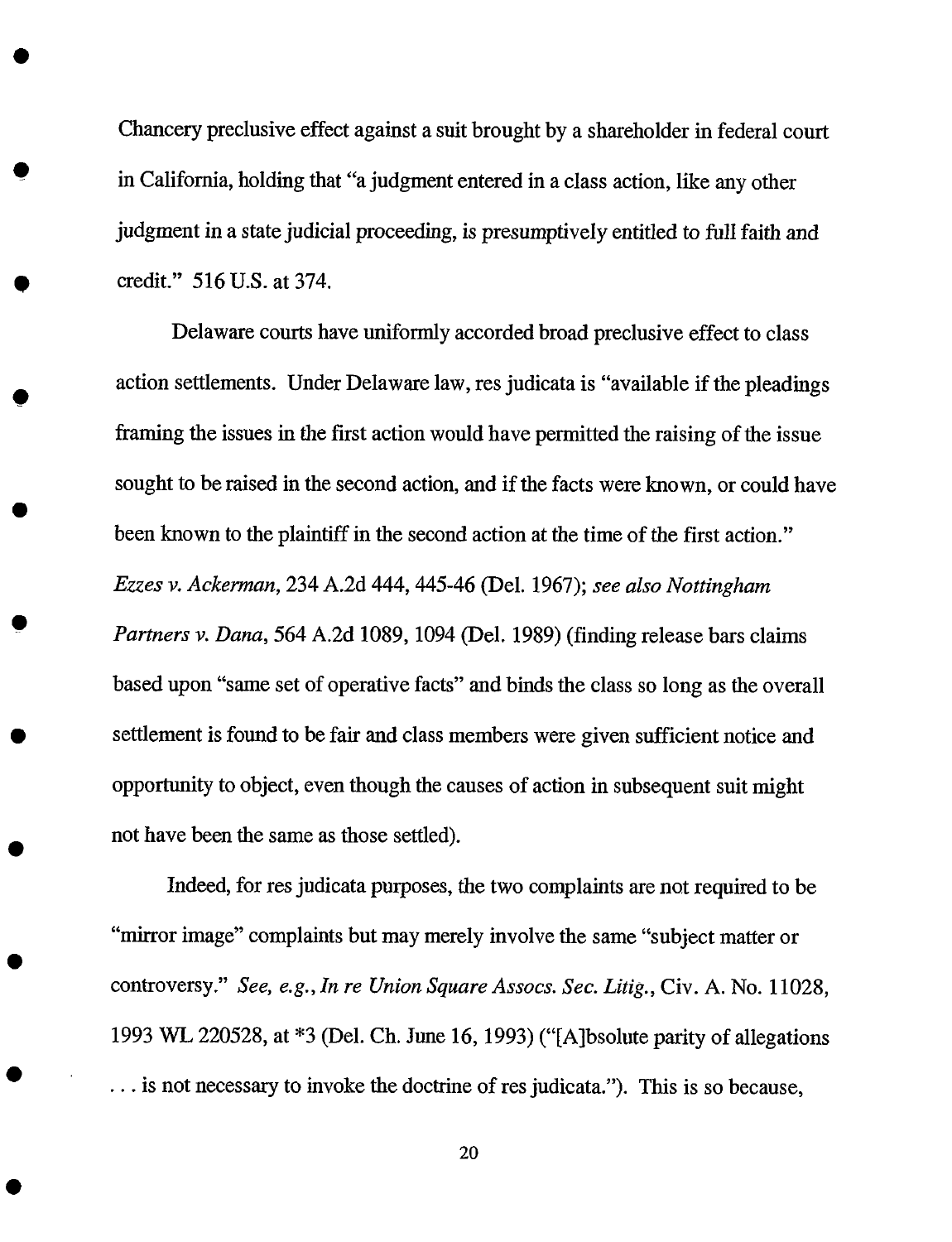whether or not the two actions concern precisely the same causes of action, "the same evil sought to be avoided is present: the possibility of conflicting rulings by this Court and by a foreign court." *Ivanhoe Partners v. Newmont Mining Corp.,* Civ. A. Nos. 9281, 9221, 1988 WL 34526, at \*5 (Del Ch. Apr. 7, 1988). Nor is mutuality or exact identity of defendants required for res judicata to apply. *Columbia Cas. Co. v. Playtex FP, Inc.,* 584 A.2d 1214, 1217 (Del. 1991) ("Delaware, like many other jurisdictions, has abandoned the requirement of mutuality as a prerequisite to the assertion of collateral estoppel.").

O

O

 $\bullet$ 

In addition to *the* mandate of full faith and credit, "the public policy of [Delaware] seeks to avoid the unseemliness, unfairness, and inefficiency that results when different courts adjudicate identical claims." *In re Oracle Corp. Derivative Litig.,* 867 A.2d 904, 926 (Del. Ch. 2004), *aft'd,* 872 A.2d 960 (Del. 2005). Especially in the class action context, "considerations both of efficiency and fairness.., require that a single adjudication be available in which charges of breach of a director's or controlling shareholder's duty to a corporation and its shareholders may be conclusively determined and all holders of stock bound." *Hynson v. Drummond Coal Co.,* 601 A.2d 570, 571-72 (Del. Ch. 1991); see *also Turner v. Bernstein,* 768 A.2d 24, 34 (Del. Ch. 2000) (following *Hynson* and noting that the "devotion of scarce judicial resources to repetitive exercises of this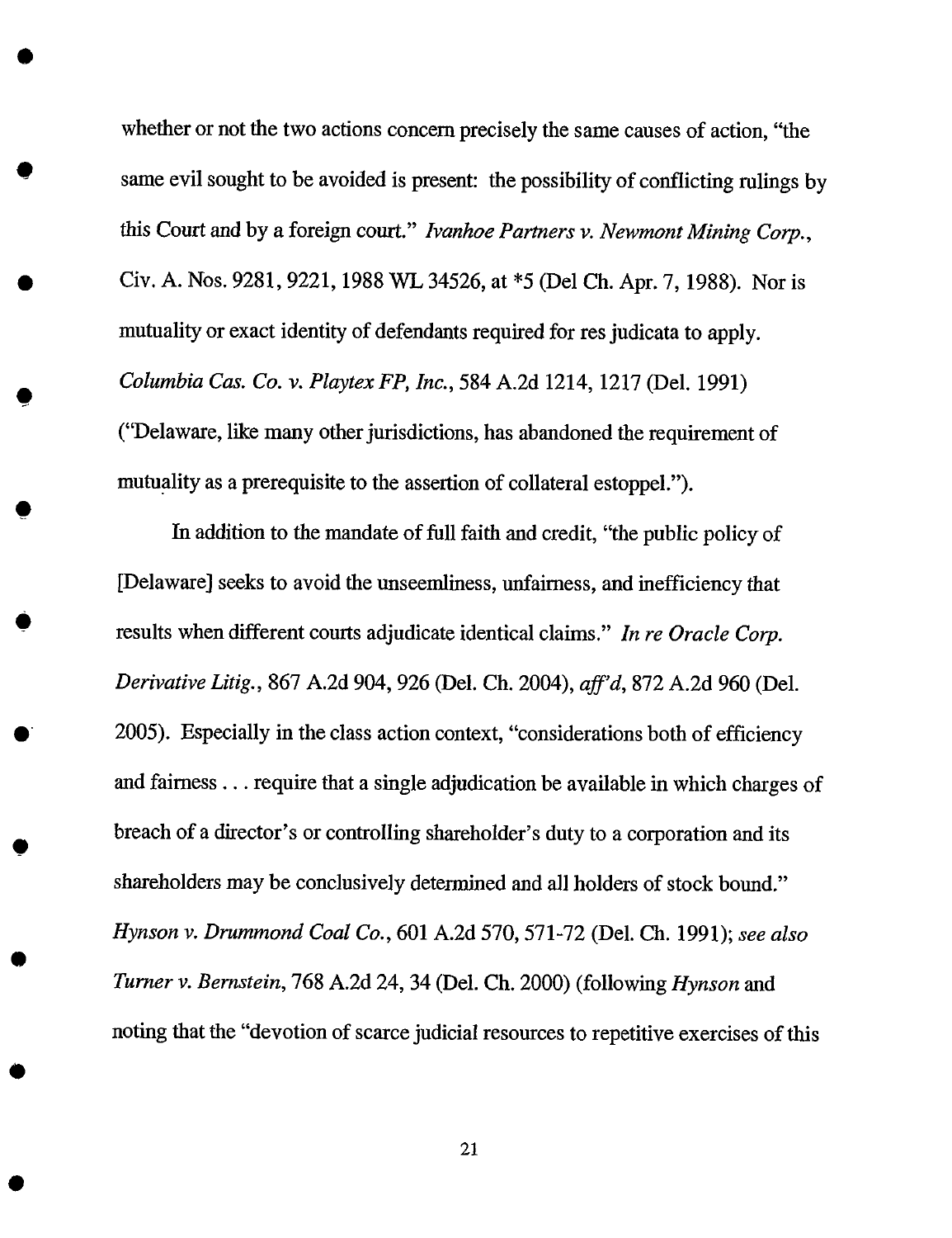sort on behalf of one identically situated class quite obviously would come at a large price to other litigants who need judicial attention").

O

*In* this case, there can be no dispute that the claims plaintiffs seek to prosecute here are encompassed within the Delaware settlement, release and Judgment. On this issue, the Court need look no further than the decisions by the Delaware Court of Chancery and Delaware Supreme Court. The Court of Chancery, which issued the October 25, 2005 Judgment in question, held that "the release in the previous judgment is clear." (ER 1534.) That Court also entered a permanent injunction order stating *that* its prior "Order and Final Judgment encompasses, among other claims, *all the claims asserted by the representative plaintiffs in Proctor v. Vishay,"* and "settled and released, among other claims, all *the claims asserted in Proctor v. Vishay."* (ER 1532 (emphasis added).) In similar fashion, the Supreme Court of Delaware held that the claims here "were released in [the] Delaware class action by the Court of Chancery's October 25, 2005 order and final judgment," (ER I537-38), and the claims plaintiffs are prosecuting here "encompassed the same claims that had been released in the settlement of the Delaware action." (ER 1539 (emphasis added).) Indeed, plaintiffs themselves do not dispute this point; they acknowledge that the Delaware Judgment "purported to release all claims.., pending in this action." (Appellants' Br. 9.)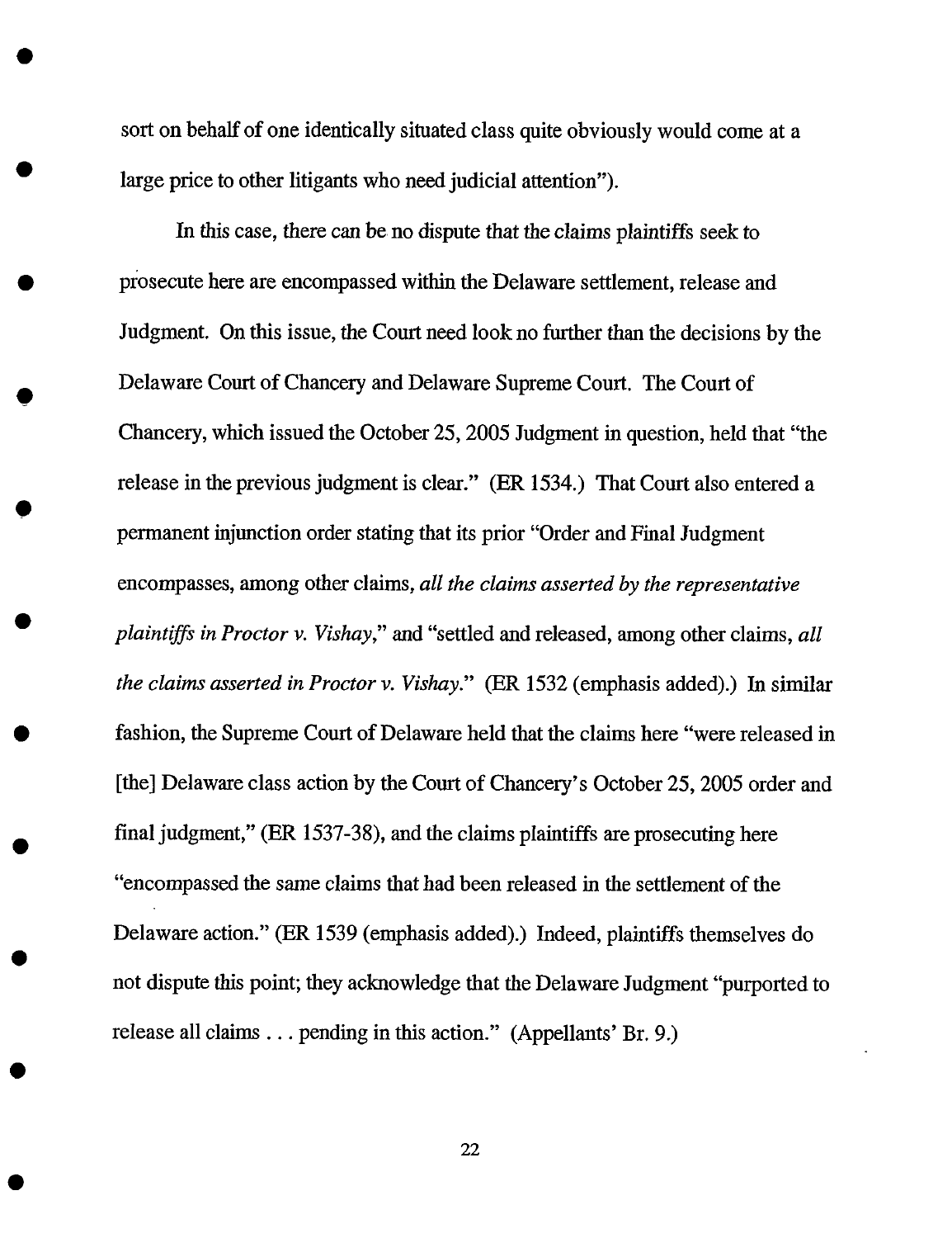As the District Court effectively held, these decisions by the Court of Chancery - a court with considerable experience with respect to class actions and derivative suits - and the highest court in Delaware, are *themselves* entitled to collateral estoppel and res judicata effect. *See Nottingham Partners v. Trans-Lux Corp.*, 925 F.2d 29, 32 (1st Cir. 1991) (applying Delaware preclusion law; "[i]t is black letter law that collateral estoppel can apply to preclude the relitigation in federal court of issues previously determined in state court"). These decisions could not be more clear-cut; it is beyond dispute that the issue of whether the Delaware settlement, release and Judgment cover the claims prosecuted here was "'already decided in a prior suit in which [plaintiffs] had a full and fair opportunity to present [their] case.'" *Kohls v. Kenetech Corp.,* 791 A.2d 763,768 (Del. Ch. 2000) (citation omitted), *aft'd,* 794 A.2d 1160 (Del. 2002).

O

Accordingly, principles of res judicata and collateral estoppel properly mandated dismissal of plaintiffs' Second Amended Complaint. *See In re Union SquareAssocs. Sec. Litig.,* No. Civ. A. 11028, 1993 WL 513232, at \*7 (Del. Ch. Nov. 29, 1993) ("Because plaintiff's individual *complaint* and the Class Action are based on the same factual predicate, plaintiff is barred from **raising** her claims by the doctrine of res judicata, if she was given sufficient notice to object to the [Class] Action settlement]."); *Nottingham Partners v. Dana,* 564 A.2d at 1094 (finding release bars claims based upon "same set of operative facts" and binds the class so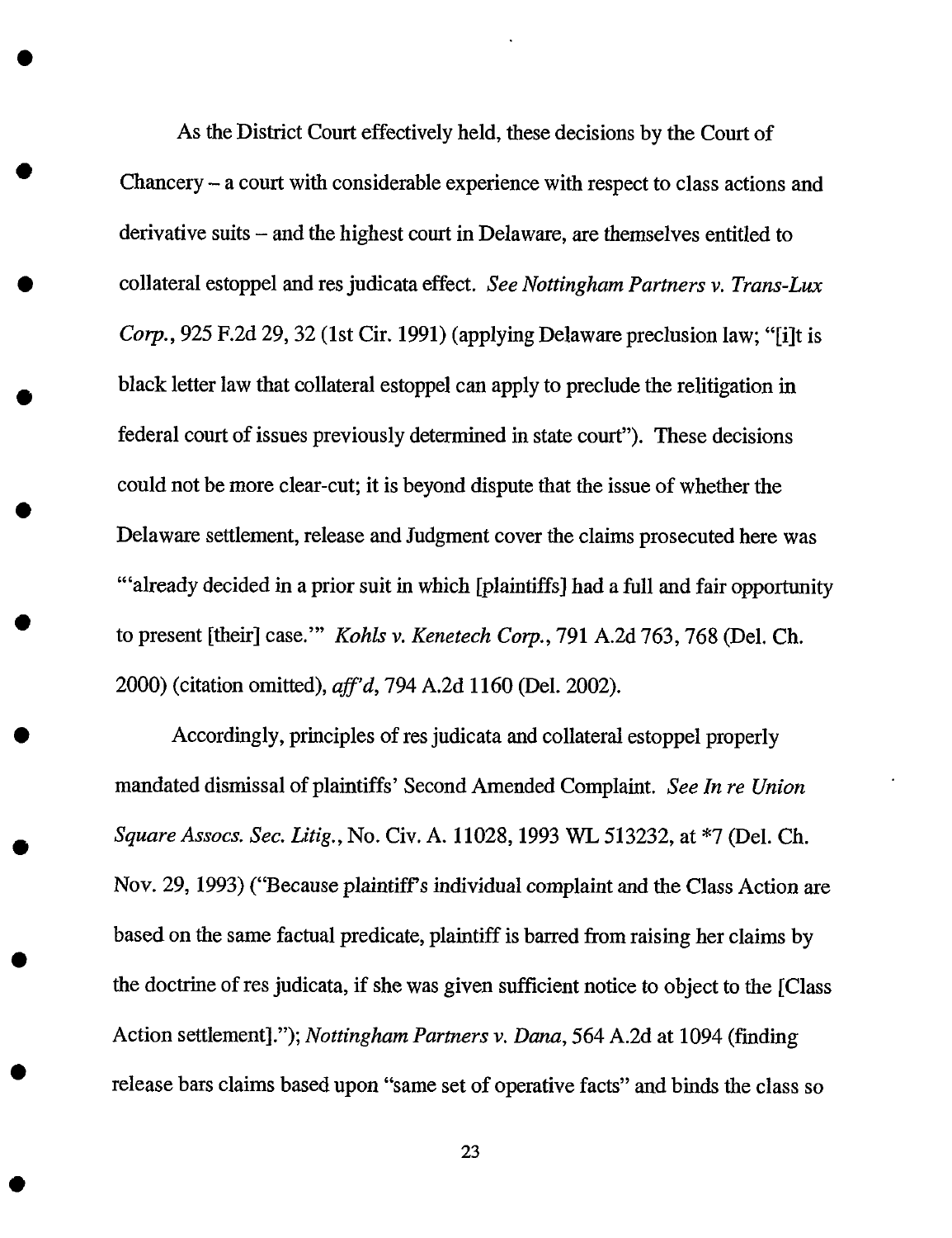long as the overall settlement is found to be fair and class members were given sufficient notice and opportunity to object).<sup>4</sup>

# **Co Even If** the **Decisions of the Delaware Court of Chancery and Delaware Supreme Court** Were **Not Accorded Preclusive Effect, This Action is Still Legally Barred**

• Even were this Court to determine for some **reason** that plaintiffs were not

precluded from relitigating whether the Delaware settlement, release and Judgment

encompass the claims plaintiffs seek to prosecute here, the Court should

nevertheless hold that the Delaware Judgment bars plaintiffs' claims.

*To* begin with, because it issued the original Judgment in question, the Court

of Chancery was **in** the best position to interpret that order and, accordingly, the

Court of Chancery's decision concerning the scope of its prior Judgment is entitled

<sup>4</sup> It **is** well settled that **a** state court that has **approved** a class action settlement may enjoin shareholders from pursuing related claims in other state courts. *See, e.g., In re U.S. Robotics Corp. S'holders Litig.,* C.A. No. 15580, 1999 WL 160154, at \*2 (Del. Ch. Mar. 15, 1999) (Delaware Court of Chancery enjoined shareholders from pursuing related claims in California filed three months after a Delaware class action was settled); *In re Union Square Assocs Sec. Litig.,* No. Cir. A. 11028, 1993 WL 220528, at \*5 (Del. Ch. June 16, *1993)* (Delaware Court of Chancery enjoined plaintiffs from litigating claims based on the "same factual predicate" as a class action settled and released by an earlier judgment). *There* is likewise no dispute that plaintiff shareholders are subject to personal jurisdiction in Delaware with respect to class action settlements involving Delaware corporations. *Phillips Petroleum v. Shutts,* 472 U.S. 797, 811 (1985). Vishay did not ask the District Court to enforce the Delaware permanent injunction. Rather, and as set forth above, Vishay's position is that the findings of the Delaware Court of Chancery and Delaware Supreme Court that the claims here are encompassed within and released by the settlement, release and Judgment in Delaware are entitled to res judicata and collateral estoppel effect. This position is consistent with *Donovan v. City of Dallas,* 377 U.S. 408 (1964). *See* pages 29-31 below.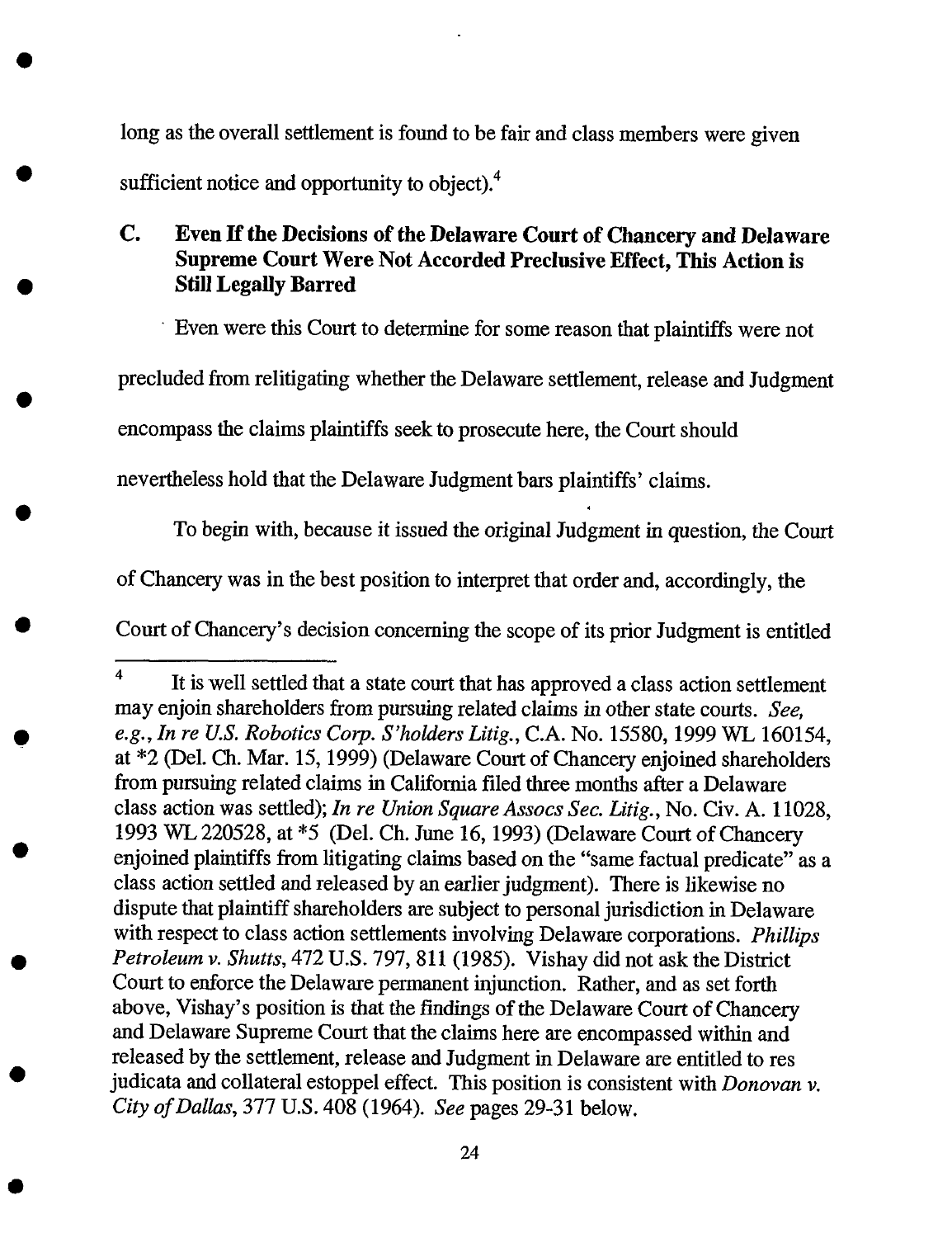to substantial deference even if not entitled to res judicata effect. *See In re Merry-Go-Round Enters., Inc.,* 400 F.3d 219, 227 (4th Cir. 2005) ("'[A] court's interpretation of its own order must be given substantial deference.'" (citation omitted)); *Truskoski v. ESPNIne.,* 60 F.3d 74, 77 (2d Cir. 1995) (lower court's interpretation of its own order is '"accorded great weight'" (citation omitted)); *In re Fine Paper Antitrust Litig.,* 695 F.2d 494, 498 (3d Cir. 1982) ("[W]e must give particular deference to the district court's interpretation of its own order."); *Cf Carrv. Runyan,* 89 F.3d 327, 331 (7th Cir. 1996) ("Given that the power to implement a settlement agreement between the parties inheres in the district court's role as supervisor of the litigation, the exercise of that power is particularly appropriate for deferential review.").

Beyond that, the decisions by the Court of Chancery and Delaware Supreme Court concerning the reach of the settlement, release and Judgment are undoubtedly correct. The October 25, 2005 Judgment granted a broad release running in favor of Vishay and its agents, employees and others, barring all claims "related in any manner to the allegations, facts, events, transactions, acts [or] occurrences.., or any other matter whatsoever set forth in or otherwise related, directly or indirectly to... the allegations in the complaints in the Action." (ER 1529  $\sqrt{9}$  8.) This release clearly covers the claims brought by plaintiffs here, because, as set forth above, the complaint in this case and the complaint in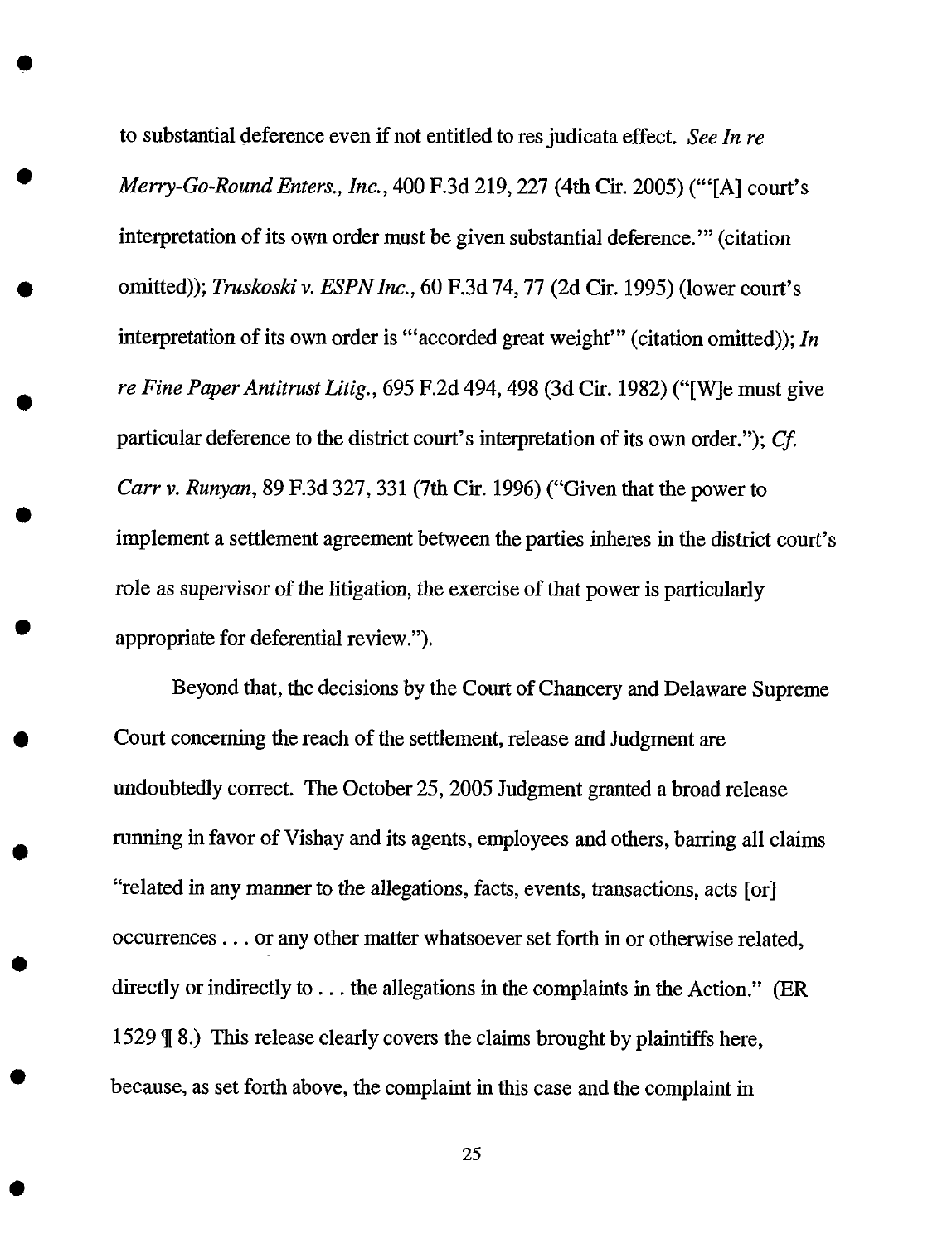Delaware contain substantially overlapping allegations and seek the same relief. Specifically, both pleadings allege (i) misconduct with respect to Vishay borrowings (compare ER 0800  $\parallel$  15 *with* ER 1506  $\parallel$  18(1)); (ii) the transfer of Siliconix subsidiaries, equipment and information technology to Vishay (compare ER 0800  $\P$  17 *with* ER 1504-05  $\P$  18 a, f, & h); (iii) dealings in Israel (*compare* ER 0800-01  $\parallel$  17 *with* ER 1505  $\parallel$  18 g); (iv) the imposition of unwarranted charges on Siliconix (*compare* ER 0801-02 \leq 20 *with* ER 1504-05, \leq 18 b, g, i & j); and (v) misconduct and coercion with respect to Vishay's 2005 tender offer (compare ER 0809 | 57 *with* ER 1515 || 35-37). And both complaints cite the effect of Vishay's alleged abuse of Siliconix, purportedly depressing the company's cash flow and profits. (Compare ER 0801-02 q[20 *with* ER 1508-09, \_[q[24, 27.)

Equally critical, the Delaware complaint explicitly referenced this suit. That pleading stated, "As a result of the manner in which Vishay dominates and controls Siliconix, Vishay... [is] the subject of a derivative complaint by Siliconix's shareholders on behalf of Siliconix as the nominal defendant." (ER 1506-07  $\parallel$  19.)

Additionally, the remedy sought by the plaintiffs here parallels that sought in Delaware: increased compensation for plaintiffs' shares on account of Vishay's alleged self-dealing transactions with Siliconix. In fact, both complaints assert that on account of Vishay's alleged self-dealing transactions, the value of the minority shareholders' Siliconix stock was reduced. (Compare ER 0802 q[21 *with* ER 1515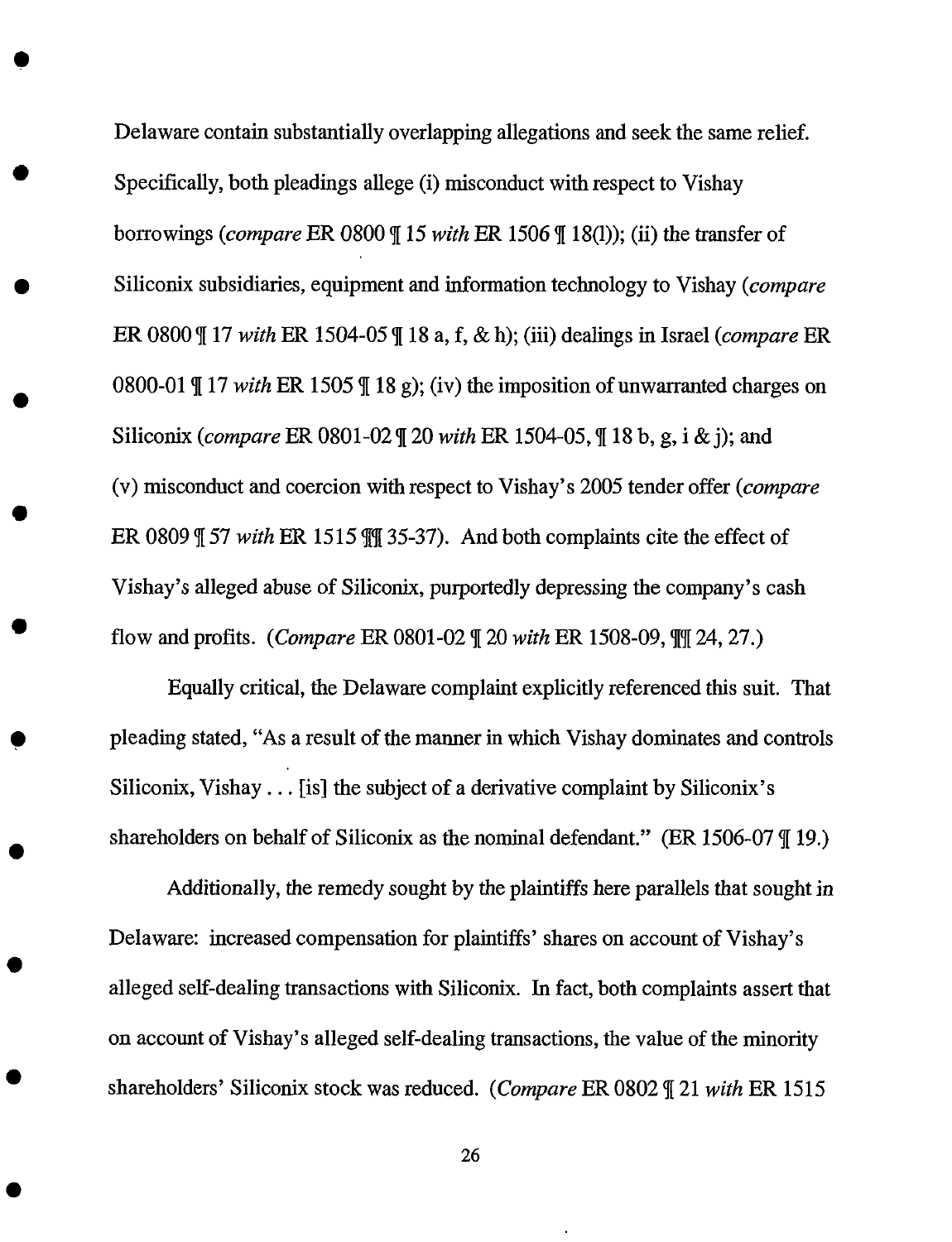\_[35.) And just like the plaintiffs here, the Delaware plaintiffs sought to redress injuries sustained during the period preceding the tender offer by seeking increased consideration for their Siliconix shares on account of the allegedly improper Vishay-Siliconix transactions. And both complaints plead that Vishay effected these self-dealing transactions to facilitate its purchase of the minority shareholders' interests at a purportedly unfair price in a tender offer.  $(Id.)$ 

Against this backdrop, it is not surprising that the *Proctor* plaintiffs represented to the Superior Court that the Delaware plaintiffs "copied *almost entirely*" the pleading filed by the plaintiffs here. (ER 0654  $\P$  46.) Appellants' *Brief,* moreover, admits that plaintiffs' complaint here as well as the Delaware complaint both focus on the purported inadequacy of the Vishay tender offer for Siliconix in light of Vishay's alleged misconduct. (See Appellants' Br. 13 ("Vishay, by the financial and legal machinations set out in Plaintiffs' SAC, was eventually able to buy the Siliconix Minority Shareholders' shares for 3.075 Vishay shares .... "); Appellants' Br. 14-17 (detailing the allegations in the Second *Amended* Complaint stating that Vishay improperly drained the assets of Siliconix to keep the remaining 19.6% of Siliconix stock as low as possible); Appellants' Br. 47 n.21 ("The Second Amended Complaint is replete with allegations directly implicating the stock of both Vishay and Siliconix, tender offers for Siliconix stock and the sale and purchase of such stock.").) And as noted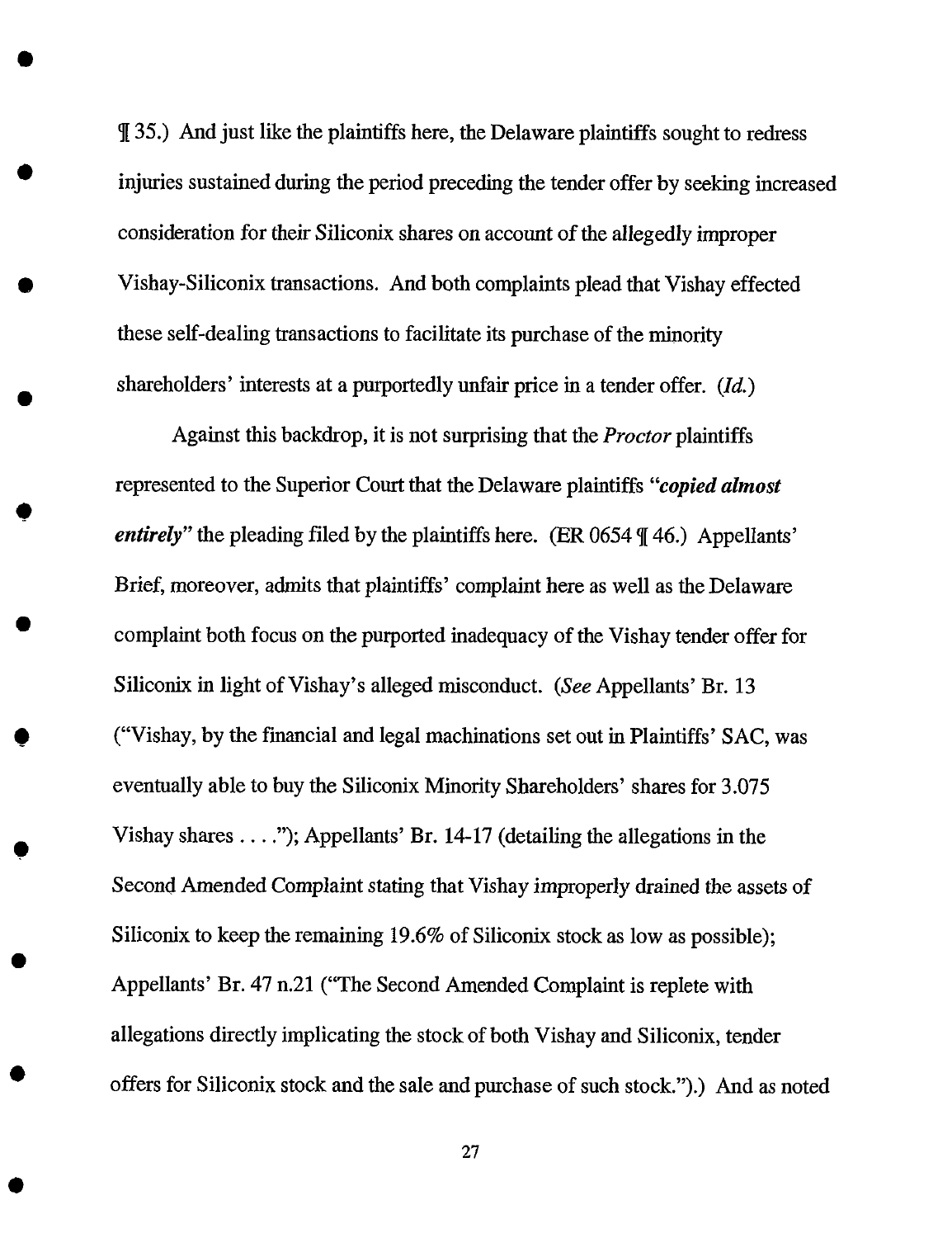above, plaintiffs themselves concede that the Delaware Judgment encompass all claims pending in this action. (Appellants' Br. 9.)

These statements are judicial admissions by which plaintiffs are bound. *See Hamilton v. State Farm Fire & Cas. Co.,* 270 F.3d 778, 782 (9th Cir. 2001) ("This court invokes judicial estoppel not only to prevent a party from gaining an advantage by taking inconsistent positions, but also because of 'general consideration[s] of the orderly administration of justice and regard for the dignity of judicial proceedings,' and to 'protect against a litigant playing fast and loose with the courts.'" (quoting *Russell v. Rolfs,* 893 F.2d 1033, *1037* (9th Cir. 1990)); *Gradetech, Inc. v. Am. Employers Group, No. C. 06 02991, 2006 WL 1806156, at* \*3 (N.D. Cal. June 29, 2006) ("Factual assertions in pleadings.., are considered judicial admissions conclusively binding the party who made them.").

Significantly, "the hallmark of class action settlements, one reason they are made by defendants, is to secure very broad releases." *In re VMS Ltd. P'ship Sec. Litig.,* No. 90 C 2412, 1995 WL 76884, at \*3 (N.D. Ill. Feb. 17, 1995), *aff'd,* 142 F.3d 441 (7th Cir. 1998); *see also Prezant v. DeAngelis,* 636 A.2d 915, 923 (Del. 1994) ("Judicial economy is served by a comprehensive settlement hearing rather than piecemeal litigation."). As noted above, allowing this suit to proceed would effectively (i) frustrate the class action settlement process, which gave plaintiffs here ample opportunity to make any objection they wished before the settlement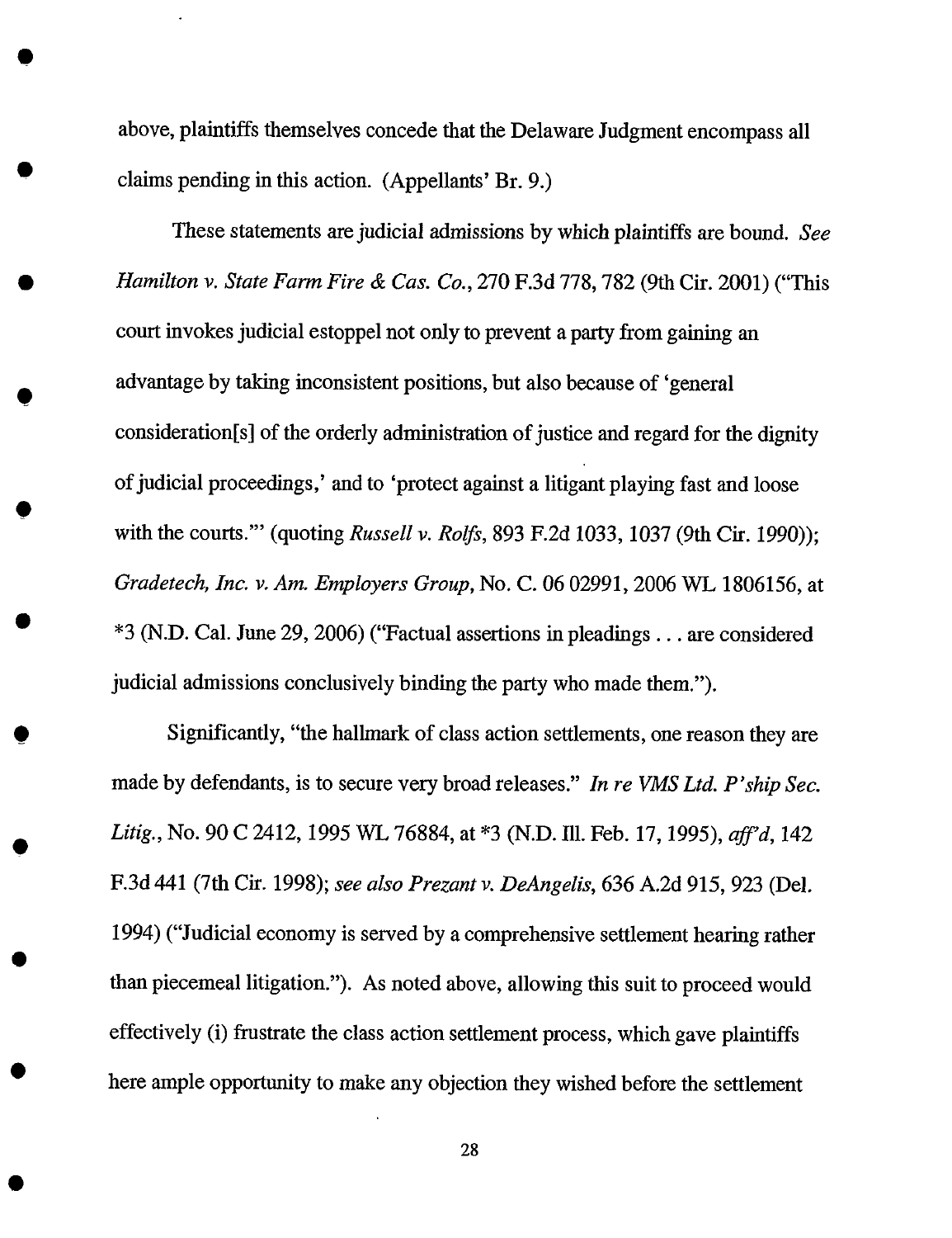was approved, (ii) deprive Vishay of the benefit of its settlement with the shareholders, (iii) nullify the decision by the Court of Chancery interpreting its own prior order, and (iv) nullify the decision by the Supreme Court of Delaware holding that this action is encompassed within the Delaware settlement, release and Judgment. Against this backdrop, the decision below clearly merits affirmance.

# D. Plaintiffs' Arguments That the District Court Decision Should Be **Reversed Are** Meritless

Appellants' Brief does not seriously contest the decisions of the Court of Chancery and Delaware Supreme Court that the claims in this action are encompassed within the Delaware settlement, release and Judgment. Indeed, as noted above, they concede the point. (Appellants' Br. 9.) Instead, plaintiffs assert a series of spurious arguments as to why their complaint is not barred on res judicata grounds. *As* set forth below, these arguments do not create triable issues.

# **1. The District Court Properly Determined the Res Judicata Effect of the Delaware, Settlement, Judgment and Release**

**According to** plaintiffs, the **District** Court "refused to proceed to determine the *resjudicata* effect of the Delaware Judgment" in contravention of the principles set out in *Donovan v. City of DaUas,* 377 U.S. 408, 412-13 (1964), and instead "enforc[ed] the Delaware State Court injunction." (Appellants' Br. 2.) This assertion is belied by the record as well as by plaintiffs' own admissions. Elsewhere in Appellants' Brief, plaintiffs admit that the District Court "accepted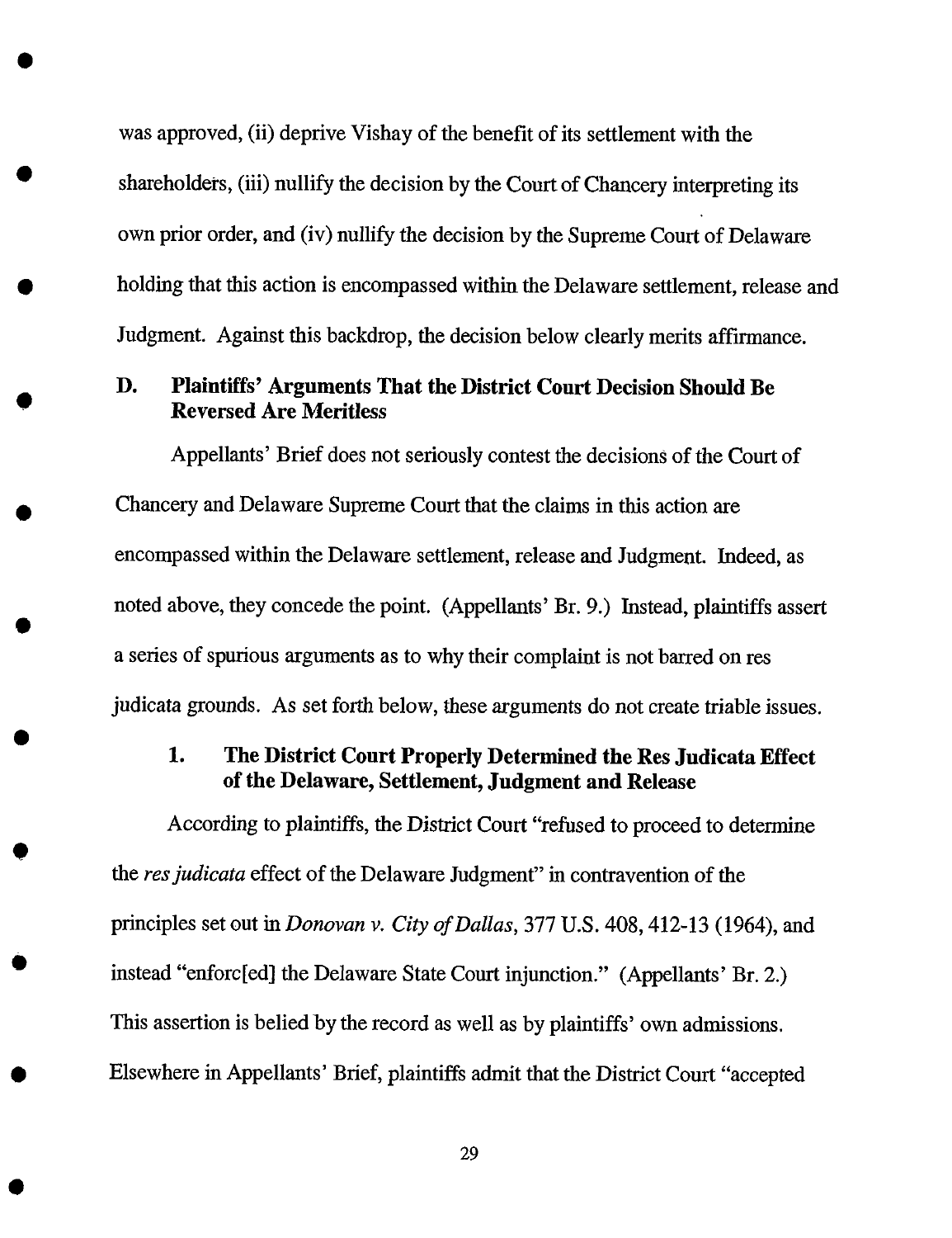the Delaware Judgment and Delaware Injunction as controlling over California law and as providing res judicata in this action." (Appellants' Br. 33.) Furthermore, an examination of the decision below clearly shows that the District Court complied with *Donovan* and principles of res judicata in granting Vishay's summary judgment motion.

As plaintiffs recognize (Appellants' Br. 35), the Supreme Court in *Donovan* held that "state courts are completely without power to restrain federal court proceedings." However, *Donovan* went on to hold that "whether or not a plea of res judicata would be good is a question for the federal court to decide." *Donovan,* 377 U.S. at 412-13. Consistent with *Donovan,* the District Court did not enforce the Delaware injunction. Rather, the Court below acknowledged "the general rule that a state court may not enjoin proceedings in a Federal Court." (ER 1717-18.) The Court went on to find that the Judgment issued by the Delaware Court of Chancery "'encompasses, among other claims, all the claims asserted by the representative plaintiffs in *Procter v. Vishay Intertechnology Inc.,* Case No. 1-04- CV-18977' and 'plaintiffs settled and released, among other claims, all the claims asserted in [that action].'" (ER 1718.) The District Court further stated **that** it would respect the Delaware Judgment "unless and until Plaintiffs first have sought relief from the injunction in Delaware."  $(ER\ 1718.)^5$ 

As noted above there is no dispute that the Court of Chancery had personal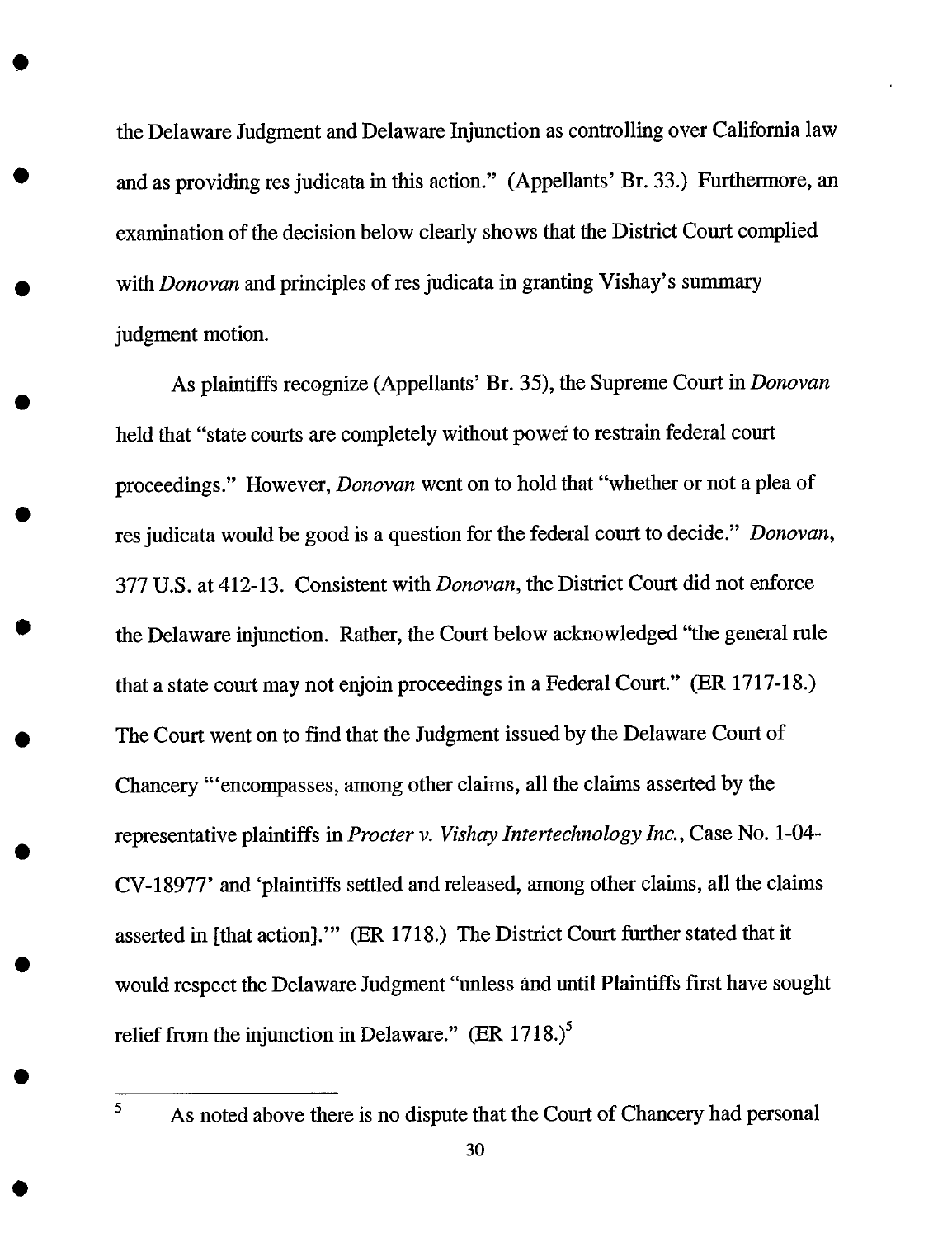In light of the foregoing, the District Court proceeded exactly as directed by *Donovan.* The Court below did not enforce the injunction, issued at a time when the case was pending in state court, but instead determined whether the Judgment issued in Delaware, as well as the decisions of the Court of Chancery and Delaware Supreme Court, were entitled to collateral estoppel and res judicata effect. The decision below thus fully accords with *Donovan.*

#### **2. The Law of the Case Doctrine Has No Application Here**

**Plaintiffs next** argue that because "the **California Superior Court** had previously declined **to** give res judicata effect **to** the settlement of the Delaware litigation, before defendants removed this action from state court to District Court... that prior ruling is the law of the case on the issue." (Appellants' Br. 54.) This argument fails based on plaintiffs' own characterization of the discretionary law of the case doctrine.

As plaintiffs observe, "when a court decides upon a rule of law, that decision should continue to govern the same issues in subsequent stages in the same case." (Appellants' Br. 54 (quoting *Christianson v. Colt Indus. Operating Corp.,* 486 U.S. 800, 816 (1988).) But the demurrer ruling by the California state court and cited by plaintiffs did not "decide[ ] upon a rule of law," as required for application of

jurisdiction over the *Proctor* plaintiffs as members of the class certified **in** Delaware. *See Phillips Petroleum Co.,* 472 U.S. at 811.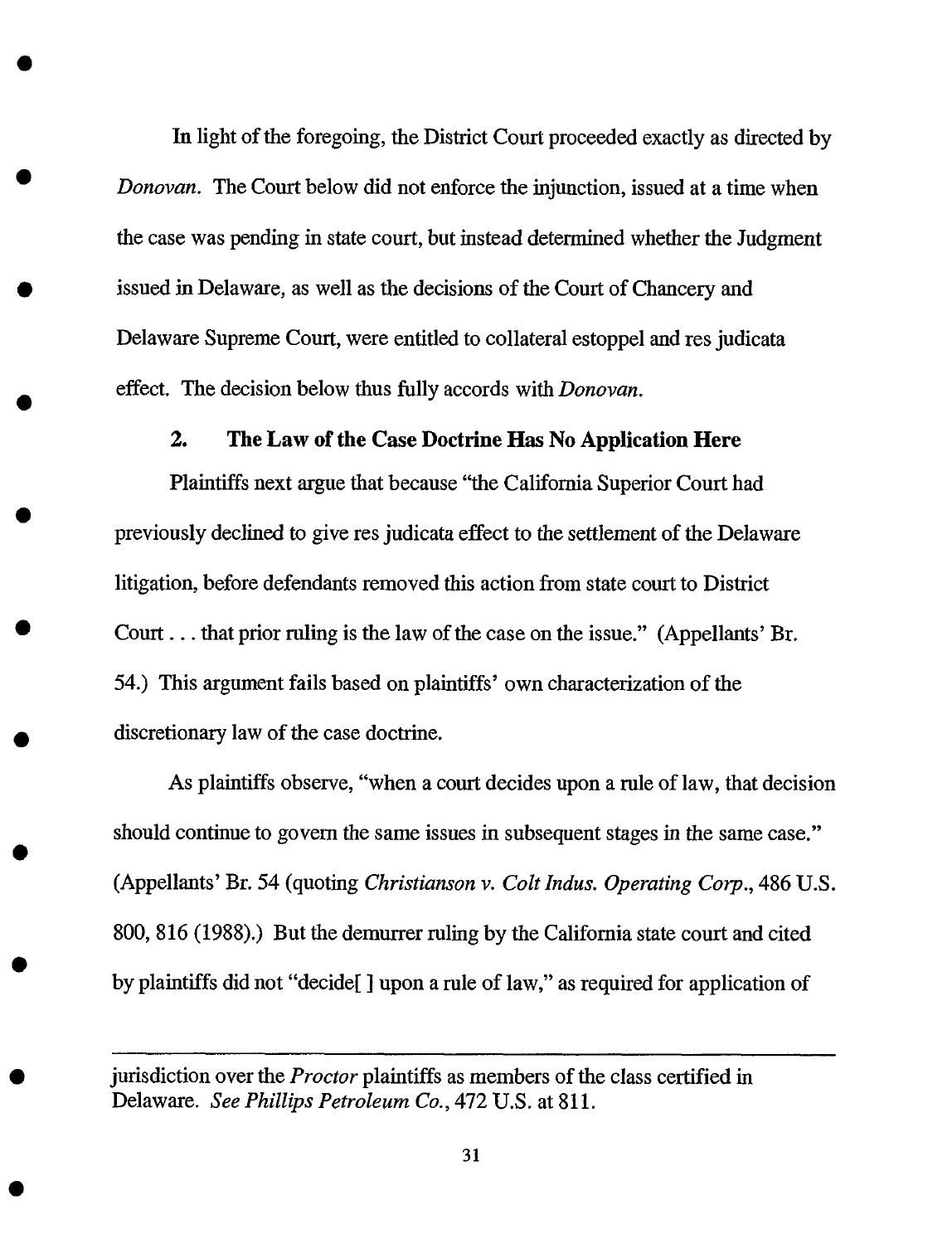law of the case. Rather, the Court held that as the record stood at that preliminary stage of the proceedings, it could not conclude that the Delaware settlement, release and Judgment encompassed the *Proctor* suit. (ER 1163.) Since that decision, however, the case assumed a dramatically different posture. As it was entitled to do, to obtain clarification concerning the scope of the Delaware settlement, release and Judgment, Vishay returned to the Court that supervised the settlement and issued the Judgment in question. *See* cases cited at page 24 n.4 above. The ruling then issued by the Court of Chancery could not have been clearer. The Court of Chancery held that the class action "Order and Final Judgment encompasses, among other claims, all the claims asserted bY the representative plaintiffs in *Proctor v. Vishay* .... " (ER 1532.) The Delaware Supreme Court, in dismissing an appeal of that ruling, likewise held that the claims in this action "were released in a Delaware class action by the Court of Chancery's October 25, 2005 order and fmal judgment," and that this action "encompassed the same claims that had been released in the settlement of the Delaware action." (ER 1537-39.)

Even the Superior Court recognized that its preliminary ruling concerning the effect of the Delaware settlement, release and Judgment was not the law of the case and not binding in any subsequent stage, including on summary judgment. The Superior Court specifically stated in issuing its ruling that Vishay's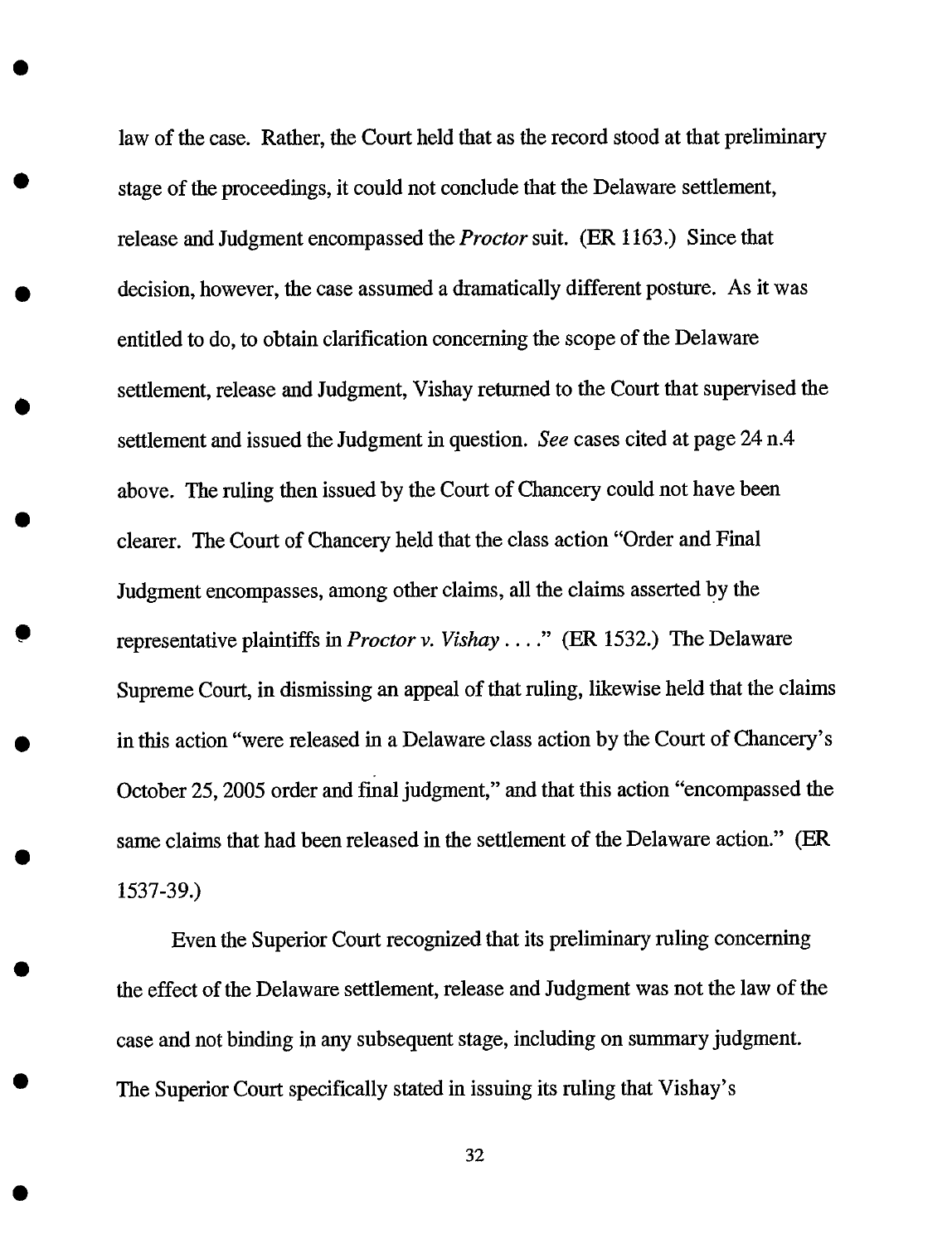"contention that res judicata applies and collateral estoppel in terms of the Delaware action.., may be a valid affirmative defense," but "on the face of the pleadings I cannot conclude that it absolutely bars the actions." (ER 1163.) The Court went on to note that "It may well be as we hear this case on a factual basis perhaps on summary judgment or some other basis the court will be able to agree with you" with respect to those defenses. (ER 1169-70.) *See Verizon DeL, Inc. v. Covad Commc'ns Co.,* 232 F. Supp. 2d 1066, 1069-70 (N.D. Cal. 2002) (rejecting plaintiff's argument made in summary judgment motion that ruling on motion to dismiss was law of the case; "facts and arguments relevant to [the issue in question] had not been developed adequately in [defendant's] motion to dismiss"), *aff'd in part & rev'd in part on other grounds,* 377 F.3d 1081 (9th Cir. 2004).

O

In fact, once the Court of Chancery issued its permanent injunction, the Superior Court made clear that it would not permit plaintiffs to prosecute this action against Vishay unless plaintiffs obtained relief in Delaware from the June 2006 permanent injunction issued by the Court of Chancery. The Superior Court directed *plaintiffs* in response to their argument that the injunction should not prevent the Court from adjudicating the action that "if... you [are] in disagreement with [the injunction order] you need to appear there and seek to have it quashed or modified or to have a rehearing, but you don't just ignore it." (ER 1210.) The Court went on to state that "this Court is not going to be a party to a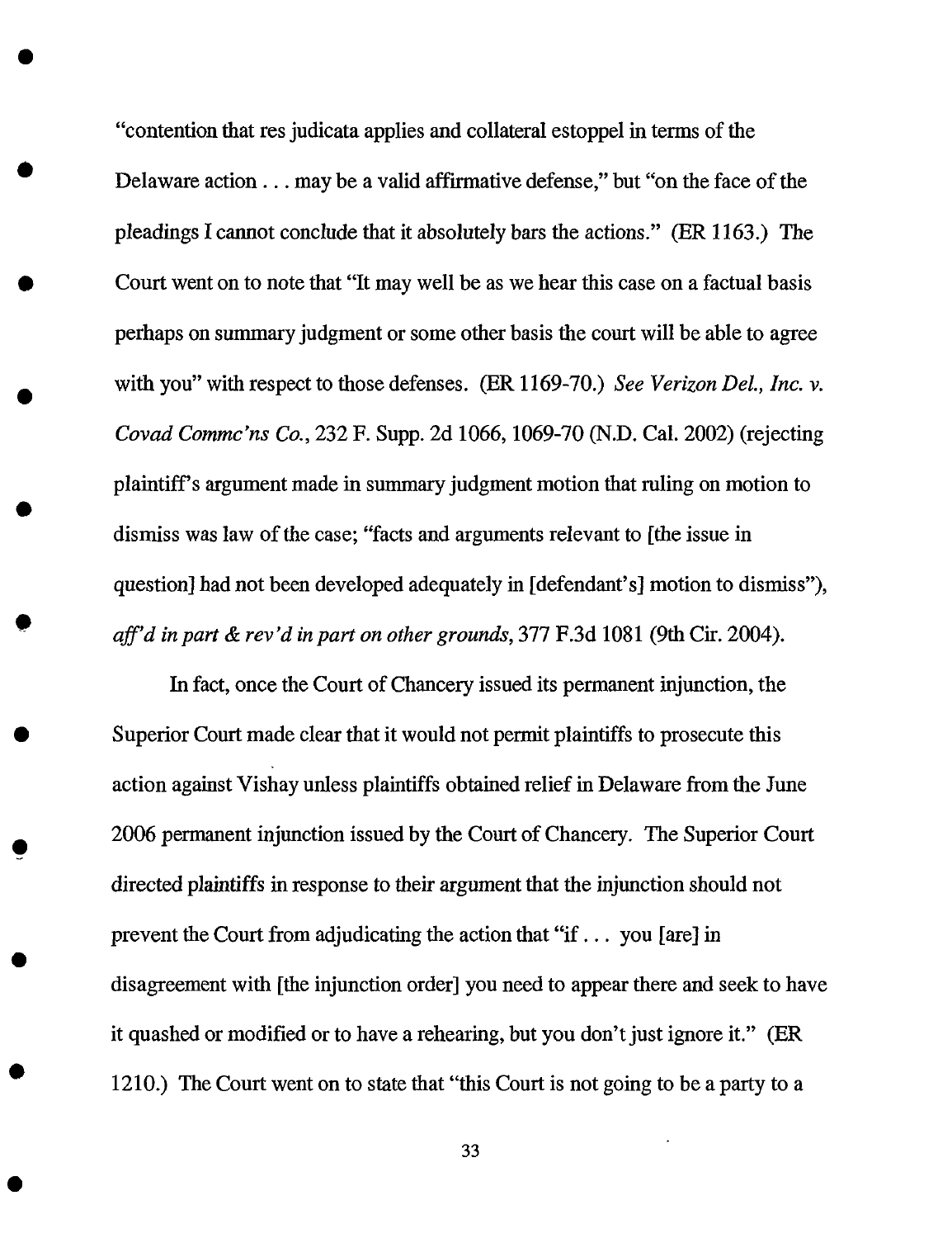litigant violating a valid order of another court." (ER 1213.) The Court "direct [ed] the plaintiff to go back to Delaware and deal with it" and gave plaintiffs' counsel until *August* 15, 2006 to "get your papers together" and "decide what you are going to do." (ER 1213-14.) Despite this directive, plaintiffs did not contest the Court of Chancery's order.

Plaintiffs' selective approach to the impact of prior rulings could not be more disingenuous. Plaintiffs contend that the District Court should have exercised its discretion and deferred to a preliminary ruling by a state court construing an order it did not issue. But plaintiffs in the same breath assert that the District Court should have ignored (i) a final ruling by the Court *that* issued the original order in the first place, enjoining prosecution of plaintiffs' claims because the claims in this case were encompassed by a final Judgment issued by that Court, and (ii) a ruling by the highest court in Delaware reaching the same conclusion. Plaintiffs offer no legal authority supporting that unprecedented result, nor does any exist.

# 3. **The Proctor Complaint and the Delaware Tender Offer Complaint Contain Substantially Overlapping Allegations**

Plaintiffs go on **to** argue that the claims in this action and those pleaded in *Delaware* are different because "the Delaware *Tender Offer* Litigation was filed in 2005, long after the instant case was filed in 2002 and was primarily concerned with the validity and amount of Vishay's tender offer for Siliconix shares."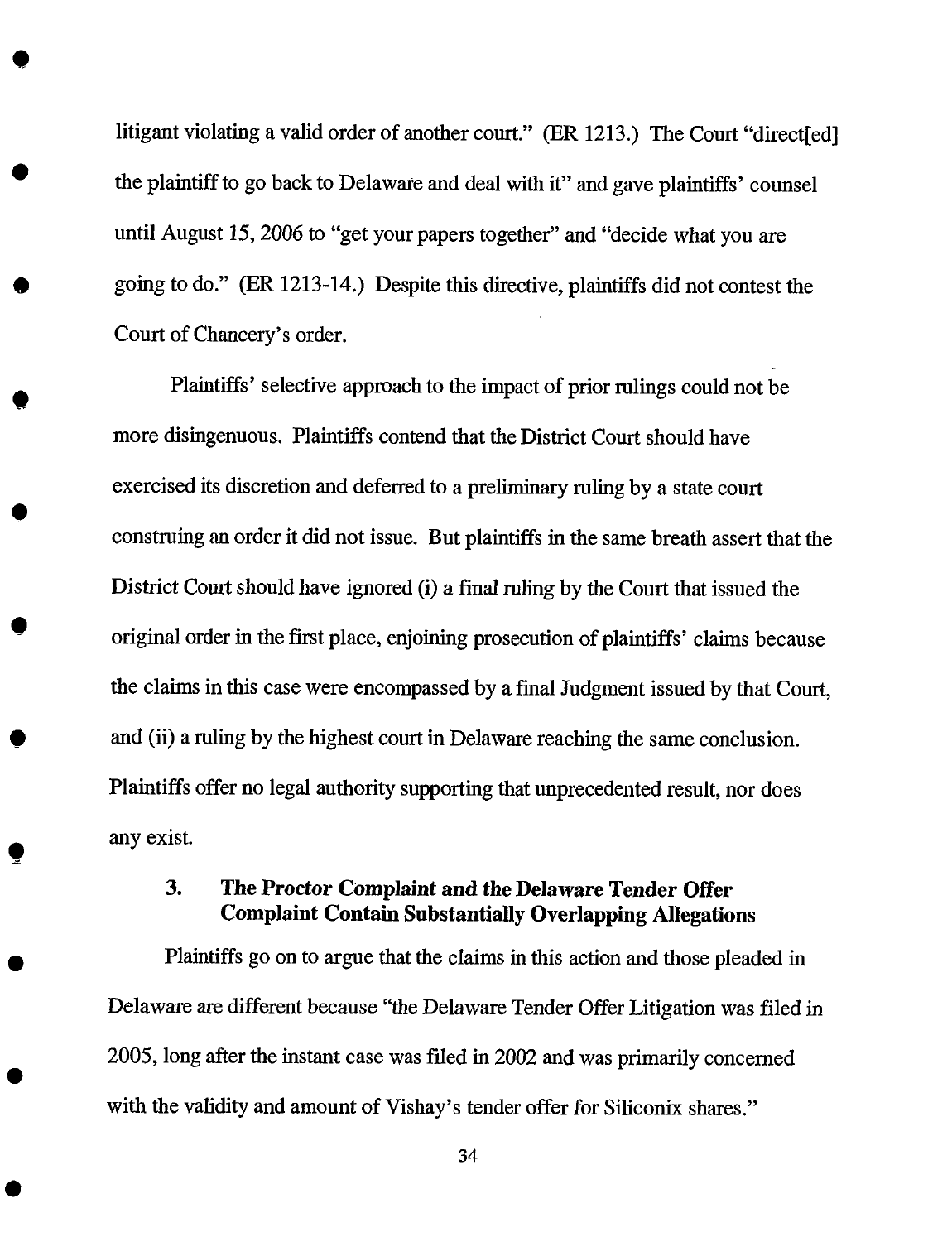(Appellants' Br. 57.) This argument has already been considered and rejected by both the Court of Chancery and Delaware Supreme Court and thus on collateral estoppel grounds should not be revisited. *Nottingham Partners v. Dana,* 564 *A.2d* at 1092. In any event, plaintiffs' allegations on this score are demonstrably false. Plaintiffs filed their second amended complaint – which was the subject of Vishay's summary judgment motion-in October 2005, *after* Vishay's April 2005 tender offer. That pleading specifically references the tender offer and complains of the inadequacy of the Vishay tender offer in light of Vishay's alleged misconduct with respect to Siliconix – the same allegations raised in Delaware. *And* both complaints seek the same relief, namely additional consideration for their Siliconix shares. *See* pages 25-27 above.

O

Given the substantial overlap of plaintiffs' complaint and the Delaware complaint, it is not surprising that plaintiffs' counsel represented to the California state court that the class action complaint in Delaware "copied *almost entirely"* the pleading filed by the plaintiffs here. (ER 0654 \_[46.) *And* as set forth at page 27 above, plaintiffs on this appeal admit that their complaint and the Delaware complaint both address the inadequacy of the Vishay tender offer in light of Vishay's alleged misconduct with respect to Siliconix. (See, *e.g.,* Appellants' Br. 47 n.21 ("The Second Amended Complaint is replete with allegations directly implicating the stock of both Vishay and Siliconix, tender offers for Siliconix stock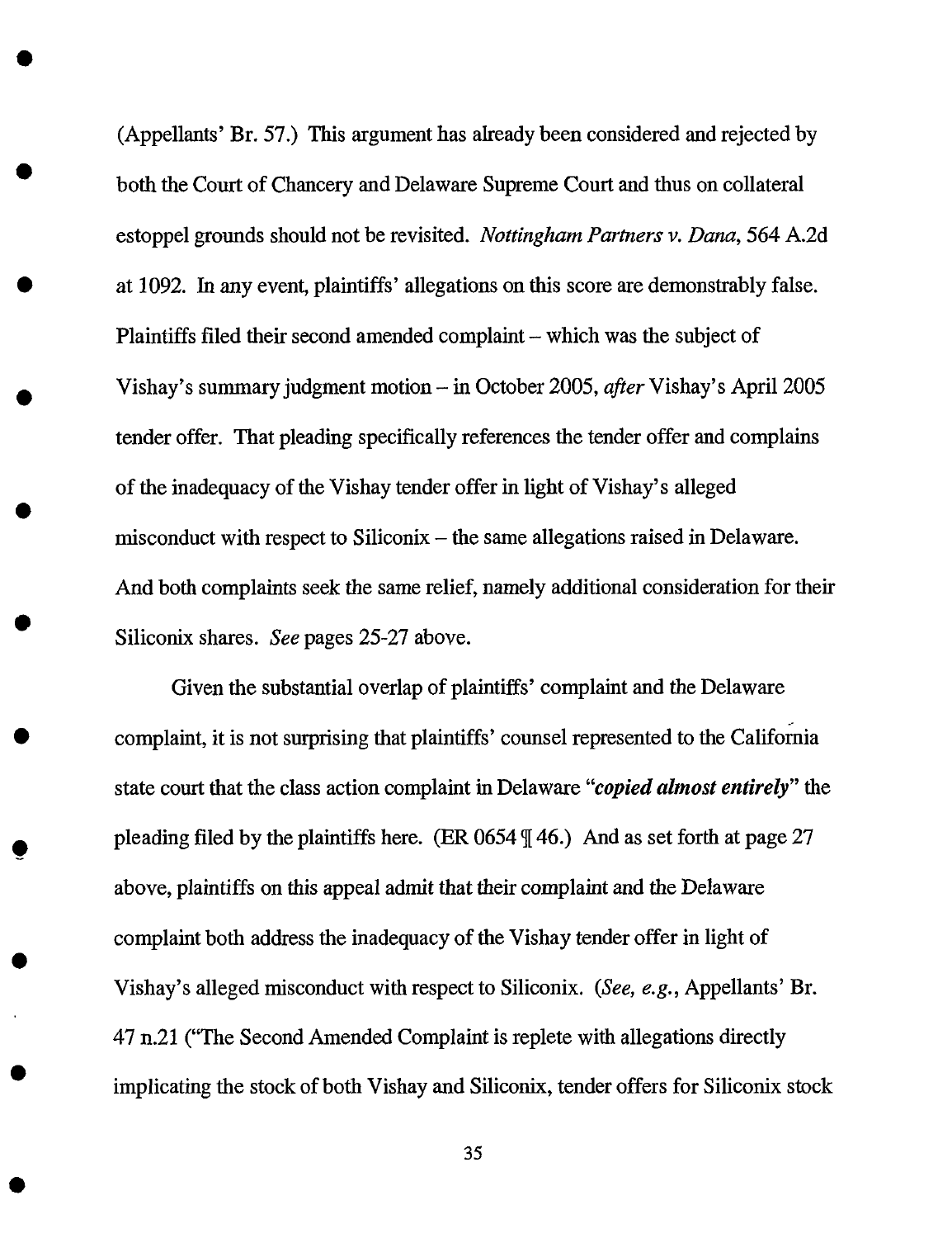and the sale and purchase of such stock.").) Plaintiffs cannot escape these binding representations. *See Hamilton,* 270 F.3d at 782 (doctrine of judicial estoppel as designed to "protect against a litigant playing fast and loose with the courts").<sup>6</sup>

#### 4. Plaintiffs' Due Process Rights Were Not Violated

According to plaintiffs, "granting res judicata effect to the Delaware judgment would violate the due process rights of Plaintiffs in the present case" because "the vast majority of Plaintiffs in this action received no notice of the pendency of the Delaware Tender Offer Litigation until long after it was quickly settled." (Appellants' Br. 59.) Plaintiffs offered no evidence below for this indisputably false assertion. The Court of Chancery specifically found that the "form and manner of the Notice to the Class is hereby determined to... have been given in full compliance with each of the requirements of Delaware Court of

<sup>&</sup>lt;sup>6</sup> The cases on which plaintiffs rely to argue that res judicata does not apply are not class action settlement cases, and are distinguishable on other grounds as well. In *Travelerslnsurance Co. v. St. Jude Hospital,* 37 F.3d 193, 195-97 (5th Cir. 1994) (Appellants' Br. 58), the only reason the court held that a second action was not barred by res judicata was because of the vagaries of the Louisiana statute in question. In *ShamrockAssocs. v. Sloane,* 738 F. Supp. 109, 117 (S.D.N.Y. 1990) (Appellants' Br. 57) the second suit involved "different acts by defendants, different types of conduct by defendants and different effects of defendants' acts." In *NLRB v. United Techs. Corp.,* 706 F.2d 1254, 1260 (2d Cir. 1983) (Appellants' Br. 58), the court found that the second suit was not barred by res judicata because, unlike here, the second suit stemmed from a different transaction which took place a decade after the transaction at issue in the first suit. That court did find, however, that the second suit was barred by collateral estoppel because the same issue of law had been decided in the first proceeding. *NLRB.,* 706 F.2d at 1260-61.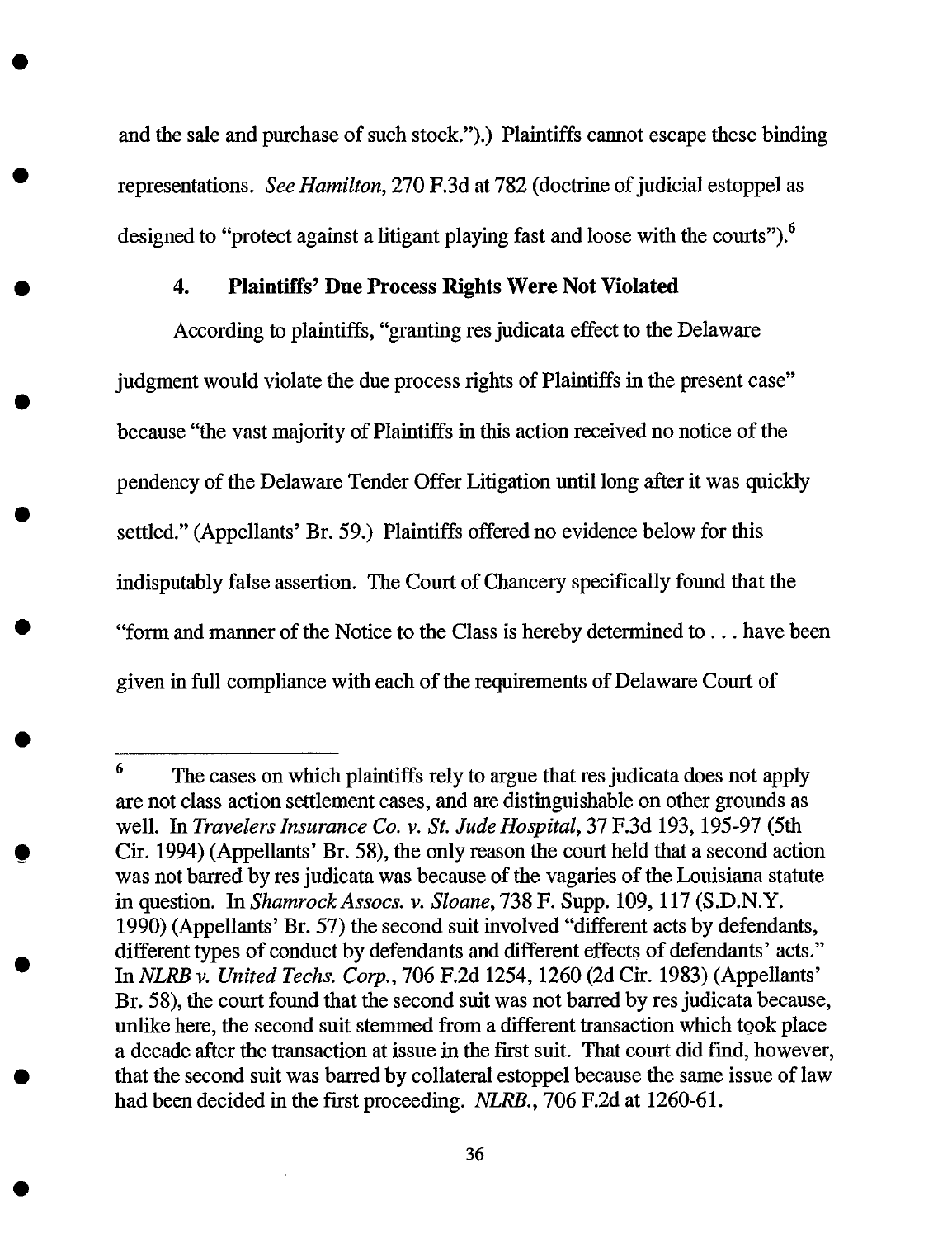Chancery Rule 23 and due process, and it is further determined that all members of the Class are bound by the Order and Final Judgment herein." (ER 1527  $\parallel$  2.) To the extent plaintiffs now contest notice, they were required to raise those objections in Delaware. Before approving the settlement, the Court of Chancery issued a Scheduling Order (incorporated by reference in the Judgment) providing that "Any person who fails to object.., shall be deemed to have waived the right to object ... and shall be forever barred from raising such objection in this or any other action or proceeding unless the Court [of Chancery] orders otherwise." (ER 1523 q[ 10.) Significantly, the United States Supreme Court held in *Matsushita Electrical Industries Co.,* 516 U.S. at 377-78, that when, as here, a settlement is already "'determined to be fair and to have met all due process requirements, the class members are bound by the release or the doctrine of issue preclusion. Class members cannot subsequently relitigate the claims . . . . " (citation omitted).

Moreover, it is undisputed that plaintiffs here knew full well about the settlement proceedings in Delaware, yet for tactical reasons deliberately chose to ignore those proceedings. *In* negotiating the timing of plaintiffs' filing of their second amended complaint, plaintiffs' counsel drafted and circulated to opposing counsel a stipulation on October 20, 2005 - five days before the settlement hearing which stated:

> On October 25, 2005 in the Court of Chancery of the State of Delaware, in and for New Castle County,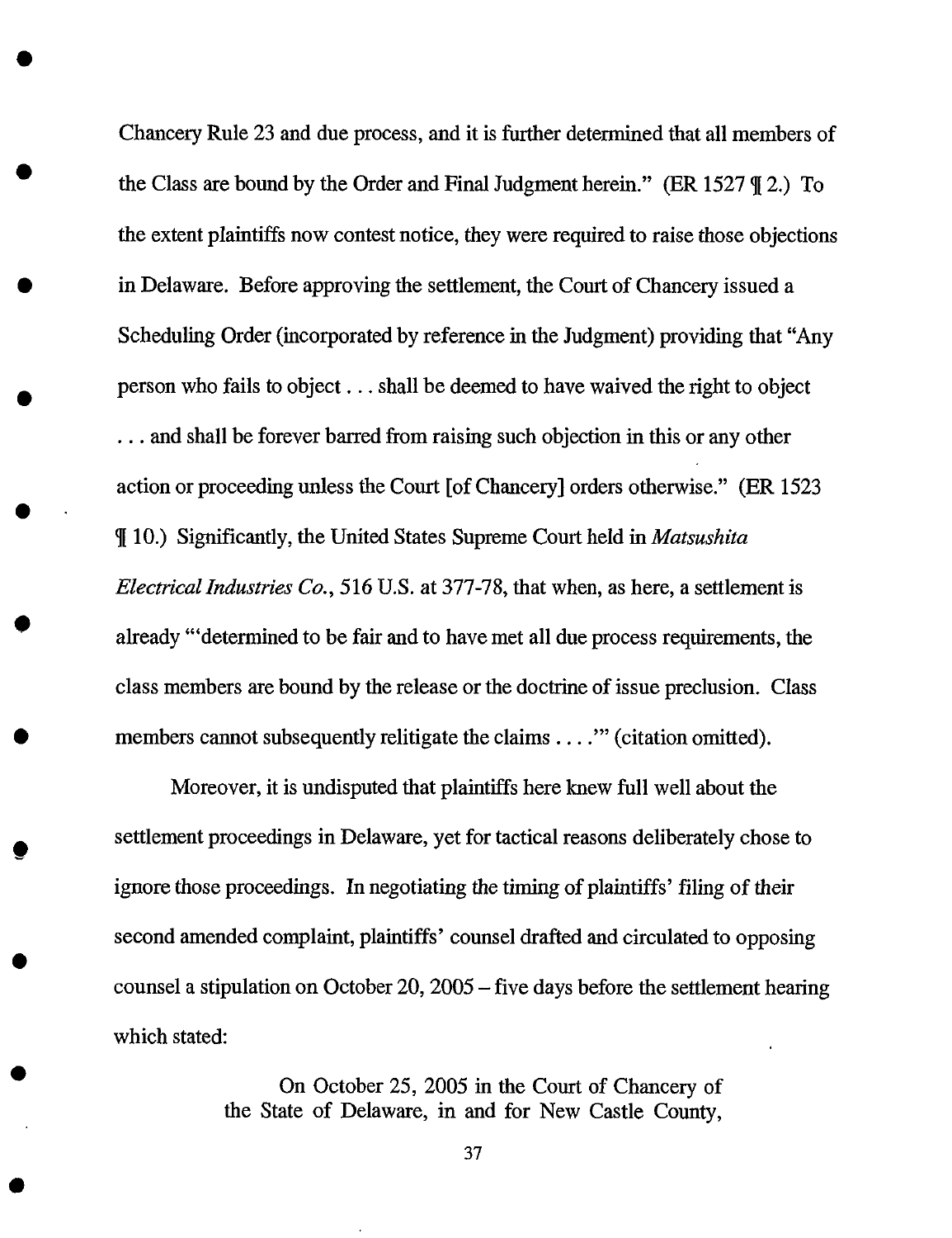Wilmington, Delaware, in the matter of *In re Siliconix, Inc. Shareholders Litigation,* Consolidated C.A. No. 1143-N, a hearing will be held pursuant to a "Notice of Pendency of Class Action, Proposed Class Action Determination, Proposed Settlement of Class Action, Settlement Hearing and Right to Appear" ("Chancery Heating"). The Chancery Hearing and the Court of Chancery final order on the issues considered at the Chancery Hearing ("Chancery Order") may bear on issues in the case pending before this Court, on the Second Amended Complaint and on defendants' challenges to the Second Amended Complaint.

The parties have agreed and hereby stipulate that, in order to take account of the Chancery Hearing and Orders plaintiffs shall have to and including thirty (30) days after the issuance of the Chancery Order to file and serve their Second Amended Complaint. This stipulation and the order sought from the Court will be in the best interests of judicial efficiency for the parties and the Court and for the resolution of the issues in this action.

(ER 1709.) There is likewise no dispute that plaintiffs had full notice of Vishay's application for a permanent injunction in the Court of Chancery. (ER 1341.)

#### **5. Delaware Law Applies to Determine** the Scope **of Res Judicata**

**As** an **afterthought,** plaintiffs contend that the District Court should have applied California law rather than Delaware **law** in determining the scope of res judicata and collateral estoppel. (Appellants' Br. 60.) However, **as** set forth at pages 18-19 above, the preclusive effect of a state court judgment in a subsequent federal lawsuit is determined by the Full Faith and Credit Act, which provides that state judicial proceedings "shall have the same full faith and credit in every court within the United States... as they have by law or usage in the courts of such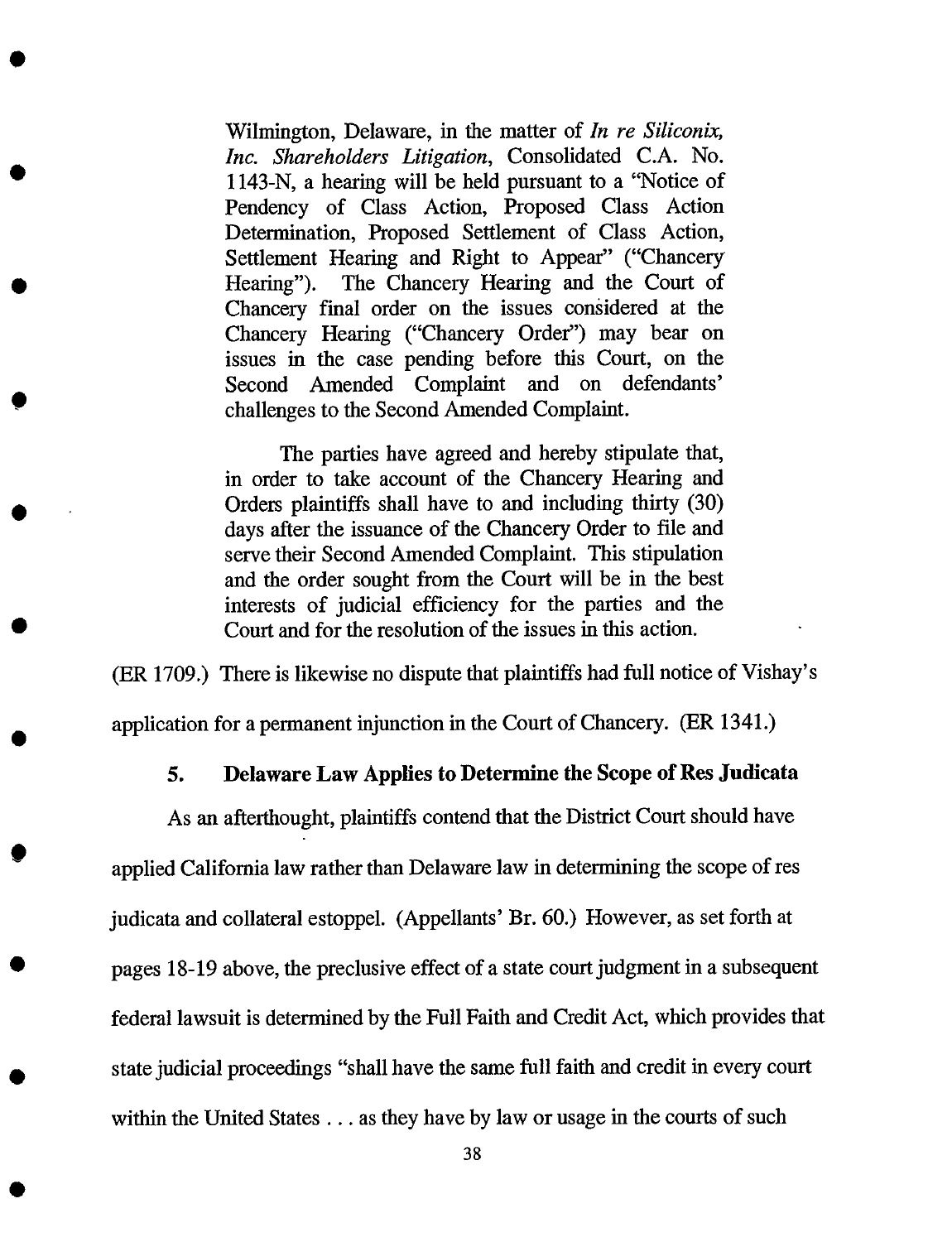State... from which they are taken." 28 U.S.C. § 1738. To determine the preclusive effect of a state court judgment, a federal court looks to the preclusion law of the state in which the judgment was rendered - here, Delaware. See *Marresse v. Am. Academy of Orthopaedic Surgeons,* 470 U.S. 373,380 (1985); *Kremer v. Chem. Constr. Corp.,* 456 U.S. 461,478 (1982). 7

Plaintiffs do not make any effort to address the Delaware decisions applying collateral estoppel and res judicata in situations just like here, to prevent re-litigation of claims encompassed within a Delaware class action settlement. Nor do plaintiffs explain how California's preclusion law, even if it applied, would change the result reached by the District Court. Indeed, it would not.<sup>8</sup>

<sup>&</sup>lt;sup>7</sup> Plaintiffs' cases do not support the application of California law to preclusion issues. In the first case cited by plaintiffs, the court *did* follow the law of the state in which the judgment was issued to determine whether the action was barred by res judicata. *See R.J. Reynolds Tobacco Co. v. Newby,* 153 F.2d 819, 821 (9th Cir. 1946) (Appellants' Br. 60). The Court in *Ewing v. St. Louis-Clayton Orthopedic Group,* 790 F.2d 682, 685 (8th Cir. 1986) (Appellants' Br. 60) made a blanket statement that a federal district court is required to follow the res judicata law of the forum state. Commentators believe the case was incorrect in that respect. *See* 18B Charles Alan Wright & Arthur R. Miller, *Federal Practice & Procedure: Jurisdiction 2d* § 4472 (2007).

<sup>&</sup>lt;sup>8</sup> Just as in Delaware, under California law res judicata and collateral estoppel require: (i) an identity of claims, (ii) a final judgment on the merits, and (iii) privity. *See, e.g., Tahoe-Sierra Pres. Council, lnc. v. Tahoe Regulatory Planning Agency,* 322 F.3d 1064, 1077 (9th Cir. 2003). As demonstrated above, these elements are clearly satisfied here: the suits arose from the "the same transactional nucleus of facts," *Stratosphere Litig. L.L.C. v. Grand Casinos, Inc.,* 298 F.3d 1137, 1142 n.3 (9th Cir.2002), which is required for an identity of claims; the Delaware Court of Chancery and Delaware Supreme Court issued a fmal judgment; and the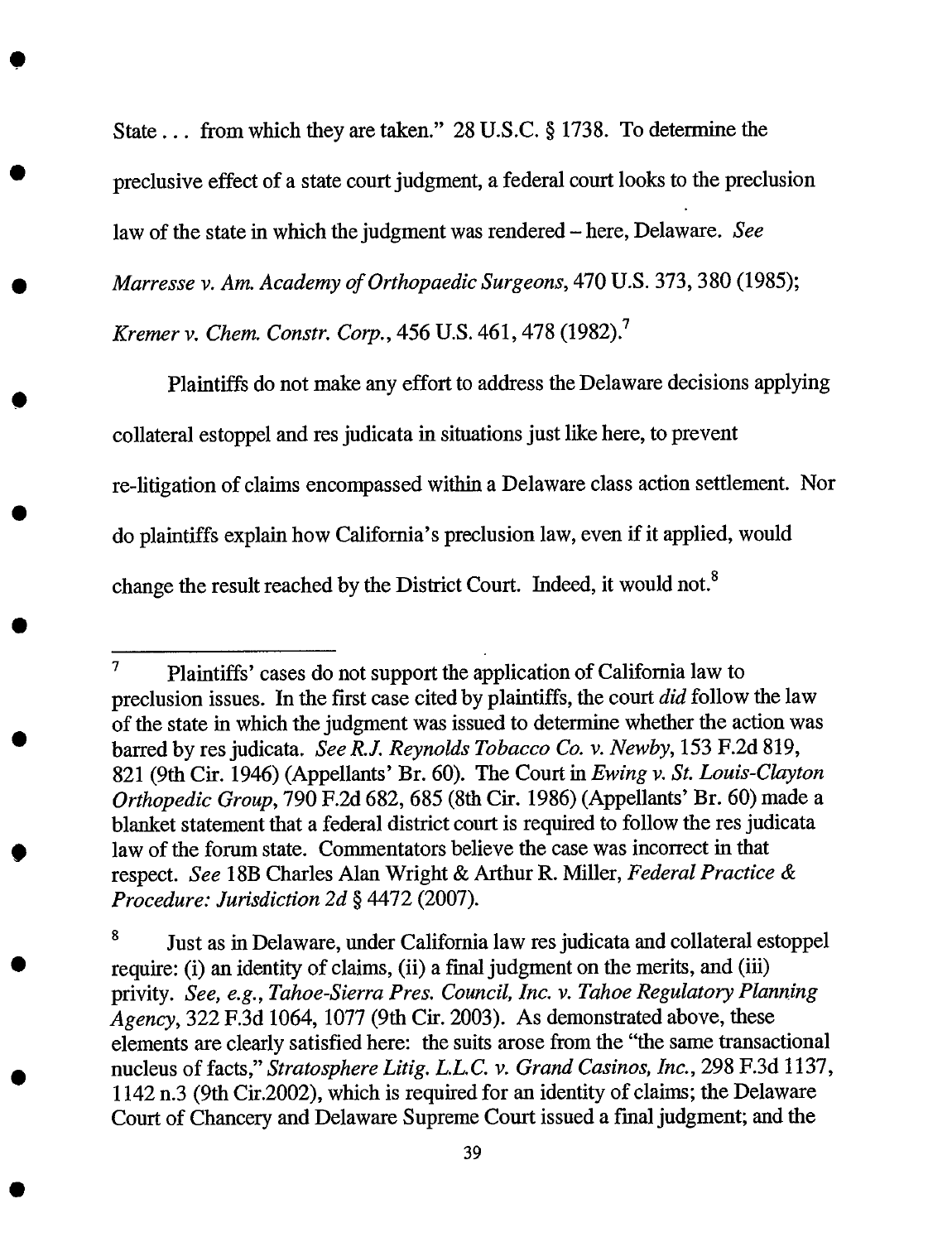# **6. Nullifying the Delaware Judgment Would Violate the Full Faith and Credit Clause of** the **Constitution and Frustrate the Principles Underlying Res Judicata**

O

Equally meritless is plaintiffs' assertion that "manifest injustice" would result if their claims were barred on res judicata and collateral estoppel grounds. (Appellants' Br. 61.) In fact, the exact opposite is true: nullifying the Delaware Judgment violates the Full Faith and Credit Clause of the Constitution, U.S. Const. art. IV, § 1, the Full Faith and Credit Act, 28 U.S.C. § 1738, and *Matsushita,* 516 U.S. at 373-79. As noted above, the United States Supreme Court held in *Matsushita* that when, as here, a Delaware settlement is already '"determined to be fair and to have met all due process requirements, the class members are bound by the release or the doctrine of issue preclusion," and "Class members cannot subsequently relitigate the claims .... '" *Id.* at 377-78 (citation omitted); *see also Cooper v. Fed. Reserve Bank,* 467 U.S. 867, 874 (1984) ("There is of course no dispute that under elementary principles of prior adjudication a judgment in a properly entertained class action is binding on class members in any subsequent litigation."). In *Matsushita,* the Court gave a class action settlement approved by the Court of Chancery preclusive effect against a suit brought by a shareholder in federal court in California, holding that "a judgment entered in a class action, like

*Proctor* plaintiffs were parties in both suits as members of the class certified **in** Delaware.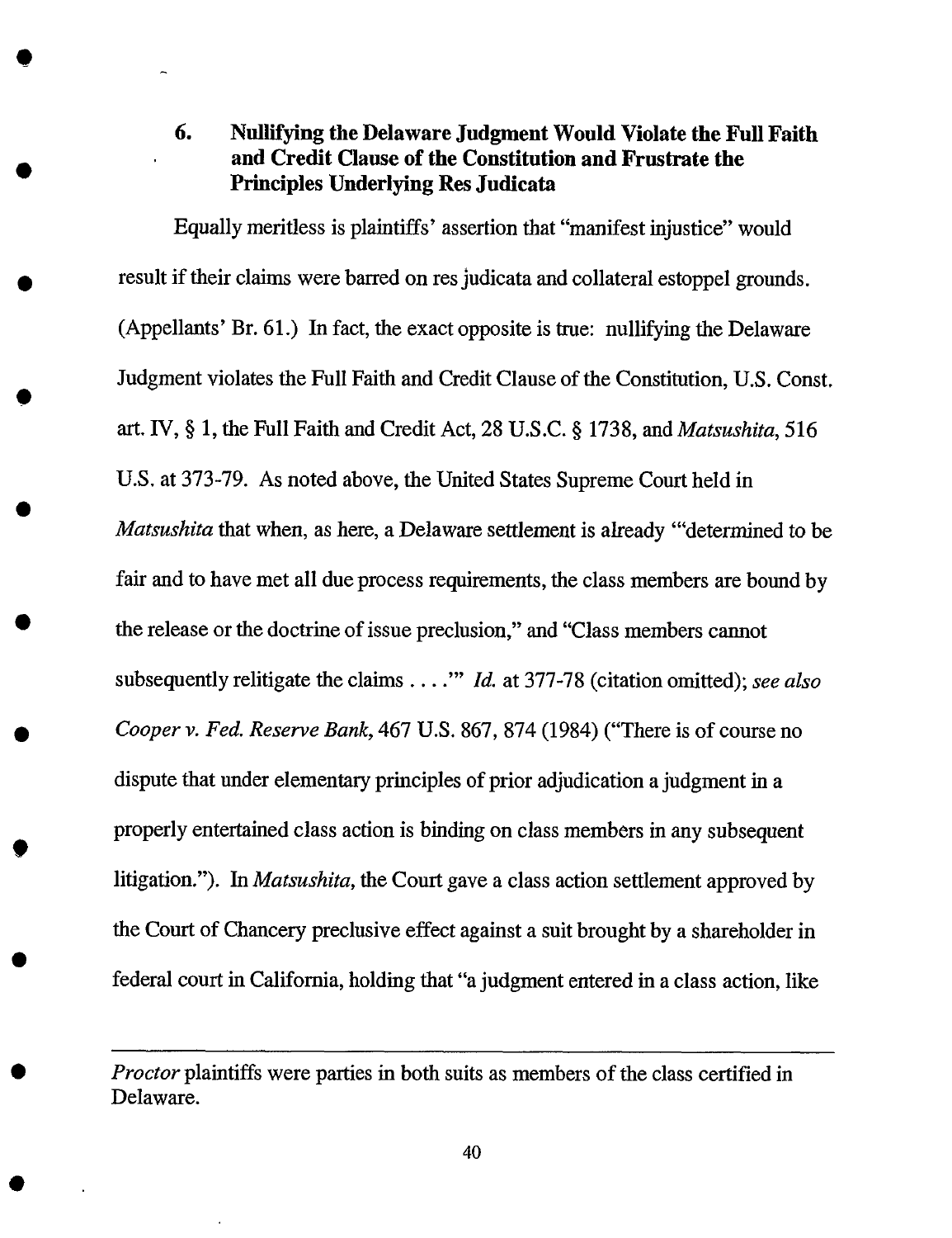any other judgment in a state judicial proceeding, is presumptively entitled to full faith and credit." 516 U.S. at 374.

O

O

O

 $\bullet$ 

 $\bullet$ 

Equally egregious, plaintiffs' proposed approach, by requiring Vishay to relitigate settled claims, would frustrate the policies underlying res judicata – finality and judicial efficiency – and, further, reward plaintiffs for their procedural ploy of litigating here rather than objecting to the settlement in Delaware, as they were required to do. *See Estate of Hart,* 165 Cal. App. 3d 392, 397 (1984) ("As has been repeatedly stated, California must, regardless of policy objections, recognize the judgment of another state as *resjudicata.").* As the United States Supreme Court has recognized, *see Matsushita,* 516 U.S. at 377-78, these principles are particularly important in the context of a global settlement and release of shareholder class action claims. *See also Radfer Trust v. First Unum Life Ins. Co.,* No. C 04-2054, 2004 WL 2385000, at \*4 (N.D. Cal. Oct. 25, 2004) ("Where a party has had a full and fair opportunity to litigate, res judicata, 'protects their adversaries from the expense and vexation attending multiple lawsuits, conserves judicial resources, and fosters reliance on judicial action by minimizing the possibility of inconsistent decisions.'" (quoting *Montana v. United States,* 440 U.S. 147, 153-54 (1979))).

Finally, it is worthy of emphasis that two Courts - the Superior Court and the District Court - both gave plaintiffs ample opportunity to return to Delaware to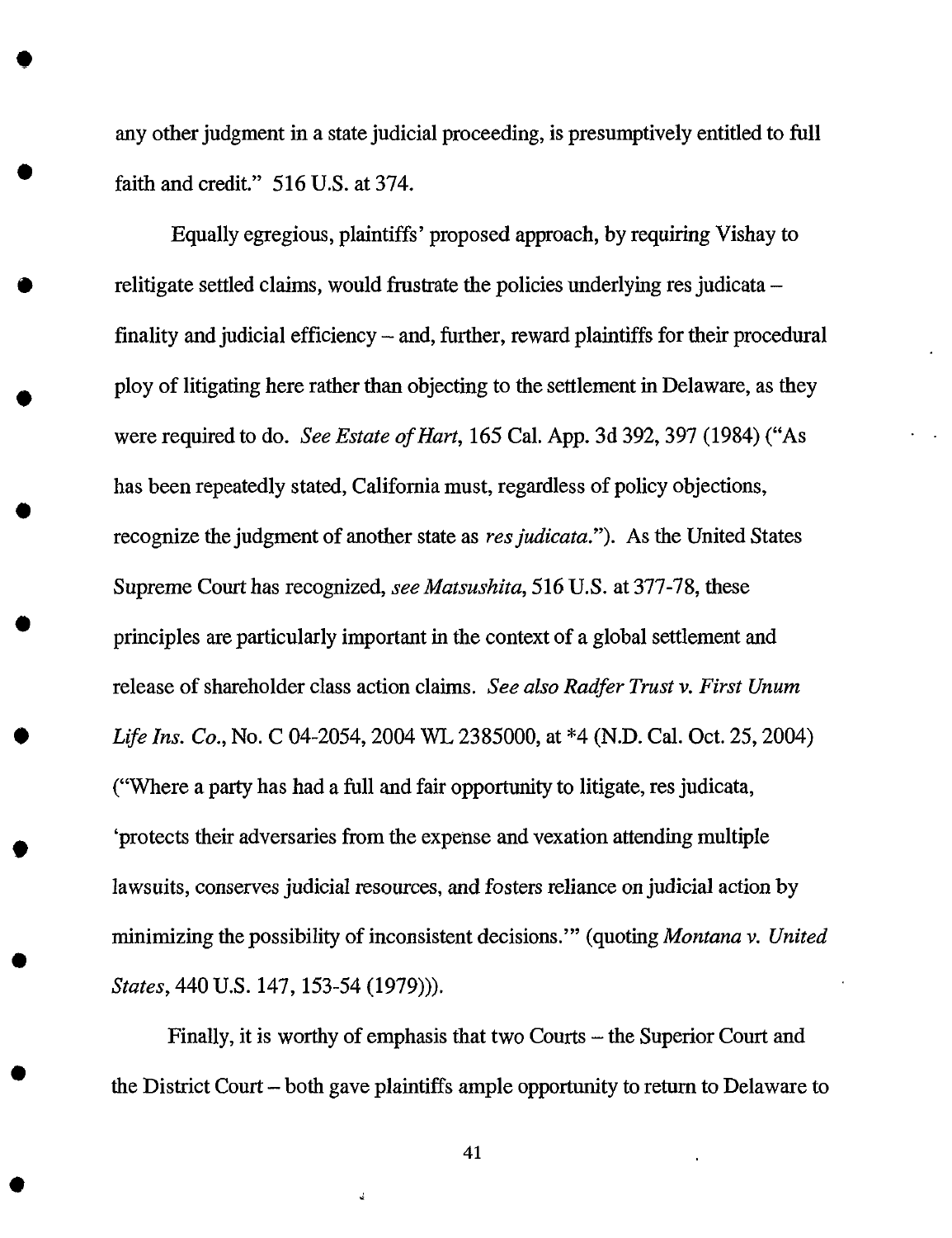contest the Court **of** Chancery's ruling. Plaintiffs on both occasions declined to **do** so. This Court should not reward plaintiffs' gamesmanship.

#### E. Plaintiffs' **Rule 56(19** Request Was Without Merit

 $\bullet$ 

Plaintiffs maintain that under Fed. R. Cir. P. 56(f) they should at minimum have been entitled to discovery to explore issues and questions concerning res judicata effect of the Delaware Judgment. (Appellants' Br. 63-66.) This argument fails at the threshold because plaintiffs did not satisfy their burden of showing: "(1) that they have set forth in affidavit form the specific facts that they hope to elicit from further discovery, (2) that the facts sought exist, and (3) that these sought-after facts are 'essential' to resist the summary judgment motion." *State of Cal. ex. rel. Cal. Dept. of Toxic Substances Control v. Campbell,* 138 F.3d 772, 779 (9th Cir. 1998).

Plaintiffs were not only required to identify facts they "hope[] to discover to raise a material issue of **fact,"** but also were required to show "that the evidence sought exists," and is not the product of "pure speculation." *Terrell v. Brewer,* 935 F.2d 1015, 1018 (9th Cir. 1991) (citation and internal quotation marks omitted). The declarations plaintiffs submitted in support of their request for discovery failed to establish the existence of specific facts that were essential to proper determination of the merits of the motion, and instead merely identified categories of evidence that plaintiffs hope to **find,** *i.e.,* "evidence of a lack of incentive and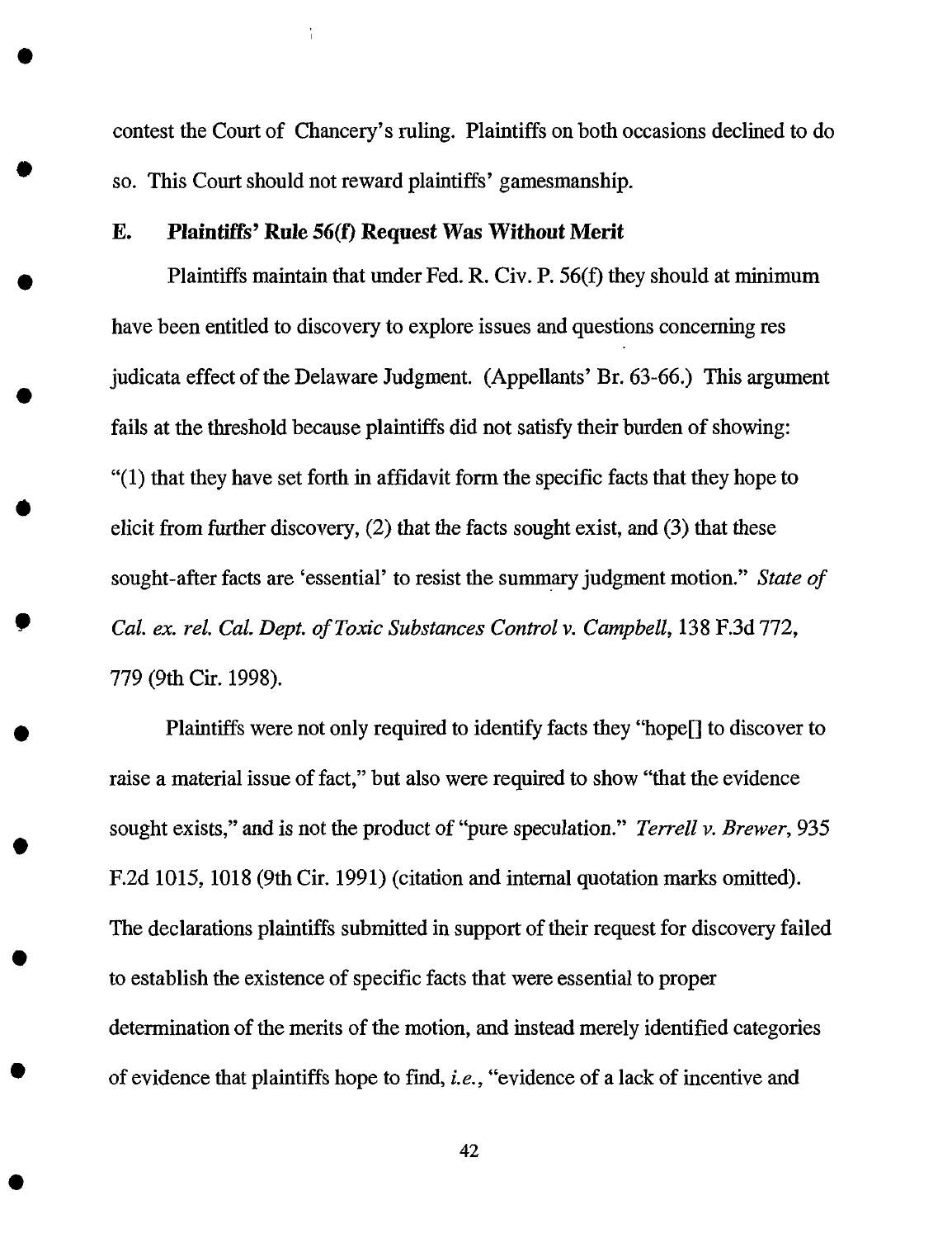actions by plaintiffs' attomeys in the Delaware Tender Offer action to vindicate the rights of the class members in this action to prosecute this action fully and fairly." (ER 1664  $\parallel$  34(f).) Rule 56(f) does not permit fishing expeditions "to search for evidence [plaintiffs] think 'may exist.'" *Maljack Prod. v. Goodtimes Home Video Corp.,* 81 F.3d 881,888 (9th Cir. 1996).

Moreover, permitting plaintiffs to explore issues and questions concerning the Delaware settlement and to relitigate the issues disposed of in Delaware would defeat the very purpose of res judicata and deprive Vishay of the benefits of the Delaware settlement, pursuant to which Vishay paid substantial consideration to Siliconix shareholders. The appropriate time for plaintiffs to have raised these questions was during the settlement process, when plaintiffs could have objected to the settlement and taken discovery. And in any event, many of the questions plaintiffs belatedly sought to raise below, for example the nature of the notice provided to shareholders, the opportunity given to shareholders to opt out, and whether the class plaintiffs adequately considered alleged pre-tender offer misconduct, were specifically addressed in the Court of Chancery settlement materials. (See ER 1485,  $\frac{m}{2}$ , AA; ER 1521-22,  $\frac{m}{2}$ , 9-10; ER 1526-27,  $\frac{m}{2}$ .) Plaintiffs offer no justification for sitting out the class action settlement process, and it is precisely the judicial inefficiency of plaintiffs' collateral attack on the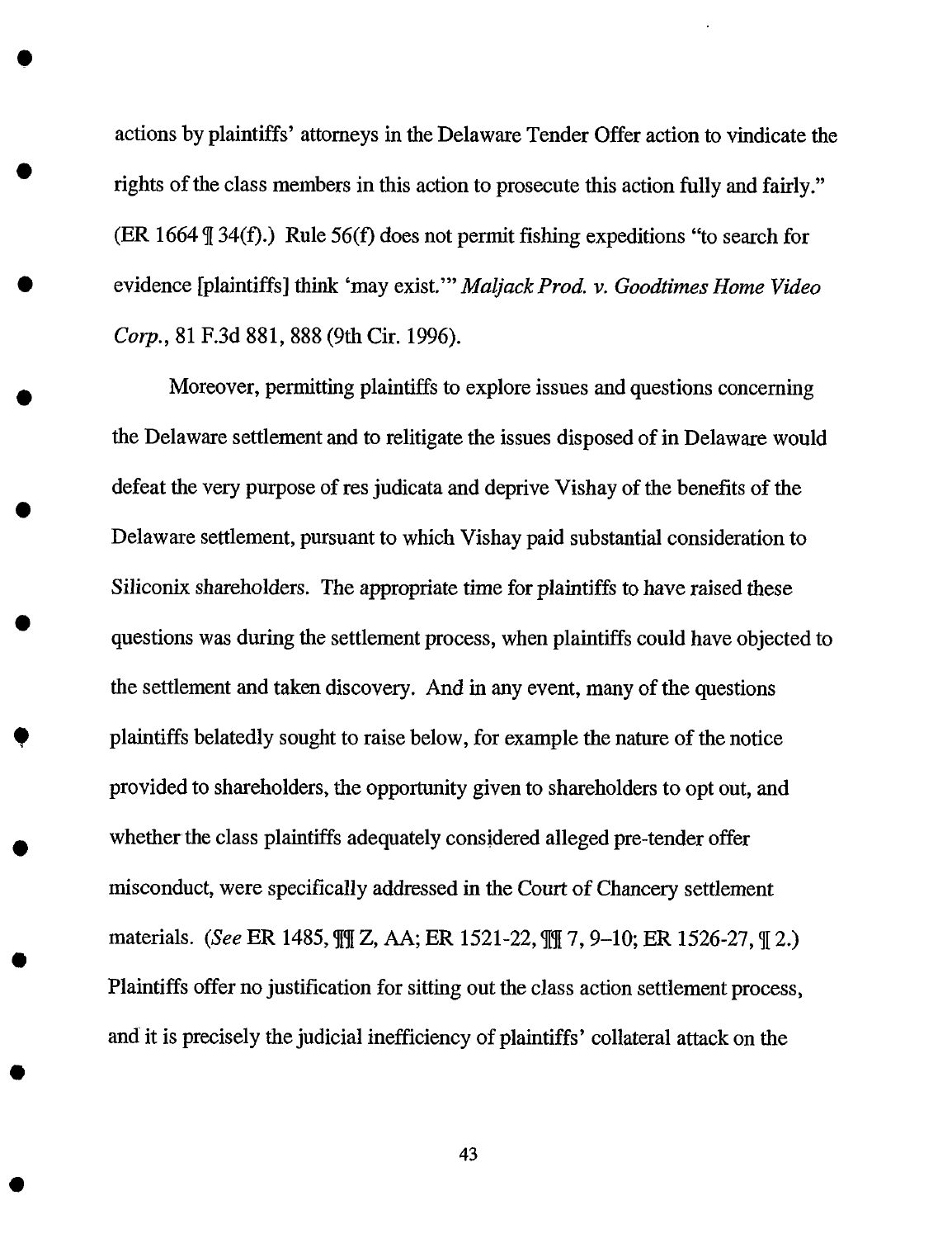class action Judgment that the settlement procedure **approved** in *Matsushita* and followed by the Court of Chancery here is designed to prevent.

#### F. Plaintiffs' **Claims** Are *Legally* Defective on Other Grounds

O

 $\bullet$ 

The Court may also affirm the decision below on other, independent grounds as well: (i) plaintiffs lack standing to pursue their derivative claim, (ii) to the extent they do not allege a direct injury, plaintiffs cannot pursue their class action claim, and (iii) plaintiffs have failed to meet the legal requirements for their "quasi appraisal" claim.

# 1. **Plaintiffs** *Lack Standing to Bring* a Derivative Claim *After* **the** Vishay-Siliconix Merger

Regardless of whether Federal, California, or Delaware law applies, plaintiffs lack standing to pursue their derivative claims because they no longer own stock in Siliconix as a result of the Vishay-Siliconix merger.

Federal Rule of Civil Procedure 23.1 – which comports with both California and Delaware law - requires continuous ownership throughout the derivative suit for a plaintiff to maintain standing to sue. *See Lewis v. Chiles,* 719 F.2d 1044, 1047 n.1 (9th Cir. 1983) (the language in Federal Rule of Civil Procedure 23.1 stating that "a 'derivative action may not be maintained if it appears that the plaintiff does not fairly and adequately represent the interests of the shareholders.., similarly situated in enforcing the right of the corporation' has served as an anchor for the concept that ownership must extend **throughout** the life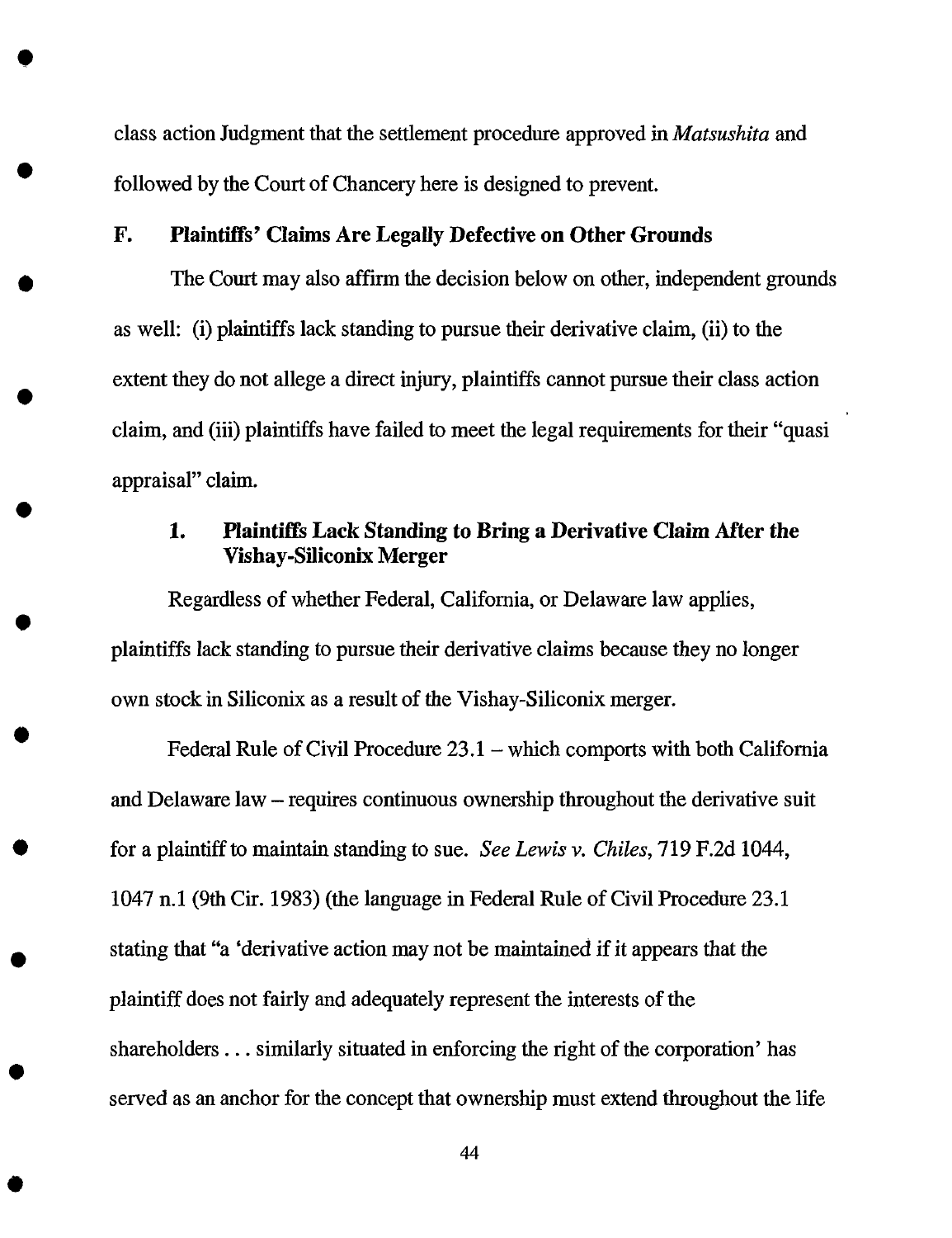of the litigation" (citation omitted)); *Grosset v. Wenaas,* 42 Cal. 4th 1100, 1115 (2008) ("[W]hen the stockholder relationship is terminated, either voluntarily or involuntarily, a derivative plaintiff loses standing because he or she no longer has even an indirect interest in any recovery pursued for the corporation's benefit."); *Lewis v. Ward,* 852 A.2d 896, 901 (Del. 2004) (under "well established precepts of Delaware corporate law," when "a merger eliminates plaintiff's shareholder status in a company, it also eliminates her standing to pursue derivative claims on behalf of that company").

Plaintiffs rely on *GaiUard v Natomas Co.,* 173 Cal. App. 3d 410 (1985), for *the* proposition that "the completion of a merger after the transactions complained of does not preclude Plaintiffs from maintaining a derivative action on behalf of the merged company," (Appellants' Br. 71.) But *Gaillard* has been overruled by the Califomia Supreme Court in *Grosset v. Wenaas,* 42 Cal. 4th 1100 (2008). In *Grosset,* the Califomia Supreme Court rejected the reasoning in *Gaillard* and instead held that under both California and Delaware law a plaintiff must maintain continuous stock ownership throughout a derivative action to maintain standing. *Grosset,* 42 Cal. 4th at 1119. After analyzing the Delaware and California requirements for continuous ownership, the *Grosset* court explained that "when the stockholder relationship is terminated, either voluntarily or involuntarily, a derivative plaintiff loses standing because he or she no longer has even an indirect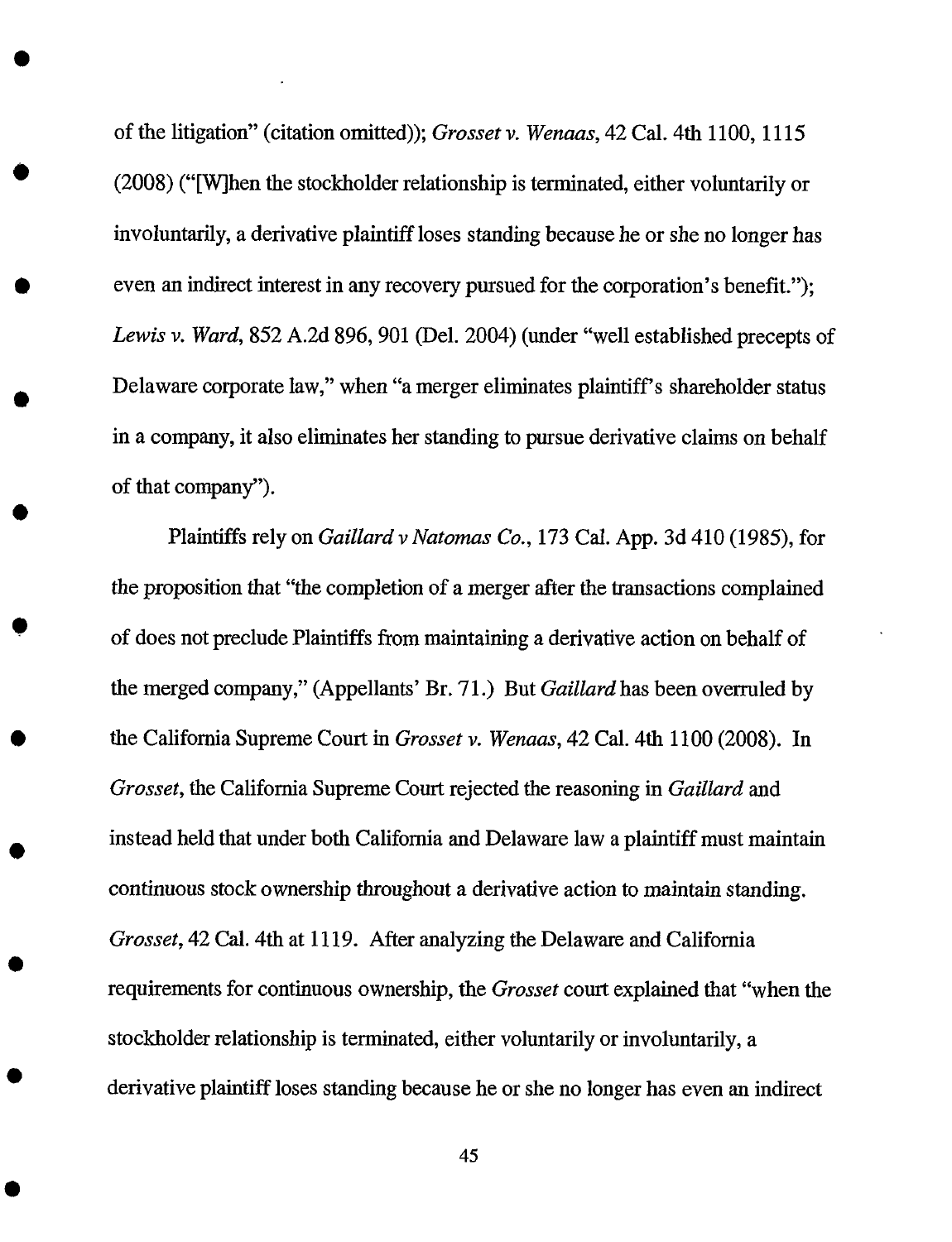interest in any recovery pursued for the corporation's benefit." *Grosset,* 42 Cal. 4th at 1115.

Plaintiffs acknowledged in their Second *Amended* Complaint that they are not presently Siliconix shareholders. (ER 0796, 0805  $\frac{10!}{1, 38}$ .) That is because, as plaintiffs further pleaded, Vishay effected a short-form merger as of May 16, 2005, and thus Vishay is the sole shareholder of Siliconix. (ER 0796, 0809-10  $\overline{m}$ ) 2, 58.) In light of the merger of Siliconix into Vishay approved as part of the Settlement, even if their claims were not barred on res judicata grounds plaintiffs have been stripped of any standing to pursue a derivative claim under wellestablished principles of Federal, California, and Delaware law.

Plaintiffs nonetheless maintain that they qualify for an exception to the continuous ownership rule, which applies when "plaintiffs contended they had lost their stock due to the same wrongful conduct that was the subject of the derivative suit they were trying to bring." (Appellants' Br. 69 (quoting *Kona Enters, Inc. v. Estate of Bishop,* 179 F.3d 767, 770 (9th Cir. 1999).) Plaintiffs' Second Amended Complaint, however, does not allege that the Vishay-Siliconix merger was effected as part of the "same wrongful" conduct alleged in their derivative claim. Nor does the SEC filing cited by Plaintiffs support their position. (Appellants' Br. 69.) Rather, Vishay merely reported, factually and accurately, what would likely happen to this lawsuit as a result of a merger.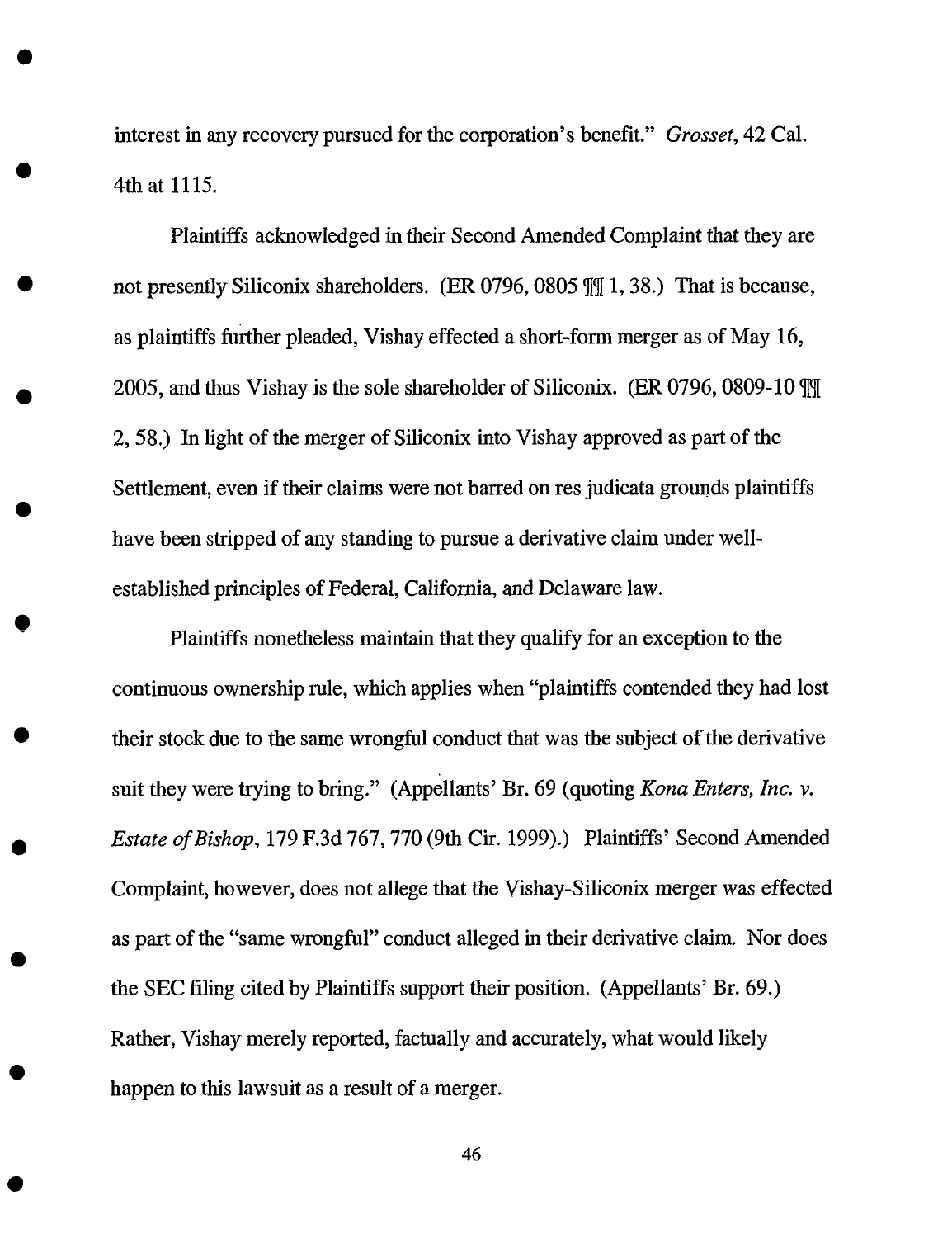#### **2. Much of Plaintiffs'** Claims **Are Derivative, Not Direct**

**Plaintiffs** purport to plead **a** direct class action claim against Vishay.

*Although* plaintiffs seek additional consideration for their shares on account of the tender offer, they *idso* seek other relief in this count that is properly characterized as derivative, not direct. Whether a suit is derivative or direct is determined by the law of the state of incorporation. *See, e.g., Lapidus v. Hecht,* 232 F.3d 679, 682 (9th Cir. 2000). Because Siliconix is a Delaware **corporation,** Delaware law -- not California law  $-$  governs the issue of whether a suit is derivative or direct.<sup>9</sup>

Under Delaware law, "to have standing to sue individually, rather than derivatively on behalf of the corporation, the plaintiff must allege more than an

<sup>&</sup>lt;sup>9</sup> The cases cited by plaintiffs at pages 72-73 of their Brief to argue that California law should govern whether plaintiffs' claims are derivative or direct are inapposite. Setting aside that the cases cited by plaintiffs are all more than four decades old, they do not even address the issue of which law applies to determine whether a claim is direct or derivative. Two of the cases cited by plaintiffs address whether there was jurisdiction over a foreign corporation that maintained its principal place of business in California. *See Sharpy. Big Jim Mines,* 39 Cal. App. 2d 435, 441-42 (1940) (court assessed whether lower court had jurisdiction to enjoin defendants from levying an assessment on the stock of an Arizona corporation with its principal place of business in Califomia); *W. Air Lines, Inc. v. Sobieski,* 191 Cal. App. 2d 399, 414 (1961) (court held that Commission of Corporations of the State of California had jurisdiction to act on a change of voting rights of shareholders of a Delaware corporation with its principal place of business in California). In *Hobbs v. Tom Reed Gold Mining Co.,* 164 Cal. 497 (1913), the court held that a writ of mandamus commanding defendant to allow a plaintiff stockholder to inspect a mine of an Arizona corporation could be issued in the state of California. In so ruling, the court did not determine whether California or Arizona law should govern because it presumed that *Arizona* law "was the same as the law of this state." *Id.* at 503.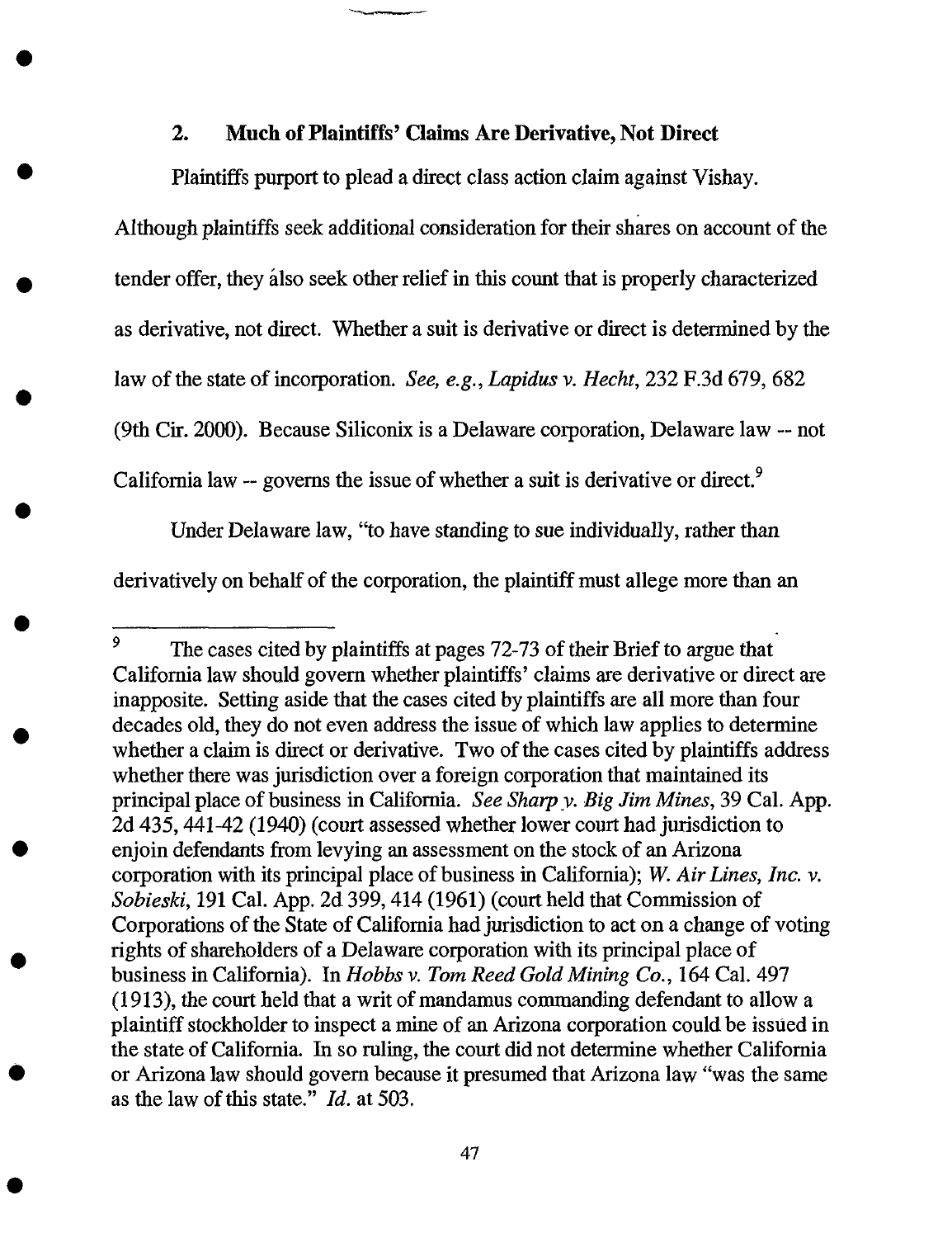injury resulting from a wrong to the corporation." *Kramer v. W. Pac. Indus., Inc.,* 546 A.2d 348, 351 (Del. 1988). Courts applying Delaware law distinguish between direct and derivative claims as follows: "Who suffered the alleged harm the corporation or the suing stockholder individually – and who would receive the benefit of the recovery or other remedy?" *Tooley v. Donaldson, Lufkin & Jenrette, Inc.,* 845 A.2d 1031, 1035 (Del. 2004). More specifically, "[t]he stockholder's claimed direct injury must be independent of any alleged injury to the corporation. The stockholder must demonstrate that the duty breached was owed to the stockholder and that he or she can prevail without showing an injury to the corporation." *ld.* at 1039.

Plaintiffs' Second Amended Complaint to a significant extent alleges an injury to Siliconix, which at most indirectly injured plaintiffs by supposedly reducing the value of their shares. (ER  $0808 \text{ }\mathcal{F}$  50.) Thus, to the extent plaintiffs seek relief other than additional consideration for their shares, plaintiffs otherwise plead breaches of fiduciary duty that are clearly derivative under *Tooley,* 845 A.2d at 1039.

# 3. Plaintiffs' Quasi-Appraisal Claim is Contrary to the Parties' Settlement and **Delaware Law**

**Finally,**plaintiffs' claim **for** quasi-appraisal is inconsistent **with** the October 2005 Judgment and,**further,**offends **Delaware** law.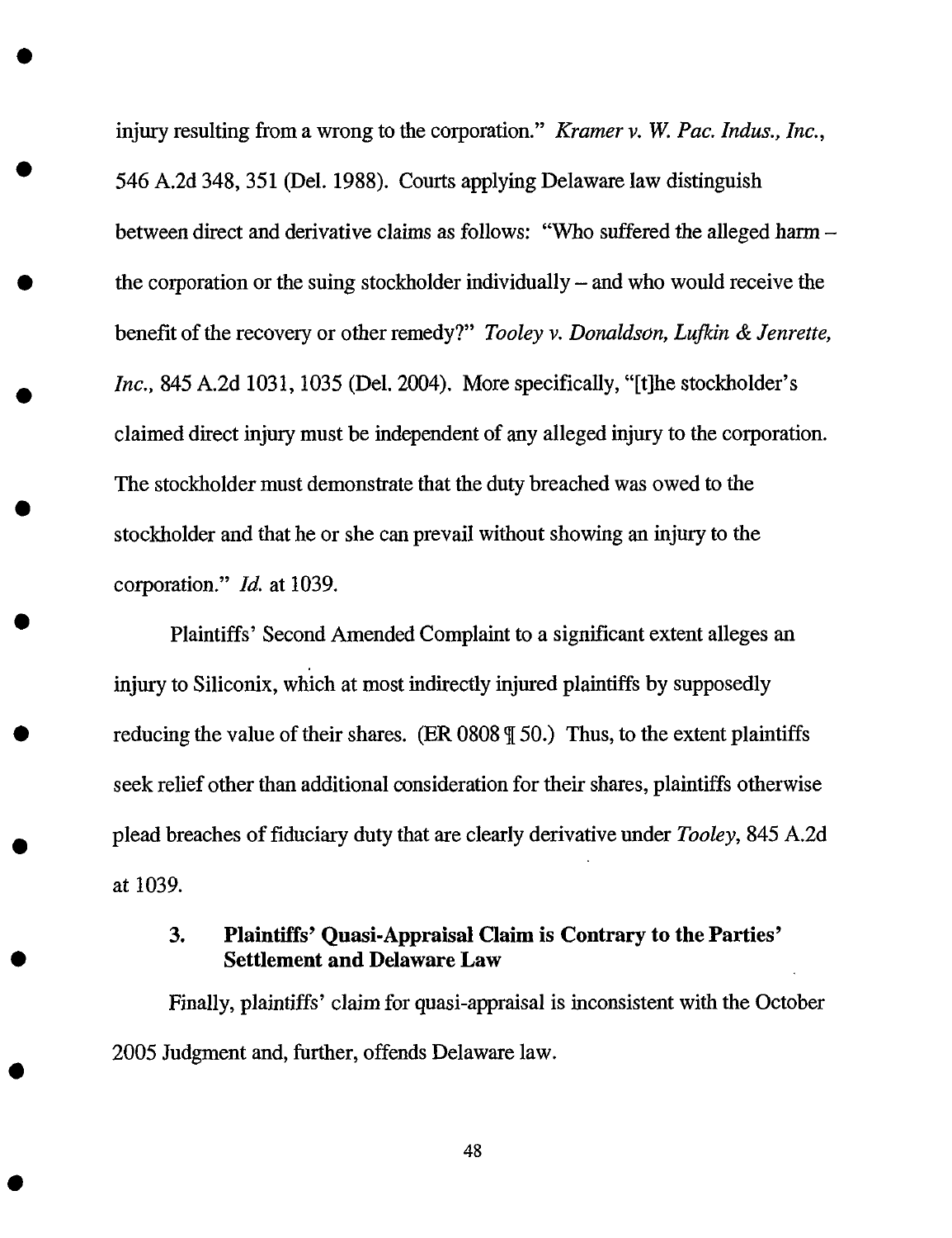In permanently enjoining plaintiffs' prosecution of **their** claims, the Court **of** Chancery held that its October 2005 Order and Judgment "encompasses, among other claims, *all* the claims asserted by the representative plaintiffs in *Proctor v. Vishay."* (ER 1532 (emphasis added).) The recital paragraph of the Court of Chancery's permanent injunction order specifically noted that plaintiffs in this case "purported to assert a ... cause of action for quasi appraisal." (Id.) Plaintiffs do not offer any reason why their quasi-appraisal claim should be exempted from the Court's ruling. Even were the Court to ignore the collateral estoppel and res judicata effect of the Delaware courts' rulings on this issue, summary judgment was still appropriate.

The parties' settlement approved by **the** October 2005 Judgment provides only one mechanism for Siliconix shareholders to obtain payment for their shares in excess of the agreed-upon tender offer price: a statutory appraisal proceeding under Section 262. Plaintiffs do not allege that they filed a Section 262 appraisal petition. (ER 0808-10  $\frac{m}{34}$  54-59.) Accordingly, they failed to comply with either the terms of the *settlement* or Section 262(e) which requires, among other things, that a shareholder file an appraisal petition within 120 days of the merger. These "statutory formalities concerning appraisal rights 'furnish an orderly method for withdrawal from a corporation by shareholders who dissent from a merger." *Nelson v. Frank E. Best Inc.,* 768 A.2d 473,479-80 (Del. Ch. 2000) (citation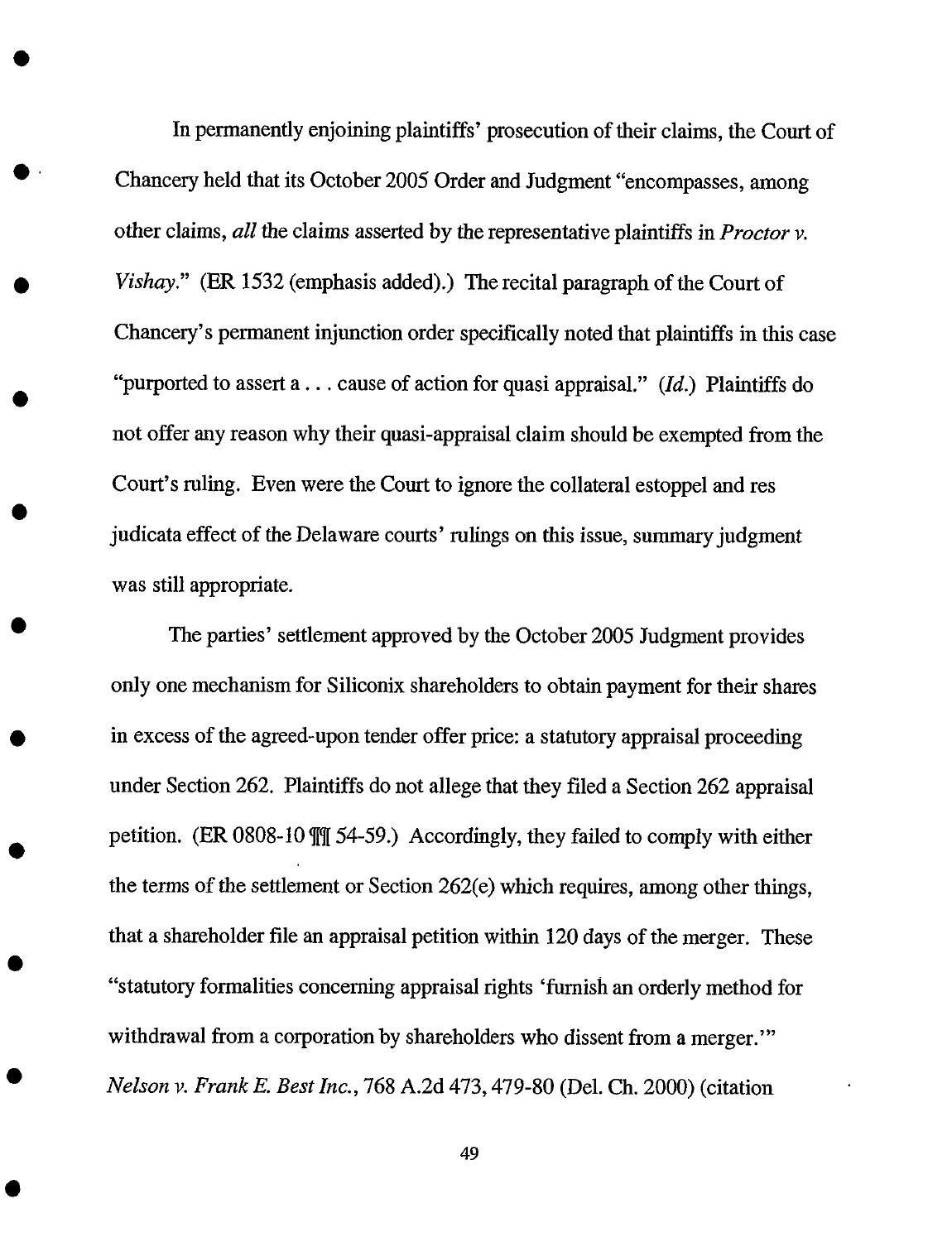omitted). Indeed, as plaintiffs themselves acknowledge (Appellants' Br. 79), "the deadlines of 8 Del C. § 262 are strictly construed" and "late demands are not excused." *Cede & Co. v. MedPointe Healthcare, Inc.,* No. Cir. *A.* 19354-NC, 2004 WL 2093967, at \*22 (Del. Ch. Sept. 10, 2004).

Instead, plaintiffs contend they are entitled to quasi-appraisal. This remedy is available only in the narrowest of circumstances, when a plaintiff can establish a *o°* breach of fiduciary duty in connection with required disclosure concerning a merger, or a material violation of the notice requirements for statutory appraisal under 8 Del. Code § 262. *See Arnold v. Soc'yfor Sav. Bancorp, lnc.,* 678 *A.2d* 533, 538-39 (Del. 1996) (quasi-appraisal not appropriate for "good faith disclosure violation").

In an attempt to meet this requirement, plaintiffs assert that the notice of appraisal rights they received was substantively inadequate because stockholders were not advised of "the extent to which the current market value of their Siliconix shares had been depressed, and the current market value of Vishay shares had been inflated" by Vishay's misconduct. (ER  $0810$   $\text{\%}$  59.) That circular claim collides squarely with the Court of Chancery's October 2005 Judgment, which released Vishay from all claims concerning "representations, omissions or any other matter whatsoever set forth in or otherwise related, directly or indirectly, to . . . fiduciary obligations or disclosure duties.., in connection with the Tender Offer or Short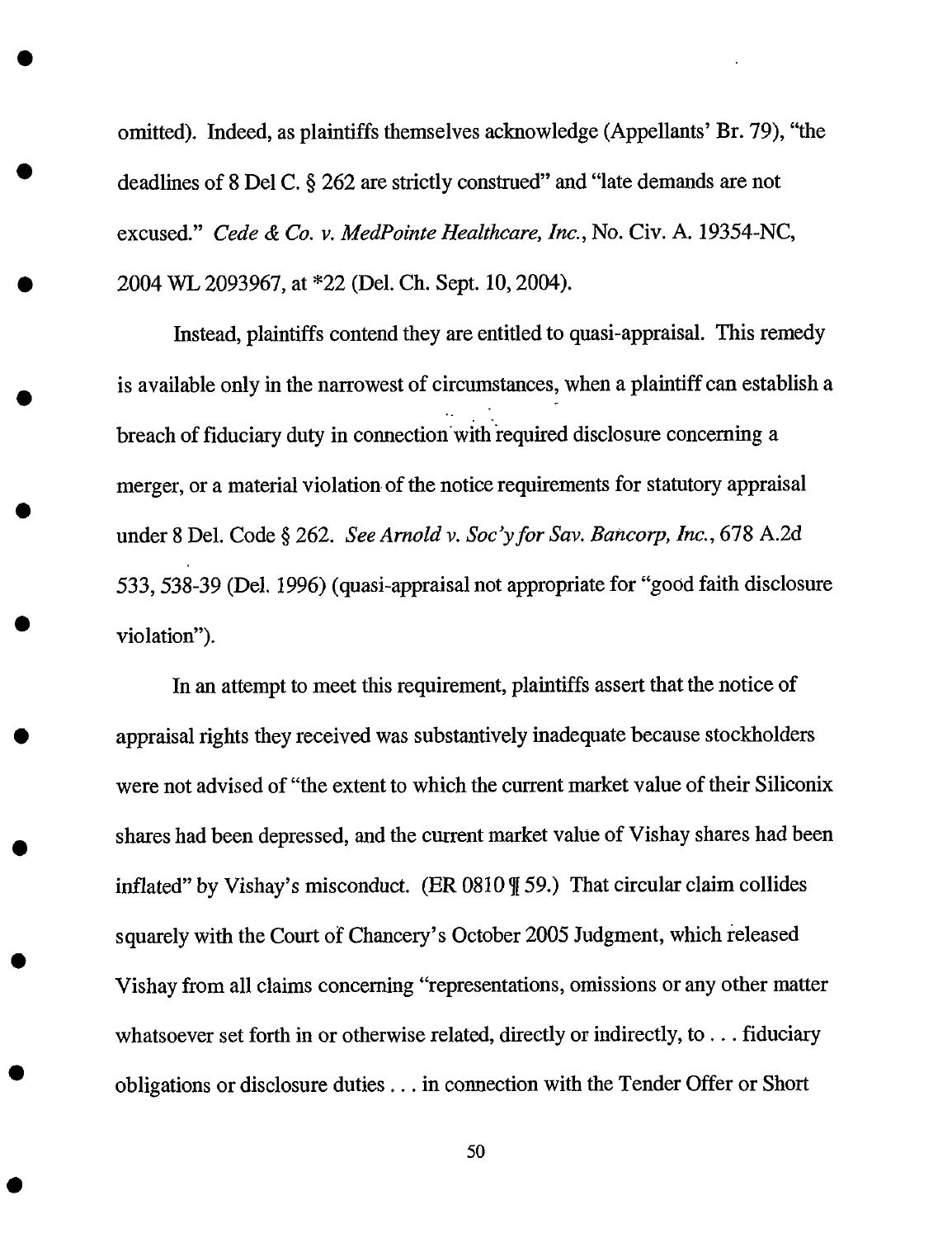Form Merger." (ER 1529  $\parallel$  8.) The October 2005 Judgment thus specifically released all claims related to the disclosures that plaintiffs now contend were inadequate – the appraisal rights notice in connection with the short-form merger. (Id.) The October 2005 Judgment further incorporated by reference and approved the parties' Court-approved Stipulation of Settlement – not merely a Memorandum of Understanding, as plaintiff mistakenly call it (Appellants' Br. 78) - which stated that "[p]laintiffs reviewed the disclosures to Siliconix shareholders related to the Short-Form Merger and shareholder appraisal rights and are satisfied that those disclosures complied with all legal requirements, including fiduciary duties." (ER 1484  $\mathcal{J}(X)$ .) Based on principles of *res judicata* and the parties' settlement, plaintiffs were accordingly barred from claiming otherwise.<sup>10</sup>

Nor have plaintiffs demonstrated that they did not receive the appraisal disclosure. Not a single plaintiff offered any evidence below supporting that allegation. Plaintiffs submitted only a declaration from one shareholder, Mr. Ray Fitzgerald. But he is not a plaintiff in this case. Furthermore, Mr. Fitzgerald

<sup>&</sup>lt;sup>10</sup> Plaintiffs correctly note that the Delaware settlement preserves their appraisal rights under Section 262. (Appellants' *Br.* at 76.) But *the* settlement did not excuse plaintiffs' obligation to comply with the Delaware appraisal statute if they sought appraisal. (ER 0424-33.) Rather, the parties merely excluded the merits of any substantive claim for appraisal under 8 Del. Code § 262. These provisions do not allow plaintiffs to avoid the statutory filing requirements for appraisal, which they indisputably failed to meet, nor do these provisions exempt claims concerning the appraisal notice itself, which were specifically addressed and released.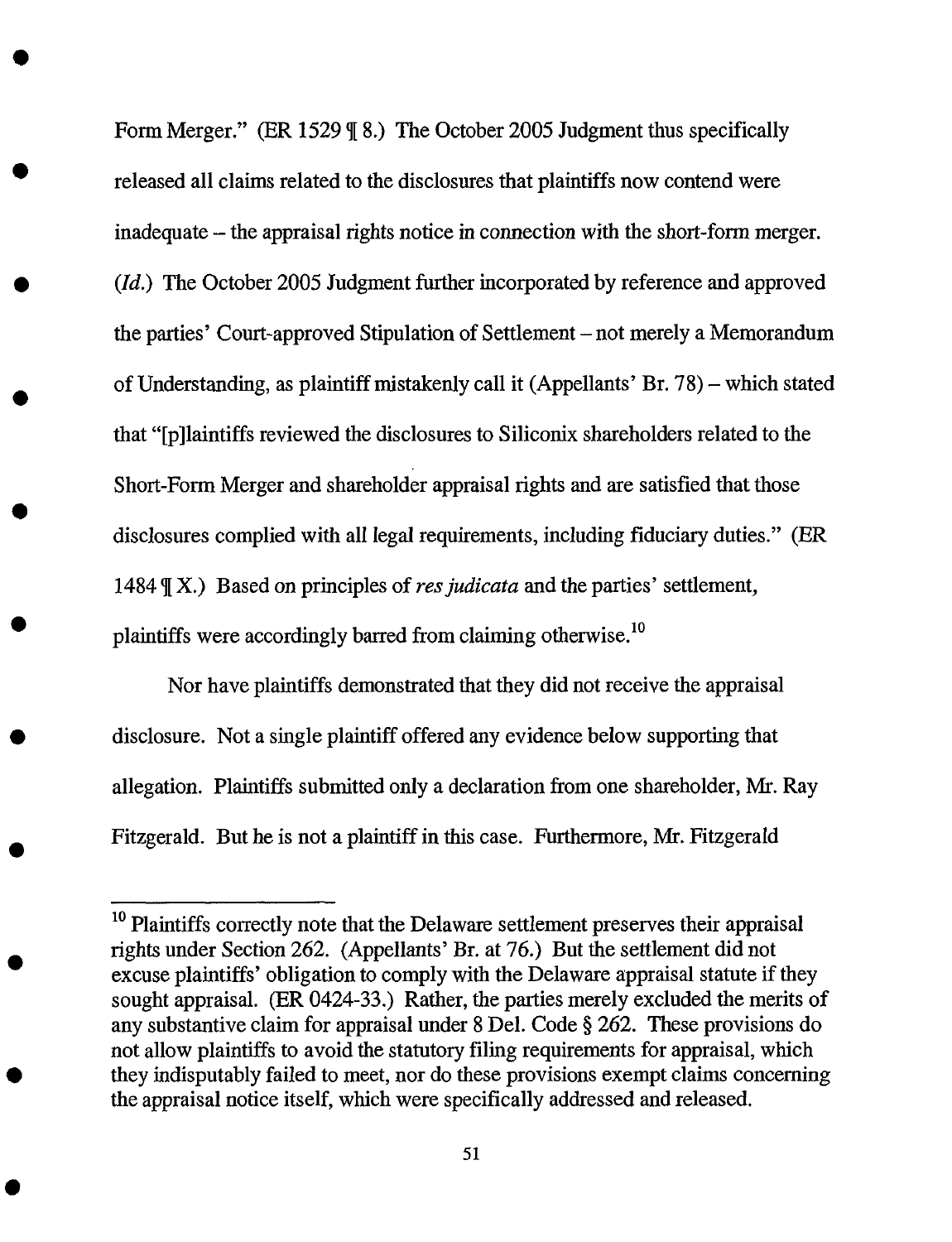actually filed a request for appraisal in a timely fashion, but then failed to perfect that request by commencing an appraisal action as required by 8 Del. Code § 262. (ER 1711-13.) In fact, as set forth in his declaration, Mr. Fitzgerald's broker apparently withdrew his request for appraisal, mistakenly according to Mr. Fitzgerald. (ER 1085.) Thus, non-party Fitzgerald's grievance is with his broker, not with Vishay.

### Vl. CONCLUSION

For these reasons, the Court should affirm the decision below.

Dated: April 8, 2008

DANIEL H. BOOKIN DHAIVAT H. SHAH O'MELVENY & MYERS LLP

By: *<u>Paniel Boating (p)</u>* 

Daniel H. Bookin

ALAN R. FRIEDMAN, ESQ. JONATHAN M. WAGNER, ESQ. *KRAMER* LEVIN NAFTALIS & FRANKEL LLP

Wagner /p.d. Jonathan  $\mathbf{By:}$ 

Jonathan M. Wagner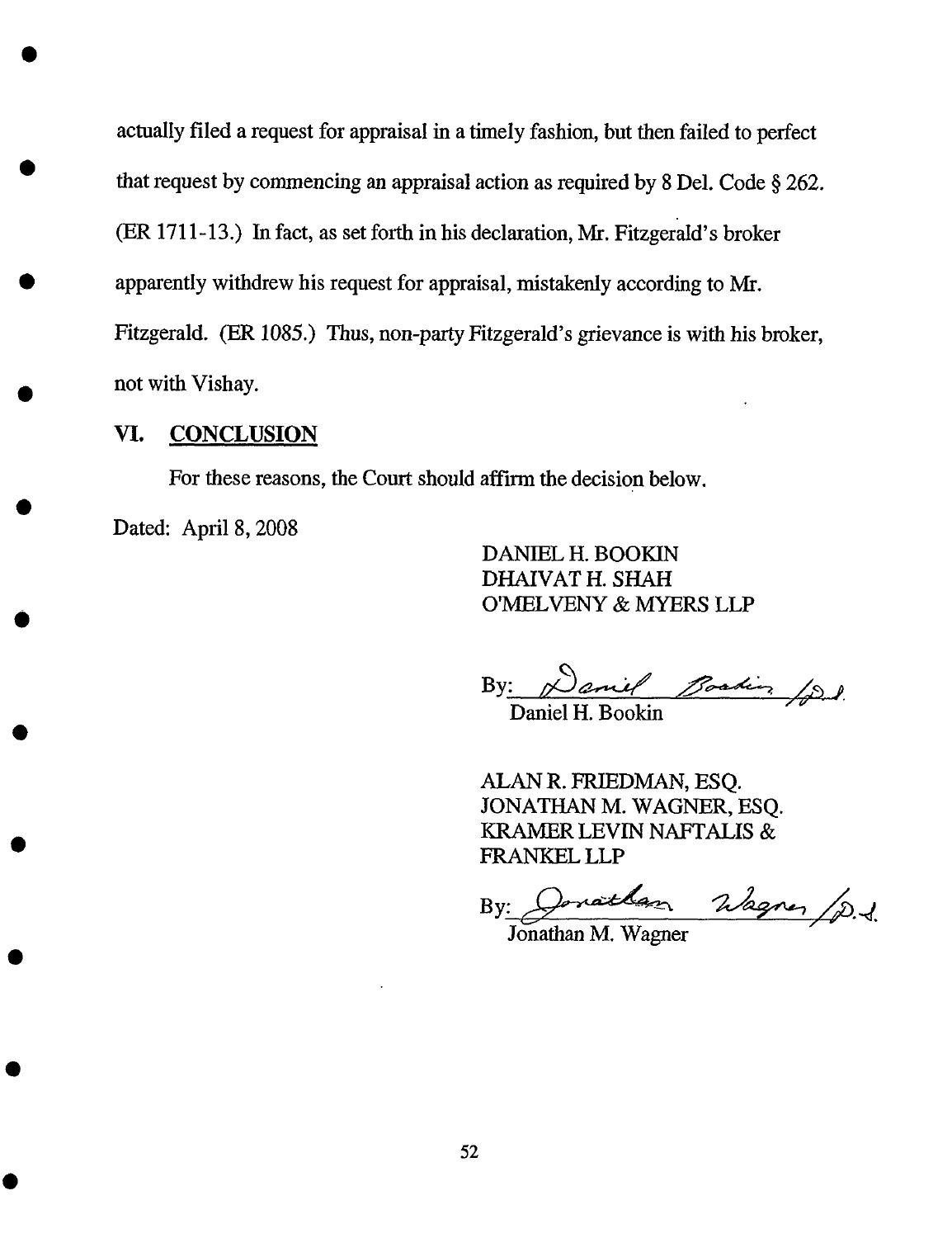# **CERTIFICATE OF COMPLIANCE TO Fed. R. App. P.** 32(a)(7)(C) **AND CIRCUIT RULE 32-1 FOR CASE NUMBER 02-16172**

In **accordance** with Circuit Rule 32-1, counsel certifies that this brief *complies* with the type-volume requirements of Rule 32(a)(7)(B) in that it uses **a** proportionally spaced typeface of 14 points, and contains 12,931 words.

Dated: April 8, 2008

DANIEL H. BOOKIN DHAIVAT H. SHAH O'MELVENY & MYERS LLP

By: <u>Paniel Bastin (D.J.</u>

Daniel H. Bookin

ALAN R. FRIEDMAN, ESQ. JONATHAN M. WAGNER, ESQ. *KRAMER* LEVIN NAFTALIS & FRANKEL LLP

By: Donather Wagne, 12<br>Jonathan M. Wagner

**MP1:1017360.2**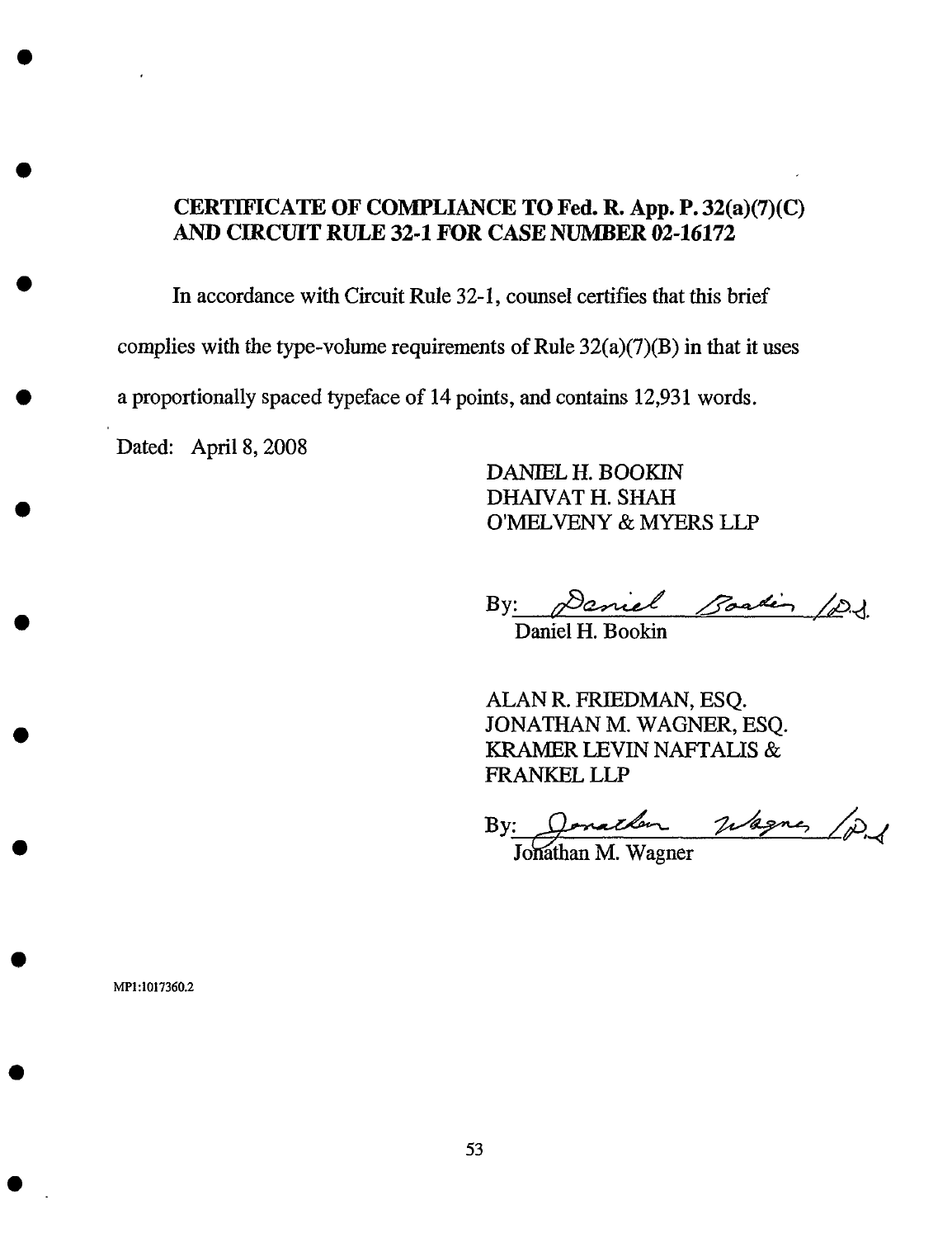### **PROOF** OF **SERVICE**

I, the undersigned, am a citizen of the United States and employed in the County of San Mateo, State of California, at the law **firm** of *O'Melveny* & Myers LLP, located at 2765 Sand Hill Road, Menlo Park, California 94025. I am over the age of eighteen years and **not** a party to the within action.

On April 8, 2008, I dispatched the foregoing BRIEF OF APPELLEES VISHAY INTERTECHNOLOGY, INC., VISHAY TEMIC SEMICONDUCTOR ACQUISITION HOLDINGS CORPORATION, AND FELIX D. *ZANDMAN,* DEFENDANTS by putting the original and fifteen (15) copies thereof in a sealed envelope, with delivery fees paid or provided for, for delivery the next business day to:

> Clerk of the Court UN!TED STATES COURT OF *APPEALS* FOR THE NINTH CIRCUIT 95 Seventh Street San Francisco, California 94103-1526 Telephone: (415) 568-9800

and by placing the envelope for collection today by the overnight courier in accordance with the firm's ordinary business practices.

Also on April 8, 2008, I served two (2) copies of the foregoing *BR!EF* OF *APPELLEES* VISHAY INTERTECHNOLOGY, INC., VISHAY TEMIC SEMICONDUCTOR ACQUISITION HOLDINGS CORPORATION, AND FELIX D. *ZANDMAN,* DEFENDANTS on each of the parties listed below, by